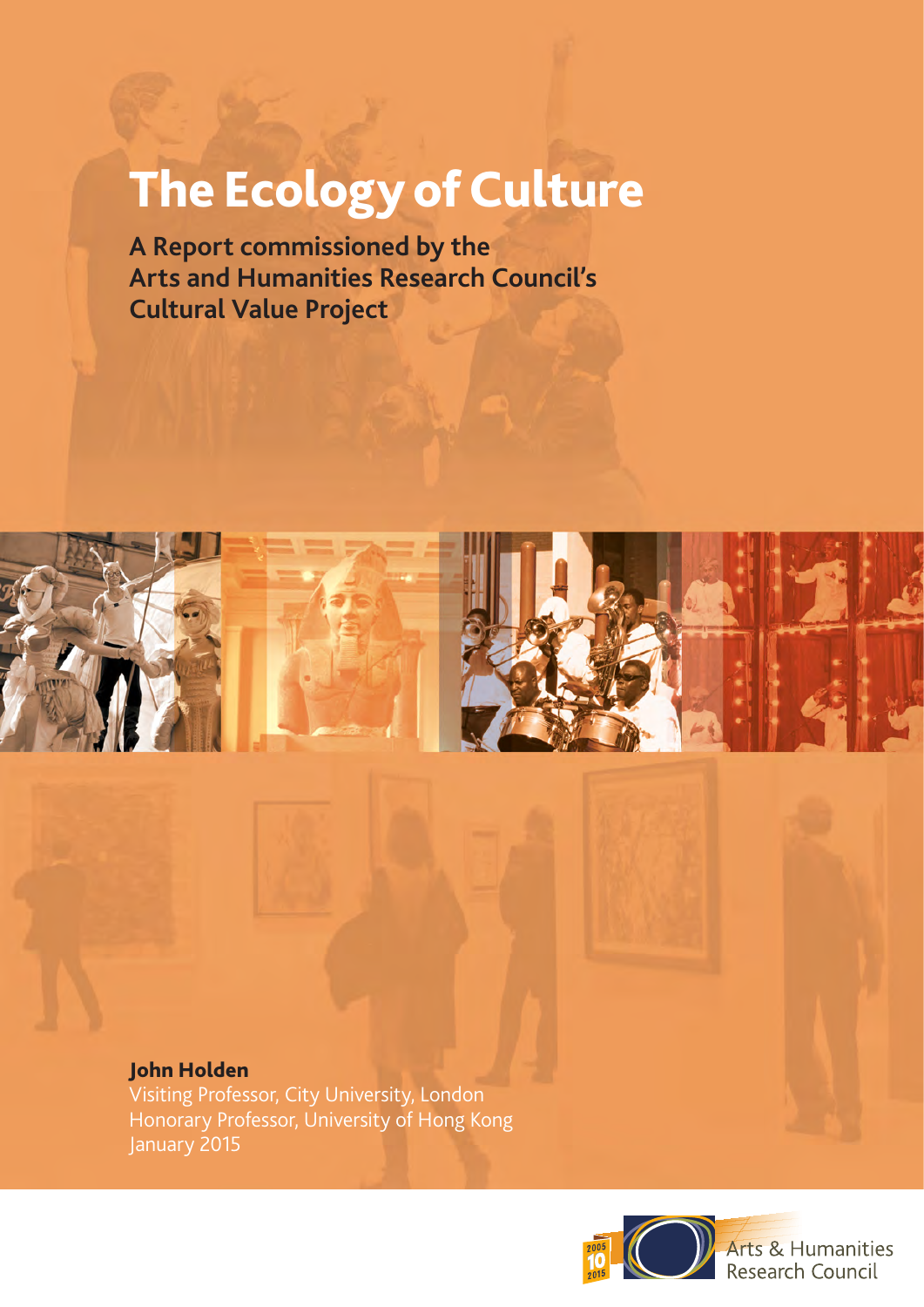

Jeremy Deller *The History of the World, 1997*  (with thanks to the artist)

*'I think the real strength of the creative industries in the UK is the fact that they've come together, that fashion works with film, that films work with video games, that video games work with advertising, with craft, and they are all working together in this very strong ecosystem across the UK.'* <sup>1</sup>

**Nicola Mendelsohn, Facebook, VP, Europe, Middle East and Africa**

*'It is the configuration of relationships that gives a system its essential characteristics. Thus it is less helpful to define the creative economy by what it does, than to try to understand how it is organized… Creativity comes from being at a point of exchange.'* <sup>2</sup>

**Robert Hewison, Cultural Historian**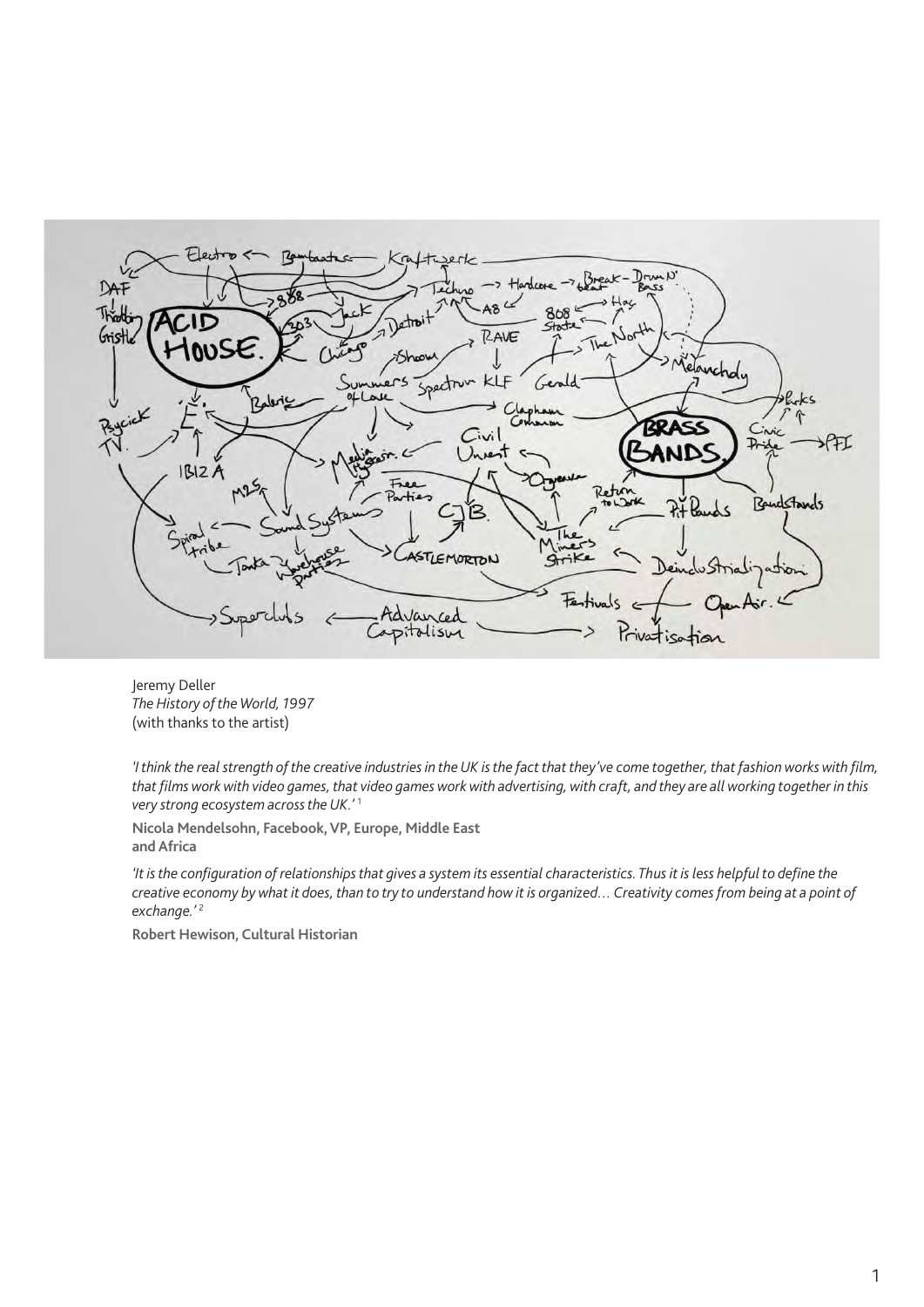### *1) Summary*

This report examines the ecology of culture: 'the complex interdependencies that shape the demand for and production of arts and cultural offerings<sup>'3</sup>.

It is based on evidence from interviews and a literature review that show the UK's cultural ecology is intensively interlinked, with many feedback loops and systemic strengths, but also points of vulnerability.

The starting point for the conversations held with interviewees was the suggestion that the ecology of culture could be conceived as three highly interactive spheres: publicly funded culture, commercial culture and homemade culture.

Culture is often discussed as an economy, but it is better to see it as an ecology, because this viewpoint offers a richer and more complete understanding of the subject. Seeing culture as an ecology is congruent with cultural value approaches that take into account a wide range of non-monetary values.

An ecological approach concentrates on relationships and patterns within the overall system, showing how careers develop, ideas transfer, money flows, and product and content move, to and fro, around and between the funded, homemade and commercial subsectors. Culture is an organism not a mechanism; it is much messier and more dynamic than linear models allow.

The use of ecological metaphors, such as regeneration, symbiosis, fragility, positive and negative feedback loops, and mutual dependence creates a rich way of discussing culture. Different perspectives then emerge, helping to develop new taxonomies, new visualisations, and fresh ways of thinking about how culture operates.

# *2) About this report*

This report has been commissioned by the Arts and Humanities Research Council as part of their Cultural Value Project, which is led by Professor Geoffrey Crossick. It adopts Markussen's definition of the cultural ecology as meaning 'the complex interdependencies that shape the demand for and production of arts and cultural offerings'<sup>4</sup>, and argues that examining culture as an ecology rather than as an economy offers a better approach, because it provides a comprehensible overview that does not privilege one type of value – financial value – over others that attach to culture. The report's case is based on interviews with 38 cultural practitioners and experts from across the cultural field, chosen to represent a wide range of perspectives and experience. They include people working in the commercial and publicly funded sectors and the voluntary arts, in the arts funding system and arts education. A variety of cultural forms are covered, including, *inter alia*, the visual arts, dance, fashion, choral music, popular music, and film. The interviewees are listed in the Appendix, together with a brief description of their organisations. In addition, a literature review was undertaken to examine interactivity, flows and influences across the cultural world<sup>5</sup>.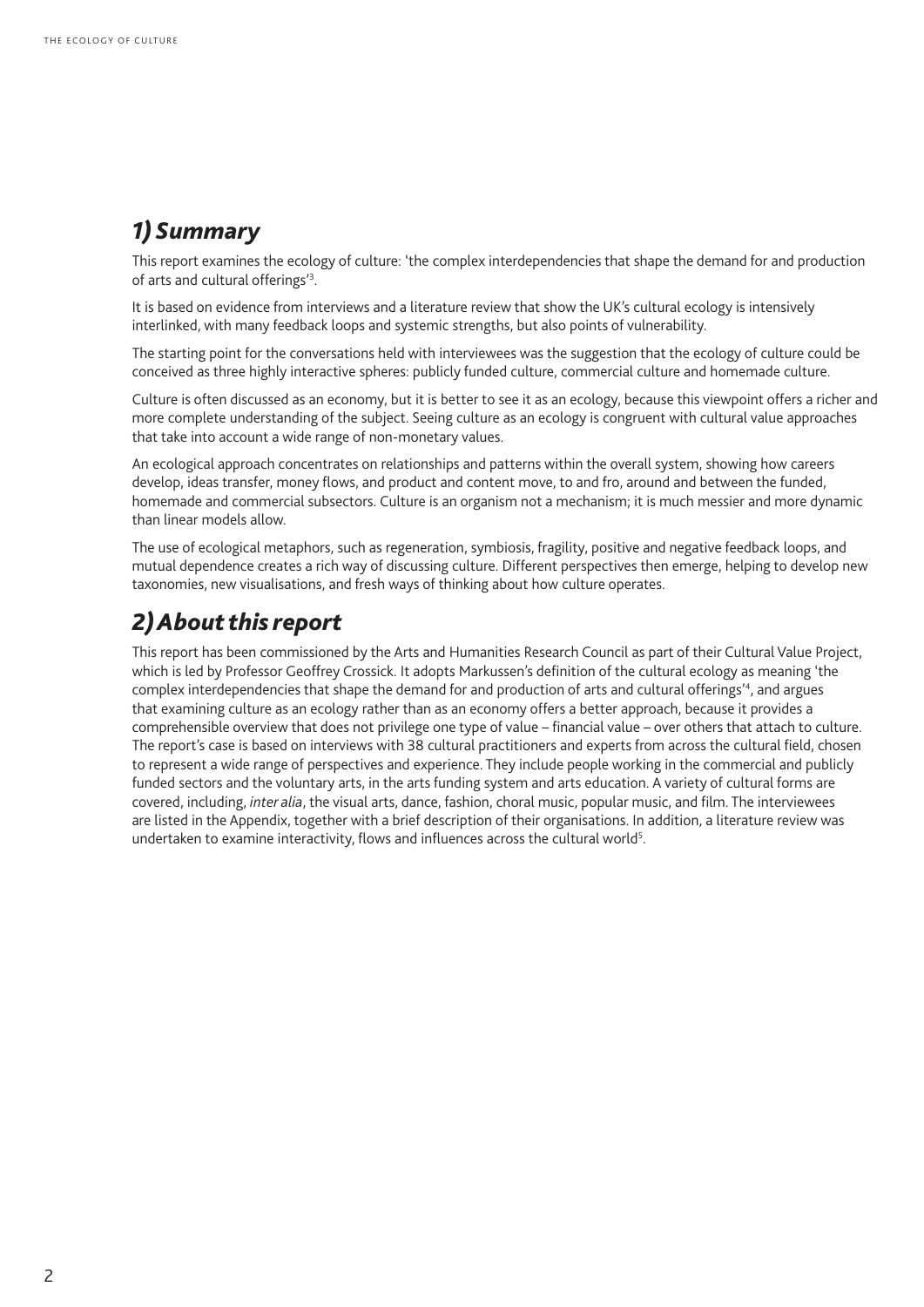### *3) Introduction*

Many reports that have looked at the cultural sector (e.g. Holden 2007, Smith 2010), have called for comprehensive surveys to be done, often with a view to establishing connections between publicly funded culture and the creative industries, and sometimes underpinned by a desire to justify public funding of the arts on the grounds that such investment eventually leads to commercial profit.

For example the 2013 report The *contribution of the arts and culture to the national economy*, written for Arts Council England by the Centre for Economics and Business Research (CEBR) concludes: 'This report has identified some of the ways in which arts and cultural organisations provide support to creative commercial industries, and found some anecdotal evidence for these. Future research could attempt to map these interactions and their outcomes systematically. A survey of creative businesses to identify the extent of such interactions and their perceived benefits could help establish the value of these activities across the sector.'6

The first thing to note about this type of endeavour is that it is overwhelmingly concerned with the supply-side of culture – what the producers are doing and how they are funded – and often neglects the important role of audiences, participants, and the public as consumers, and therefore as shapers, of the cultural ecology.

The second issue is that attempting to produce a comprehensive map of the whole cultural sector is over-ambitious and unlikely to be helpful; maps are always incomplete, always out of date; and 'the map is not the territory'7 . The realism contained in Aristotle's *Nichomachean Ethics* needs to be applied: *'*One can expect only as much precision as the subject matter allows.'

Although totalising accounts of culture may be impossible, an ecological approach to the subject can nevertheless provide an understanding of the dynamic ways in which cultural activities affect each other and are linked together. Just as in the natural world we do not know everything, yet can study how systems work, so too in culture we can grasp the totality without needing to understand all the minutiae. In this report I have therefore sought to examine the many ways in which each part of the overall cultural world co-operates and/or competes with, influences, and affects the others, rather than attempt to explain the detail of how, for example, the theatre sector or the video gaming industry operates. What emerges is a picture of complexity that makes the phrase 'each part of the overall cultural world' too reductive and atomised. There are no parts, only ways of seeing things as parts. The connections, symbiosis, feedback loops, and flows of people, product, ideas and money are so dynamic and intense as to defy complete description. But a deeper understanding of culture can be achieved by applying the multiple perspectives that an ecological approach demands:

a) The first perspective is that culture consists of moments when people and things come together in concatenations, 'flowerings', events and *assemblages*. Take, for example, a project at Sage Gateshead that involves a world-famous percussionist, an avant-garde band based in Berlin, students, professional musicians, audience members, and a video games company, housed in a landmark building – a collaboration that involves all sorts of financing models, motivations, disciplines, equipment, locations, and personal histories that interact and combine to produce a creative moment that will itself have reverberations and repercussions.

The idea of culture as temporary phenomena with deep roots and complex enabling factors is a strong theme of this report, reflecting both Bachmann et al's observation that '…an overall ecosystem is viewed as a pattern of coordination amongst all the lives within it.' (Bachmann et al 2012.5) and Crossick's argument that

'…the need is for a system to create spaces in which something can happen' (Crossick 2006.17).

b) The second approach is that of looking at the ecology of culture as a regenerative life cycle. Many acts of creativity compete for attention; most fail, but some flourish and then, through a process of curation, collection and conservation become established, and provide the makings of the next act of creativity.

c) Time is an important dimension in ecological thinking. There are slow changes in culture, such as public schools gradually moving from being bastions of philistinism as they were 50 years ago, to become the contemporary breeding ground for many chart-topping bands and Hollywood actors (this has happened because rich parents – some of them rock stars themselves – understand where money is made in today's economy). There are also flash-in-the-pan events such as pop-up choirs that, unrecorded, are gone in an instant. All cultural happenings have deep roots, and some have lasting repercussions. The cultural dynamism of today rests on a global inheritance going back thousands of years; and decisions taken now about things as various as the benefits system, music in schools, and licensing will affect both the near and distant future.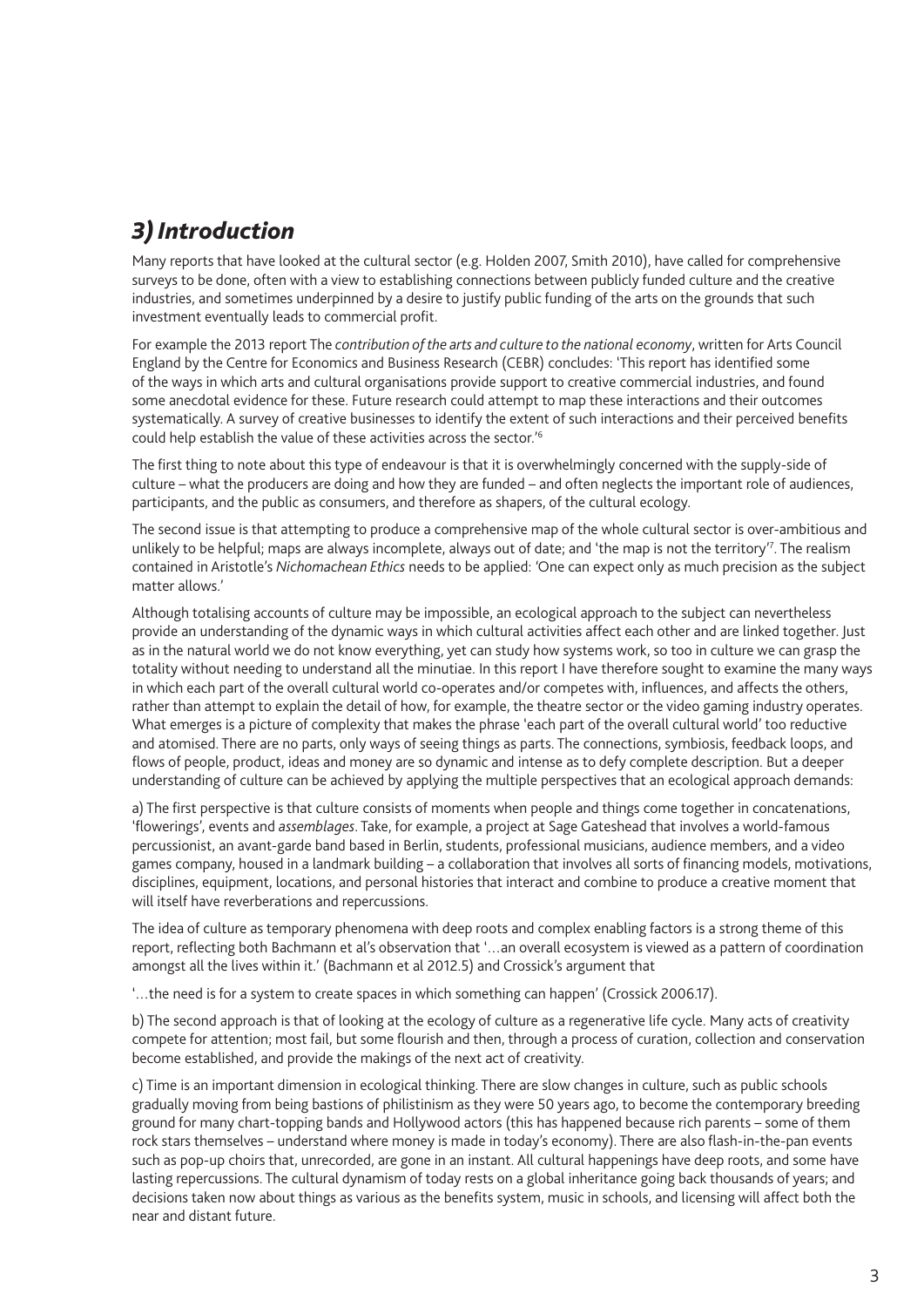d) Ecologies require classification, and a major theme of this report is that the taxonomy of culture is changing. Thinking about culture in terms of money is the dominant approach in contemporary policy and politics (though not in society more generally). Another familiar way of 'cutting the cake' of culture is by referring to artforms as different means of expression: poetry, film, theatre, music and so on. McLuhan tells us that the medium is the message, so we can equally describe culture as 'TV, cinema, concert hall'. But none of these existing taxonomies is adequate. We need to put all of these and more together, in order to see culture in terms of linked phenomena – as the artist Jeremy Deller does in the piece shown at the beginning of this report, which shows the connections between brass bands and the phenomenon of acid house. The cultural ecology does not only consist only of human actors. It should be seen as including inanimate objects like concert halls and movie cameras that can be considered as 'actors' in their own right<sup>8</sup>. Culture happens when people, with their ideas, skills and abilities, find the right opportunities. In turn, opportunities are enabled by things: money, equipment, streets, buildings, objects. The opportunities are also aided or stifled by politics and policies. A cultural happening combines people, places, ideas, instruments, paint, and so on, and culture can only be explained by putting together things that were once thought of as different, such as – to use Deller's example – Clapham Common, melancholy and privatisation.

The taxonomy of culture (and hence the way that is thought of as a whole ecology) is being affected by technology, which is changing both the role of media (crudely put, theatre audiences over 40 read newspaper critics; the under-40s consult blogs) and creative possibilities (drawing on i-pads; creating an audience through Youtube; collaborating by Skype). Culture in the future is more likely to be described in terms of fluid movements and startling shifts: someone who creates followers through one activity might follow it up not with a similar activity, but a different activity with the same followership. 'Likes' and 'Followers' will come together and fall apart, creating temporary cultural moments in new ways, and a new language is already emerging to describe them: pop-ups, mash-ups, Instagram.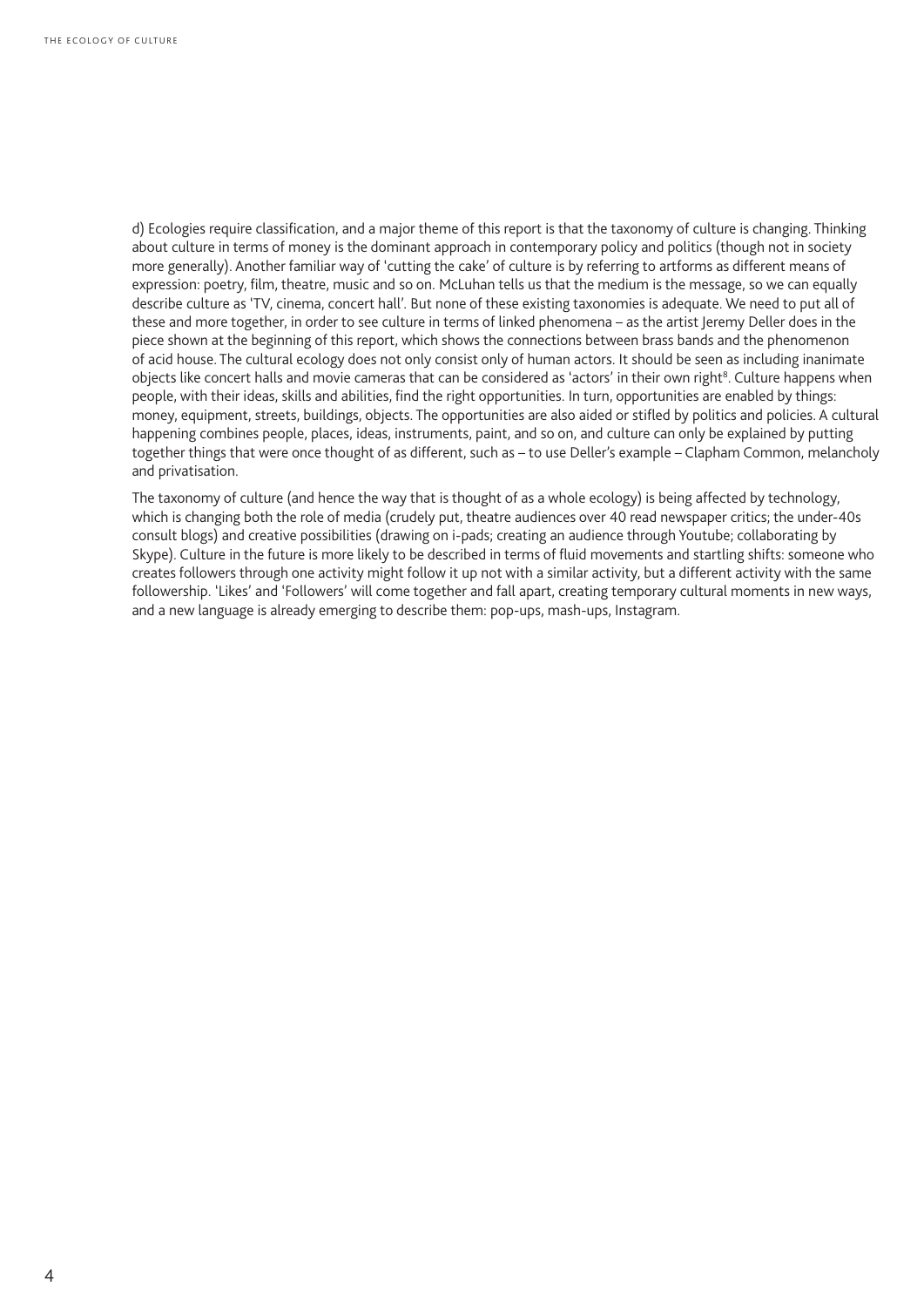### *4) What does the ' the ecology of culture' mean?*

The term 'cultural ecology' has been used in the discipline of anthropology since the 1950s; it means the study of human adaptations to social and physical environments. But the use of the word ecology in relation to the *cultural sector* is a more recent phenomenon. Two reports from 2004, published almost simultaneously on both sides of the Atlantic, but written without any contact between the authors, employ 'ecology' as a metaphor (Holden (2004), Rand (2005)). These may not be the first linking of ecology with the cultural sector, but after this date the idea that the cultural sector can be thought about in ecological terms became more widespread.

John Knell's *The Art of Living* from 2007, uses the terms 'funding ecology', and the 'arts and cultural ecology' liberally, and in 2008, the DCMS report *Our Creative Talent* refers to the 'arts ecology'. In February 2011 the UK culture minister Ed Vaizey gave a speech entitled *The Creative Ecology*, which he defined as 'an alliance between the subsidised and commercial arts; the professional and the voluntary arts; and the arts and the creative industries'. He went on: 'The great strength of the arts is its ecology – subsidised arts feeding the commercial arts, the voluntary arts and the amateur arts ensuring the creative spirit is present in every corner of the nation.'

More recently (February 2014), Arts Council England used the term 'cultural ecology' in a paper entitled *This England: How Arts Council England uses its investment to shape a national cultural ecology*. In the introduction, ACE's chief executive, Alan Davey, defined the cultural ecology as 'the living, evolving network of artists, cultural organisations and venues cooperating in many fruitful partnerships – artistic, structural and financial'. He added: 'The metaphor of an ecology, of a living, balanced environment, expresses how nothing happens within this system without its impact being felt widely.'

When asked the question 'What does the ecology of culture mean?' interviewees for this report responded with essentially one of two views, depending on whether they defined culture in a broad sense (as everything that people do to create meaning), or saw it as something narrower (synonymous with arts practices).

Many interviewees gave succinct views on what 'the ecology of culture' means to them, such as 'how the arts and creative industries interact and how they influence economic and social wellbeing. How the different parts fit together' (Thomson from the Barbican); 'Bricks and mortar and people' (visual artist Salter); 'Anything that comes from an idea: art, literature, music, film, narrative, design-led manufacturing' (film producers Hoad-Robson and Walker); 'high art or urban culture or medieval culture' (Designer Conran).

Tate's Samuel Jones responded to the question by linking culture, society and politics together: 'You cannot participate in society without a cultural voice. Culture is a form of record that is created by choice. A healthy cultural ecology is an environment where people feel confident and able to contribute to that record, where they can feel part of it, and find an audience. This means that *people* create culture, that subcultures can thrive, and that you cannot run a society with a fixed idea of what culture is. At any given moment, certain elements of the cultural ecology will be prized above others. In the seventeenth century it was tulips, now it's Jeff Koons. But if the state valorises just one thing, you have a problem'.

NESTA's Hasan Bakhshi was attracted by the idea of self-definition. He said that the cultural ecology includes people who self-identify as cultural actors, or whose primary motivation is cultural expression and the production of meaning through symbols: 'This works better than the idea of cultural ecology as cultural forms, which privileges the known and existing over the emergent.' Simpson from Voluntary Arts concurred that self-definition is important, and pointed out that people choose their descriptions carefully: artist, participant, professional musician, amateur, volunteer, designer, supporter and so on.

In view of the lack of agreement about what 'the ecology of culture' means, it comes as no surprise that Arts Council England's Russell believes that the 'whole field of cultural ecology is poorly understood. There is assertion, there are expectations, but little actual evidence.' He added that few lessons have been learnt so far that can affect policy and investment decisions: 'even the question "what would be helpful?" is at an early stage'. ACE is actively researching investment flows in the performing arts, and how artists' ideas move into the commercial world, and looking at European case studies: 'It's a question not just of what we find out, but how we find out'.

One thing that is clear is that there are microcosms of activity within culture, and that drawing parallels between one area and another is dangerous, because, despite their many interconnections, cultural sub-sectors operate in very different ways. Each artform has its own micro-ecologies. Smith, from media and entertainment company Ingenious, gave a full and clear explanation about how studio film and indie film have different financing and operating practices and models; there is little read-across between the two. Brownlee said that: 'The more I experience theatre the more complicated it gets. In the UK it is very complex and blurred and inter-dependent.' Hughes from the BBC Symphony Orchestra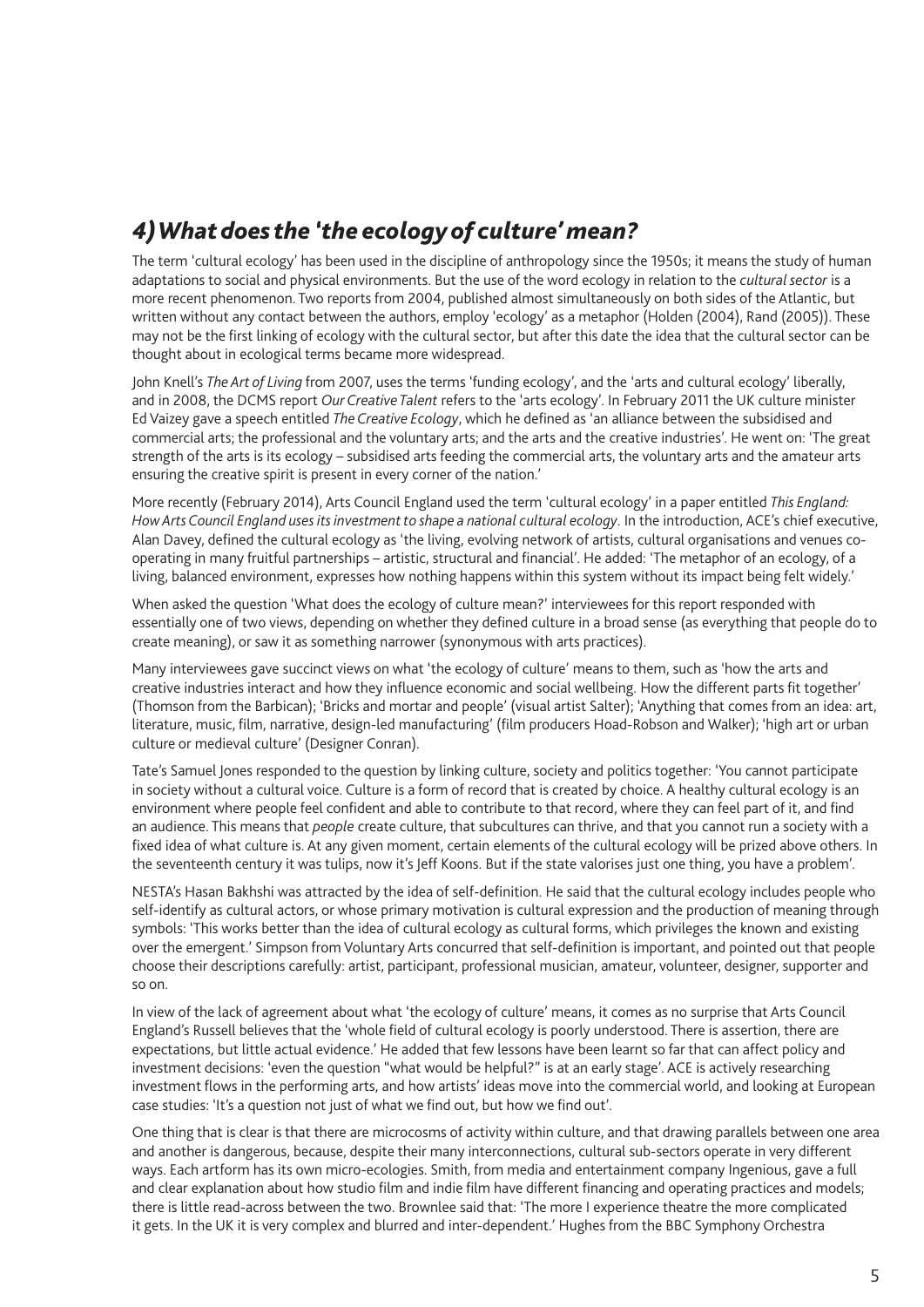sees orchestral music as a world of 'professionals, freelancers, agents, money made from broadcasts, performances, soundtracks, CD's, digital rights, education work, film scores.' Some things however do not change; Thomson noted that: 'Each artform sees itself as the most neglected.'

Given these caveats and disparate views, is the concept of 'the ecology of culture' useful? Ann Markussen, the lead author of a 2011 paper, *California's Arts and Cultural Ecology*, puts the case in favour, and provides a helpful definition of cultural ecology:

'An arts and cultural ecology encompasses the many networks of arts and cultural creators, producers, presenters, sponsors, participants, and supporting casts embedded in diverse communities. Forty years ago, scientists and policymakers realized that treating plants, animals, minerals, climate, and the universe as endlessly classifiable, separate phenomena did not help people understand or respond to environmental problems. So they created the integrated field of environmental ecology. In similar fashion, arts producers, advocates, and policymakers are now beginning to strengthen the arts and cultural sphere by cultivating a view of its wholeness and interconnectedness… We define the arts and cultural ecology as the complex interdependencies that shape the demand for and production of arts and cultural offerings.'9 .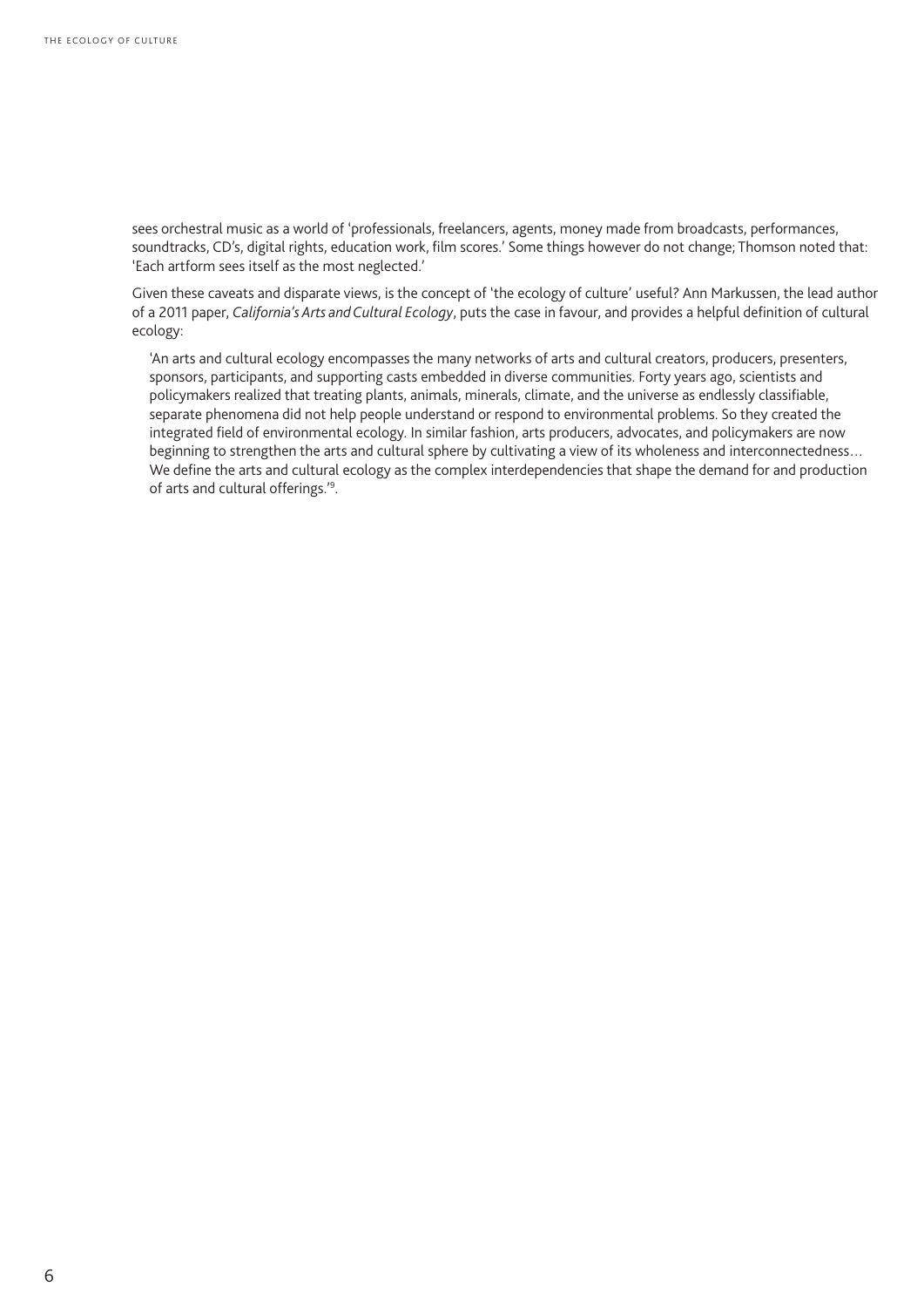### *5) The Three Spheres of Culture*

The starting point for the conversations held with interviewees was the suggestion that the ecology of culture could be conceived as three highly interactive spheres: publicly funded culture, commercial culture and homemade culture (the order in which the three spheres are mentioned changes throughout this report, reflecting their equal importance). The three spheres model is a concept proposed and more fully developed in Holden 2008.

First there is the publicly funded sector, where the production or maximisation of public goods is assisted by support directly from the state or from philanthropists (where the state foregoes tax income). Next there is the commercial sector that operates through the marketplace. Here, while individual 'products' such as films or songs may fail the test of market viability, overall the sector manages without direct state support. Finally, there is the 'homemade sector', where people make culture for themselves and fund it themselves. This extends from traditional 'amateur' and voluntary activities such as am-dram and community choirs through to the uploading of self-produced music and images onto websites.

The interviews and literature made it clear that this framework is a useful starting point for an exploration of the ecology of culture. As Alex Beard from the Royal Opera House observed: 'It reflects economic fundamentals. Money is after all how humans keep score, and it's a philosophical construct as much as anything else.'

But the framework also has disadvantages. It privileges the economic, whereas 'money is not the only form of measuring value, and measuring is not the only form of articulating value<sup>'10</sup>. Furthermore, as explained in more detail below, it is impossible to draw stark lines between the three spheres: many publicly funded organisations pay a substantial part of their own way and are highly entrepreneurial; public investment and tax incentives underpin much of the commercial sector; and homemade culture is a heterogeneous field that displays many motivations and forms of reward. Having said that, where the money comes from has its significance. Anthony Sargent from Sage Gateshead pointed out that: 'the dynamic is different in different business models – there is a kind of direct simplicity in the commercial world, whereas funded and homemade culture are 'values led' rather than 'finance driven''. He added that: 'there is a risk with public funding that it can provide a life support system for something that should change. Paradoxically, dependable supplies of public money can take away the public interest.'

The former Executive Director of the National Theatre Nick Starr has made a different point about the strong connection between finance and culture: 'a money decision is an art decision and an art decision is a money decision...the two things are completely inseparable'11.

Interviewees noted the following characteristics of the three spheres:

#### a) Publicly Funded Culture

The recent House of Commons Select Committee on Culture, Media and Sport's report *Work of Arts Council England,* lists 'four primary sources of public sector funding for the arts' (with the relevant sums given for England in 2011/12): Local Government (£439m); DCMS grant in aid (£493m); Arts Council England grant in aid (£393m); Arts Council England Lottery (£211m). The CEBR report *The contribution of the arts and culture to the national economy* was written for the Arts Council in 2013 and it looks at six art forms – theatre, dance, literature, visual arts, music, combined arts – and museums. Among its headline findings are that businesses in the UK arts and culture industry generated an aggregate turnover of £12.4bn in 2011 and contributed an estimated £5.9bn of gross value added (GVA) to the UK economy, also in 2011. The arts and culture industries employed, on average, 110,600 full-time equivalent employees in the UK and 99,500 in England during the period 2008-2011. This represents about 0.45 per cent of total employment in the UK and 0.48 per cent of all employment in England.

There is an important role for the publicly funded sector, and particularly the larger, long-established and better-funded institutions, as guardians of assets and tradition, a point made by Roly Keating of the British Library and Jonathan Williams of the British Museum. Keating described one of the BL's roles as 'physical and digital custodianship', and described the logistical task of cataloguing and preserving all types of records including ephemera. In this way the funded sector not only supports research and innovation well beyond the cultural sector (for example the BL provides free access to information and data for businesses, and the expertise to interpret them), but also provides a degree of stability within the cultural sector, as well as a set of standards that are subject to challenge, contestation, and development.

Many spoke of the role of public funding as providing a base on which the rest of culture is built. Brownlee, from the Society of London Theatres said that 'the very early end of the process renews the industry and diversifies the base'. The BBC Symphony Orchestra's Hughes said that: 'Public money is seed money, it sustains the ecology. Patronage has always sustained new work from Bach to Wagner to Stravinsky. Now the BBC Symphony's remit is to be distinctive and different,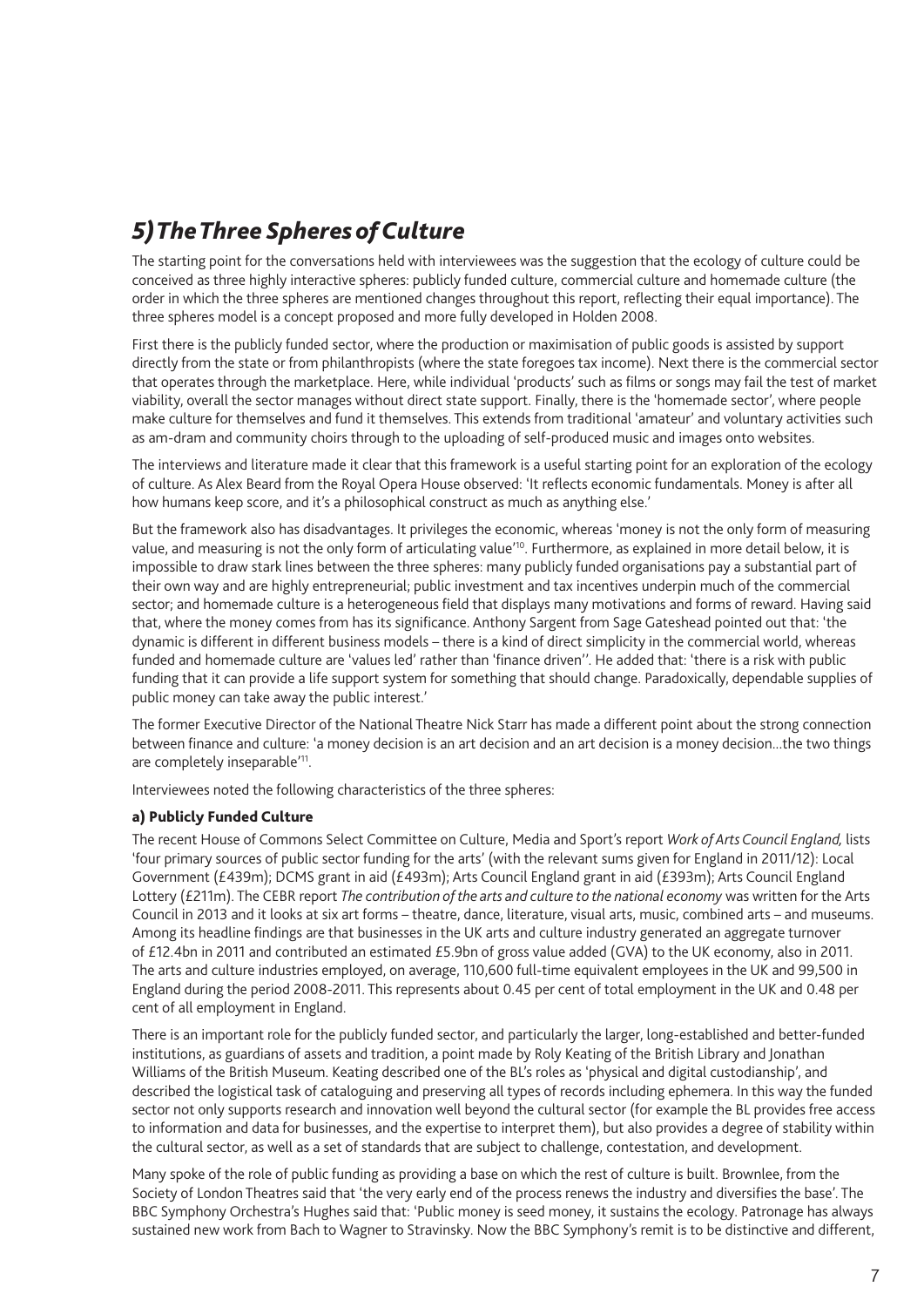performing new music', as shown by the high proportion of new commissions and new artists in their programme.<sup>12</sup>

Public funding also supports livelihoods. Tambling from CCSkills explained how publicly funded education work enables early careers, and Salter described how the availability of part-time teaching in higher education – which is now under threat – has sustained many artists' livelihoods, including her own.

One of the most frequently expressed ideas was that public funding enables research and development (R&D) for the whole sector. This is an important issue, pinpointed by Bakhshi: 'there are lots of reasons for public funding, not just market failure – the key question is who funds risk-taking in a creative ecosystem.' But what does R&D mean exactly? It is certainly the case that the emergence of new content or product in the publicly funded sector is inextricably bound up with artists' and technicians' career development. Culture is created by people, and as Crossick notes: 'the way that knowledge is constituted within and for the creative industries makes it [i.e. the creative industries] unusually peoplecentred.' (Crossick 2006.11)

This entanglement of people and 'product' was clear from the response of Henderson of the Royal Central School of Speech and Drama (RCSSD). When questioned about the role of the funded sector he responded that it is for: 'R&D, artists' career development and investment in the future of our industry'. He added that drama schools provide the R&D for the R&D of the funded sector; 'they are the first wave of creativity that feeds the industry'.

Erica Whyman from the Royal Shakespeare Company described two sorts of R&D going on in the funded sector, both necessary to the wider ecology. The first relates to the creation of commercially successful shows such as *Matilda* that would not have been developed in the same way by the commercial sector. A second type of R&D is where ideas break new ground. These may be troubling and experimental, involving complex and subtle questions, and attract small audiences. But they stimulate debate, change audiences and artists, and can cause chain reactions that reverberate and affect wider society. Whyman cited the work of Mark Ravenhill, who 'has moved from the periphery to the centre', and Maria Aberg, who worked with singer and Mercury Prize winner Laura Marling on the RSC's recent *As You Like It*.

Considerable attention is paid to an examination of funded culture as R&D in *Not Rocket Science: A Roadmap for Arts and Cultural R&D* (2010) by Hasan Bakhshi, Radhika Desai and Alan Freeman, who set out a ten-point blueprint for arts and cultural R&D predicated on public funding.13 Another paper, *Publicly Funded Arts as an R&D Lab for the Creative Industries?* (Albert et al 2013), focuses on careers in the theatre. It sets out to discover whether the commercial sector enjoys additional economic benefits from the investment made in individuals within the funded arts, and concludes: 'The report provides some quantitative evidence to support a widely held belief that public subsidy in UK theatre provides an important space for innovative and challenging work to be created…Public investment in theatre…generates additional value in the wider creative economy, but in ways that can be complex to track.<sup>'14</sup>

Although the term R&D is used widely in relation to funded culture it is problematic. First, it begs a very large question, which itself needs to be the subject of detailed research, about the ability of the parts of the cultural sector to learn from each other. In addition, by adopting a term commonly used in business and science, it suggests that culture works in a similar way, with a linear progression from laboratory to application. But as Crossick notes: 'Cutting–edge new knowledge is generated within the process of production rather than elsewhere and then transmitted to it. There is often no separation, conceptually or practically' (Crossick 2006.10). What really matters is the combining of disparate elements that learn from each other by engaging in creative acts together. The model is the rehearsal room, not the science park.

#### b) Homemade Culture

The sphere of homemade culture is defined by the fact that people do not get paid for their work, (notwithstanding the fact that the organisations that they are working within, such as volunteer museums or community choirs, may receive grants or sponsorship). Homemade culture is a heterogeneous area, encompassing the 'amateur arts', 'voluntary arts' and the use of internet platforms to share content that is produced without financial reward and is free to the user. Homemade culture involves huge numbers of people, with around 15% of the population involved in organised amateur arts15. Simpson of Voluntary Arts spoke of at least 63,000 groups across the UK and 9 million individual participants. *Our Creative Talent: the voluntary and amateur arts in England*, is a good source of facts and figures, such as that in 2006/07: 'amateur groups put on 710,000 performances or exhibitions, which attracted 159 million attendances. On average, a voluntary and amateur group attracts 220 people to each performance or exhibition. 564,000 people had management roles in voluntary arts groups.' The report concludes: 'Formally organised voluntary and amateur arts groups are a crucially important part of the arts ecology and account for almost one fifth of all arts participation in England…The sector plays an important role in sustaining cultural traditions and developing new artistic practice…Over the last five years, 34% of amateur groups have had members who went on to become professional… The relationship between the amateur and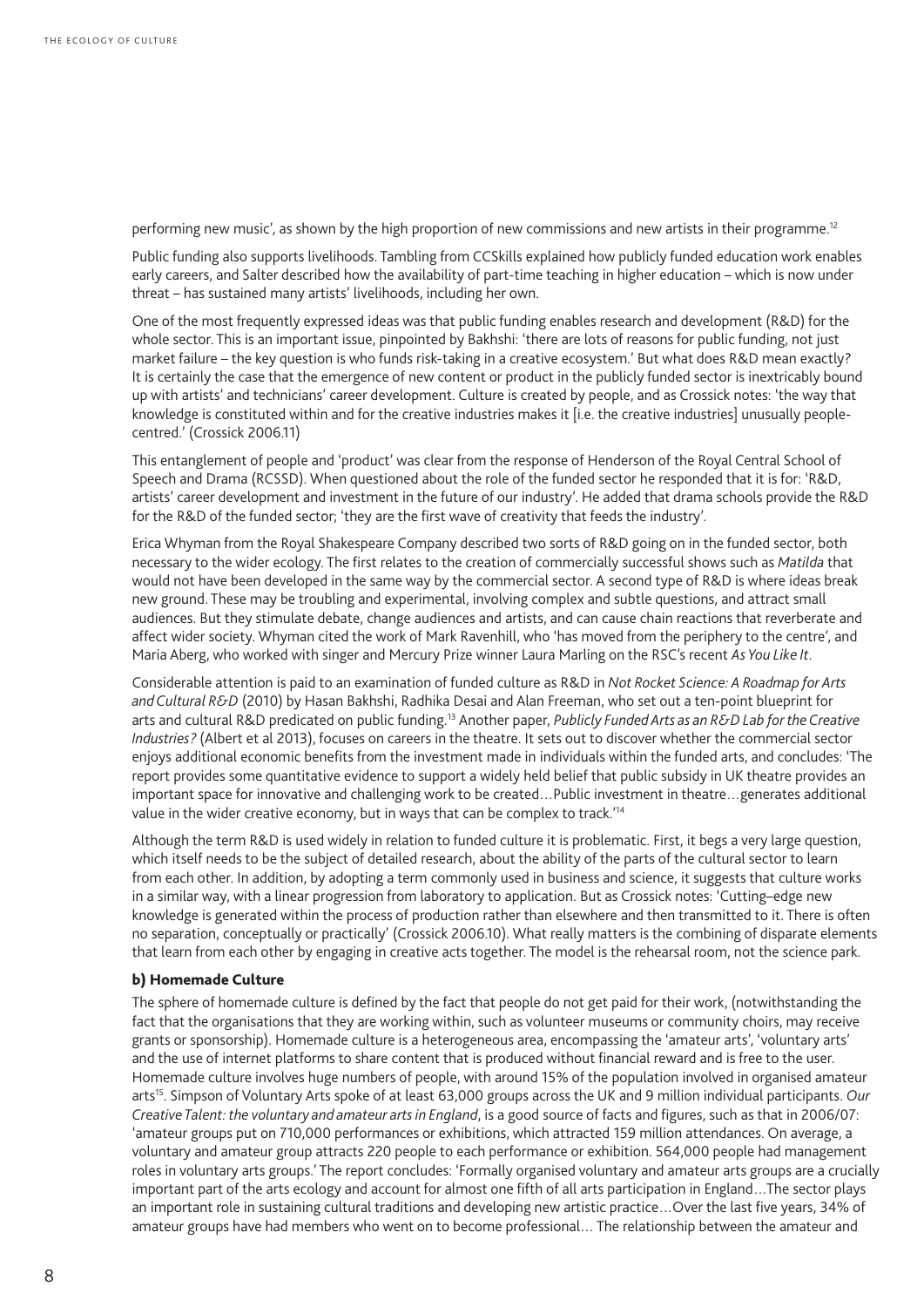professional sectors is of vital importance and the two sectors are mutually supportive' (Dodd et al 2008.10-11).

Simpson explained that the edges of homemade culture are fuzzy: 'should it include cooking? Gardening? DIY?' Homemade cultural activity has been boosted over the last decade by mainstream broadcasting encouraging choirs and dancing, and by the internet making it easier for people to find and join groups, to produce their own work, and to share it.

Homemade culture speaks to the heart of individual and communal identity. As the music promoter and folk musician Laurel Swift puts it: 'There's a naturalness to Morris dancing, an idea that you should be able to walk off the street and do it. In some places, you're born into the Morris community. It's not a question of dancing because you want to. It's part of the identity.'16

Sargent made a distinction between two types of 'amateur'; the first where 'the performers are not getting paid but in no other sense are they amateur.' Groups such as the London Symphony Chorus aspire to and achieve the highest standards, equivalent to those found in the professional sector, whether funded or commercial. Simpson cited many examples of this type of amateur, including the Northampton Symphony Orchestra and Birmingham Symphonic Winds: 'BSW has performed over 325 different pieces of music, including 18 premiere performances, in more than 25 different venues in the UK, USA and Europe.'<sup>17</sup> Simpson added that: 'In the case of brass bands<sup>18</sup>, the best are amateur.'

The second type of amateur activity identified by Sargent is where the reward is in the doing of it, and the social life, rather than in the excellence of the performance, even though high standards are often striven for and attained. From the point of view of venues, the first type (quasi-professional) can be part of the venue's own core programme, but the second type tend to hire venues rather than be booked by them.

The distinction between these two types of 'amateur' is valid and useful, and Matarasso points to the work of the Canadian sociologist Robert Stebbins who 'coined the phrase "serious leisure" to distinguish the work of committed amateurs from those for whom their engagement with art is a more casual entertainment'19. But the line between the two is by no means strictly drawn, as Matarasso's own detailed description of the West Bromwich Operatic Society in *Where We Dream* shows. There is no tension between the conviviality of rehearsing and performing and the achievement of high standards of performance: a 1954 Programme calls that year's event 'An amateur production with professional standards<sup>'20</sup>. Matarasso also points out, as does Simpson, that amateur societies often rely on the time and energy of a few highly committed unpaid individuals, some of whom are running complex organisations with big budgets, and who may be applying for grants for specific activities from local authorities, trusts, ACE or the Heritage Lottery Fund.

The interviews revealed that what used to be thought of as 'amateur' – with all its negative connotations – really no longer holds. New ideas can be generated and acted on anywhere in the cultural ecology. Whyman pointed out that the small homemade influences the funded mid-scale, which influences the large scale which influences the commercial – and vice versa.

Virani of Queen Mary, University of London, made the important point that in the old paradigm people worked in a bank or a factory and did amateur things in their own time. The new paradigm is that 'employers encourage the amateur both institutionally and morally.' This was confirmed by Walker of Brickwall, a company where staff pursue their own creative projects in work time, and use the company's resources and people, 'because it raises everyone's game'.

A further recent development in the world of homemade culture was pointed out by Brownlee, who believes that more local authorities will encourage volunteers to run theatres and venues, just as has happened with public libraries. Examples of cultural facilities already being run by community groups include Worksop and Taunton.

#### c) Commercial culture

The commercial cultural sector is defined by the fact that it exists without direct public investment, and individuals and organisations must make an overall profit in order to survive. Taken as whole, this part of the cultural sector is of great economic significance. Using 2014 DCMS estimated figures for the creative industries as a rough proxy for commercial culture (thus including some parts of the funded sector, but excluding some aspects of software) in 2012 it accounted for 5.2% of GVA and employed 1.68 million people<sup>21</sup>. But the importance of commercial culture stretches well beyond its financial impact. Most people choose to listen to, watch, read and enjoy commercial culture on a daily basis. These practices are an integral part of life, and major factors in how identity is formed and understood.

Nor should the economic importance of commercial culture be taken to mean that the pursuit of profit is the whole story: many artists working in the commercial sphere seek high artistic standards and/or social goods. As Sargent said, 'There is no alignment of the quality of ideas and the financial base that supports them. Some people value the security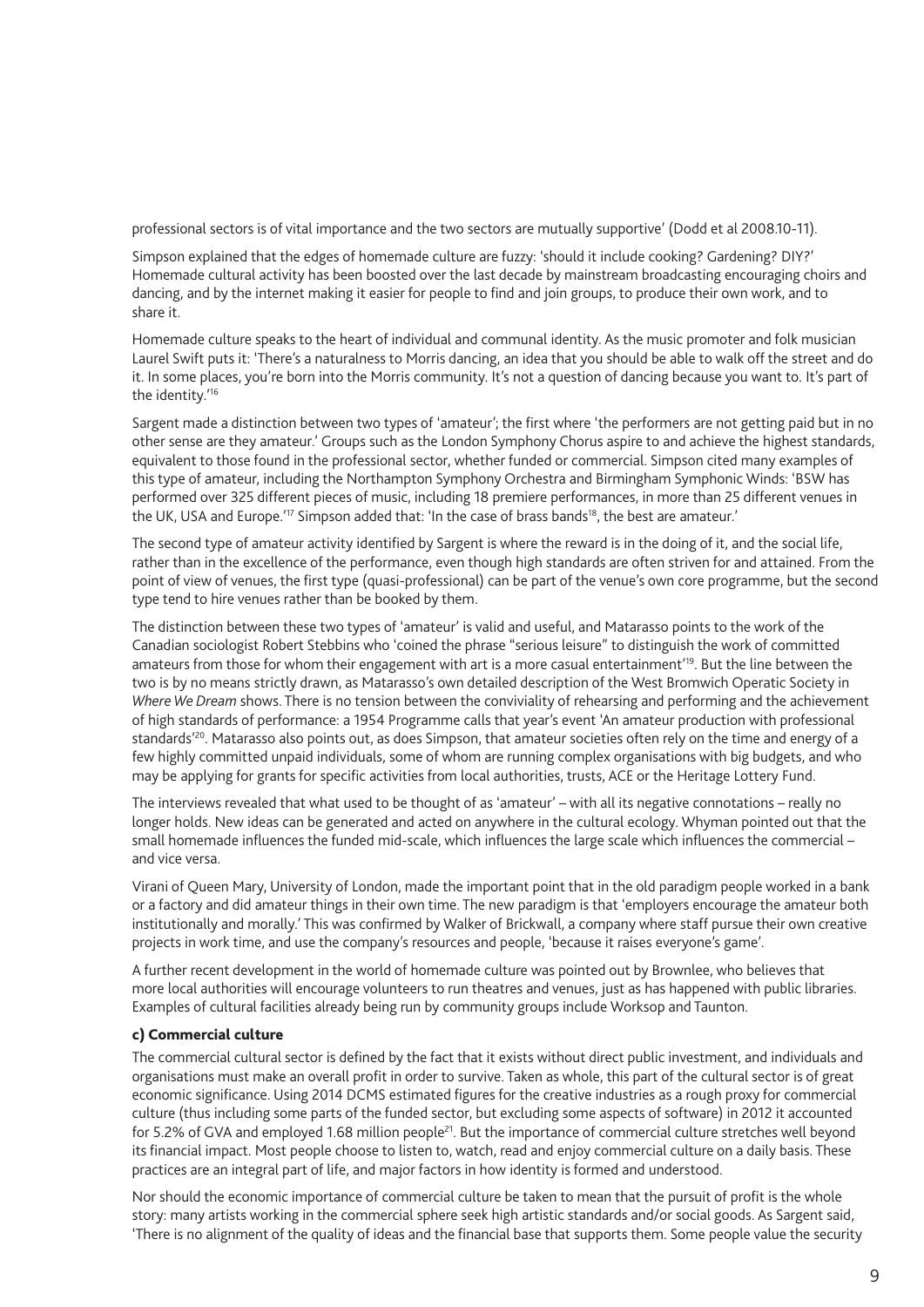of public funding, some prefer working without the administrative burden of public funding but therefore also without that safety net. Sage Gateshead, like most of the funded sector, *is* in the commercial world. It aspires to make a surplus to plough back into the work. Similarly many people in the commercial world want to make things with elegance and style not just to generate profits.'

When projects bring the funded and commercial together 'it is very exciting and rich. The commercial and the funded combine in the Director of the National Theatre Nicholas Hytner's phrase, quoted by Sargent, that 'the National Theatre does not exist to sell tickets; it exists to make work that it's worth selling tickets for.'

As in the funded and homemade spheres, the commercial sphere is complex at a micro-level. Virani thinks that the label of 'the cultural and creative industries' is a 'crude umbrella. Many sub-sectors don't talk to each other; public and private combine in multiple ways. The only common factor across the creative economy is that work is precarious, especially at the early stage.'

#### d) Mash-ups of funded, commercial and home-made

In reality all of the three spheres described above operate as mixed-economy models. As Smith writes: 'the true picture on the ground is more often one of a complex intermingling of market and non-market arrangements.' <sup>22</sup> This convergence in turn prompts Sargent to ask for specificity in the use of language: 'Does commercial mean better, quicker, business-like systems, or more profitable commercial shows?' For Kampfner of the Creative Industries Federation: 'The public sector should be more entrepreneurial and the commercial world should be more civic. But the battle is mostly won – there is very little of the old caricatures left… it is in everyone's interests to produce a healthier civic space.'

In summary therefore, although the commercial, funded and homemade spheres have different characteristics, the sources of income for individual organisations or activities are not as distinct as the headings suggest. The table below shows sources of direct income that different interviewees mentioned, but their relative importance to individual organisations varies considerably.

| Funded                                                                                    | Homemade                         | Commercial               |
|-------------------------------------------------------------------------------------------|----------------------------------|--------------------------|
| Paying public                                                                             | Participants                     | Paying public            |
| <b>Grants from Public</b>                                                                 | Supporters                       | Tax incentives           |
| agencies                                                                                  | Paying public                    | Investors and            |
| Local authorities                                                                         | Local authorities                | angels                   |
| Philanthropy and<br>sponsorship                                                           | Public agencies                  | Business-<br>to-business |
| Farned income from<br>IP, rental of space,<br>provision of services and<br>product sales. | Philanthropy and<br>sponsorship. | transactions             |
|                                                                                           |                                  | <b>Banks</b>             |
|                                                                                           |                                  | Local authorities        |
|                                                                                           |                                  |                          |

The convergence and interrelatedness of the three spheres is increasingly being recognised. The recent formation of the Creative Industries Federation, that is 'bringing together commercial companies and publicly funded cultural organisations, think tanks and education bodies, large and small, across the whole country<sup>'23</sup>, is one manifestation of this trend.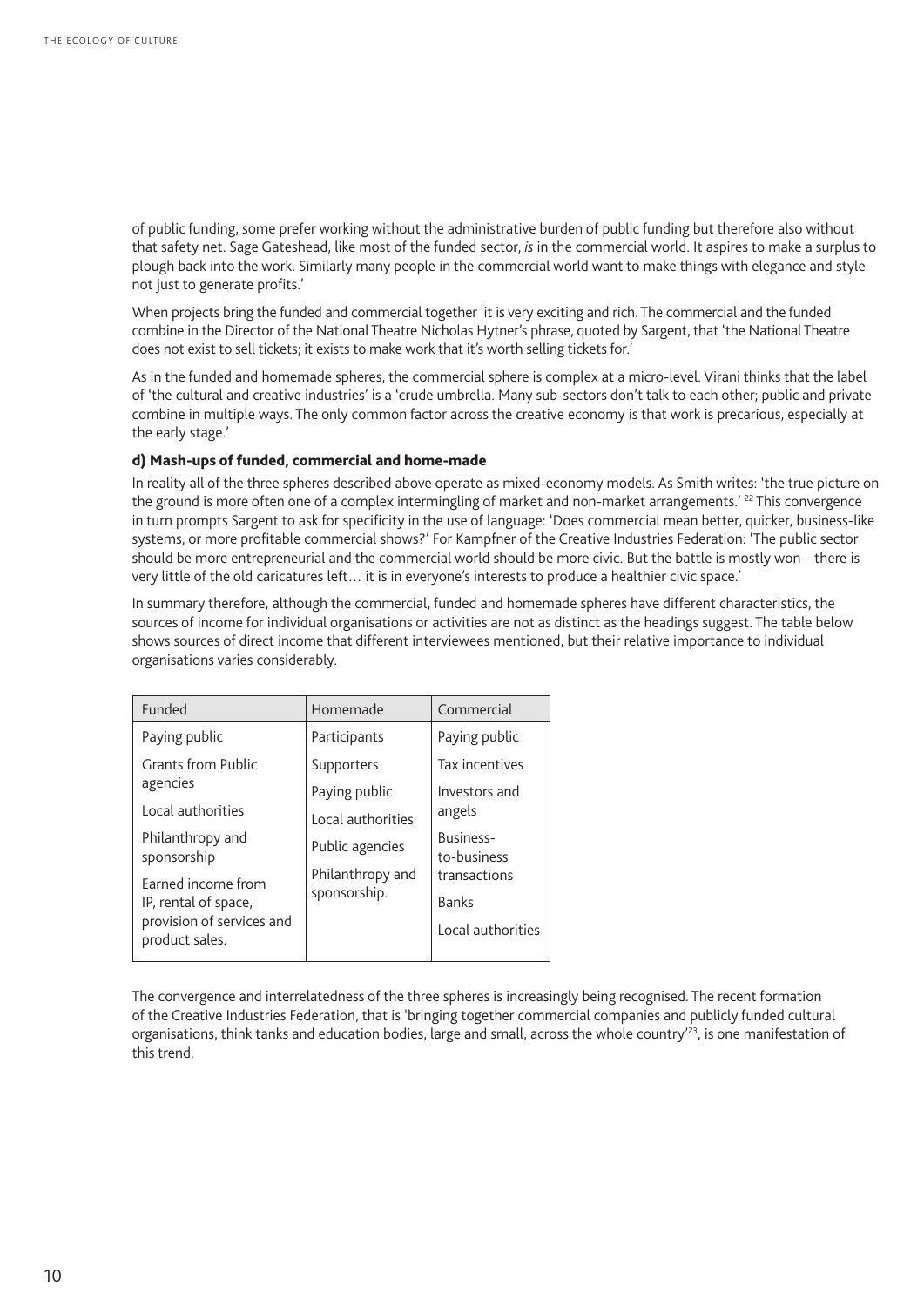### *6) Ecological and economic approaches to culture*

The 'three spheres' model provides one way of looking at the whole of culture, but it does not adequately capture the complexity of the cultural ecology. It is rooted in differences that are based on income sources, and, as CCSkills' Tambling rightly observed: 'seen from the point of view of practitioners, funded/commercial/homemade is just a funding construct'. Both freelance conductor Gibson and Voluntary Arts' Simpson pointed out that in the performance of a work, it would be possible for the creator, performer and administrator to come from any of the three spheres. For example a play written professionally by Alan Ayckbourn could be performed by a mixed cast of amateur and professional actors in a volunteer-run company production taking place in a hired theatre space. An amateur visual artist could show work in a local authority arts centre that is operated by a company under a commercial contract. Artists themselves may choose different methods to achieve particular results. Brownlee noted that: 'The not-for-profit and commercial sectors of theatre are very permeable; a producer might decide on either route', and he mentioned Eleanor Lloyd and Patrick Noble as examples.

Economic approaches to culture privilege the creation of financial value. They look for ways in which funded and amateur activity support the creative industries, the commercial sector, and the economy as a whole. The concept of 'spillover' typifies this approach, and has been used in a number of significant books and reports to describe the way that culture works. 'Spillover' proposes that activity in an artistic core of funded culture stimulates activity in the creative industries and from there flows outwards into the wider economy. The idea features in the writing of David Throsby<sup>24</sup> and gained currency in the UK when it was adopted in the Work Foundation's 2007 report, *Staying Ahead: The Economic Performance of the UK's Creative Industries*. The concept is central to the Centre for Economics and Business Research's 2013 report *The contribution of the arts and culture to the national economy: An analysis of the macroeconomic contribution of the arts and culture and of some of their indirect contributions through spillover effects felt in the wider economy*.

In addition, Smith has written that: 'By mapping the flow of funds in the whole cultural economy and analysing the multiplier effects of the "spill-overs" of funding from the arts to tourism, film, games and other adjacent sectors, we should then be able to provide a measure of substantiation to the otherwise largely rhetorical claim that arts subsidies enable "pathways to talent" and invigorate the broader economy. Then, also, we would be in a better position to begin to talk more credibly about "investment"25.

There are a number of reasons to question the validity, and utility, of the 'spillover' thesis. First, the notion of spillover defines a cultural 'expressive' core that is then commercialised through the creative industries. As this report makes clear, no such division should be drawn – creativity and expression flourish throughout the cultural ecology and can be exploited for economic gain anywhere within it.

Secondly, spillover implies a uni-directional movement of ideas, people or content from one part of culture to another, whereas the interactions are much more various as Albert et al confirm: 'The relationship between the publicly subsidised and commercial theatre is more complex than a simplistic treatment of spillovers would imply.<sup>'26</sup>

Third, as cultural historian Hewison points out, the spillover model puts the (phallic) artistic creator at the centre, whereas 'the artist is really at the periphery. Spillover is a romantic and hierarchical conception of value – because it starts with the expressive (romantic) and moves to the economic. More than that, culture does not come into being through individual creation; it is a communal endeavour.'

Particular individuals instigate work, but culture is only ever realised through the skills of many, and only becomes 'culture' once it is communicated and received. Seeing culture as a communal endeavour, involving all the elements of creation, communication and reception, embeds the artist in fact not at the centre, nor at the (equally romantic) periphery, but in a social network.

Economic approaches use money as the measure of culture, and in doing so they become teleological, assuming that the point of culture is financial gain. But culture is a much broader endeavour than this, involving the making of meaning, the expression of identity, and the construction of social lives as well as (sometimes) the pursuit of profit.

It is therefore a category mistake to treat culture only as economy, because the cultural ecology operates in ways, and produces effects, that transcend monetary transactions. The mistake has real consequences. One is that concentrating on only monetary valuations of the system (which the Treasury's Green Book methodology demands, in that it requires all types of value to expressed in monetary terms<sup>27</sup>) inhibits interactivity, and is likely to reduce the creation of both financial and cultural value. Another is that non-monetary flows in the ecology are neglected whereas in fact, as Crossick explains: 'without an extraordinary level of free-sharing, value cannot be formed<sup>'28</sup>. The cultural ecology cannot be understood without taking into account free labour and emotional rewards.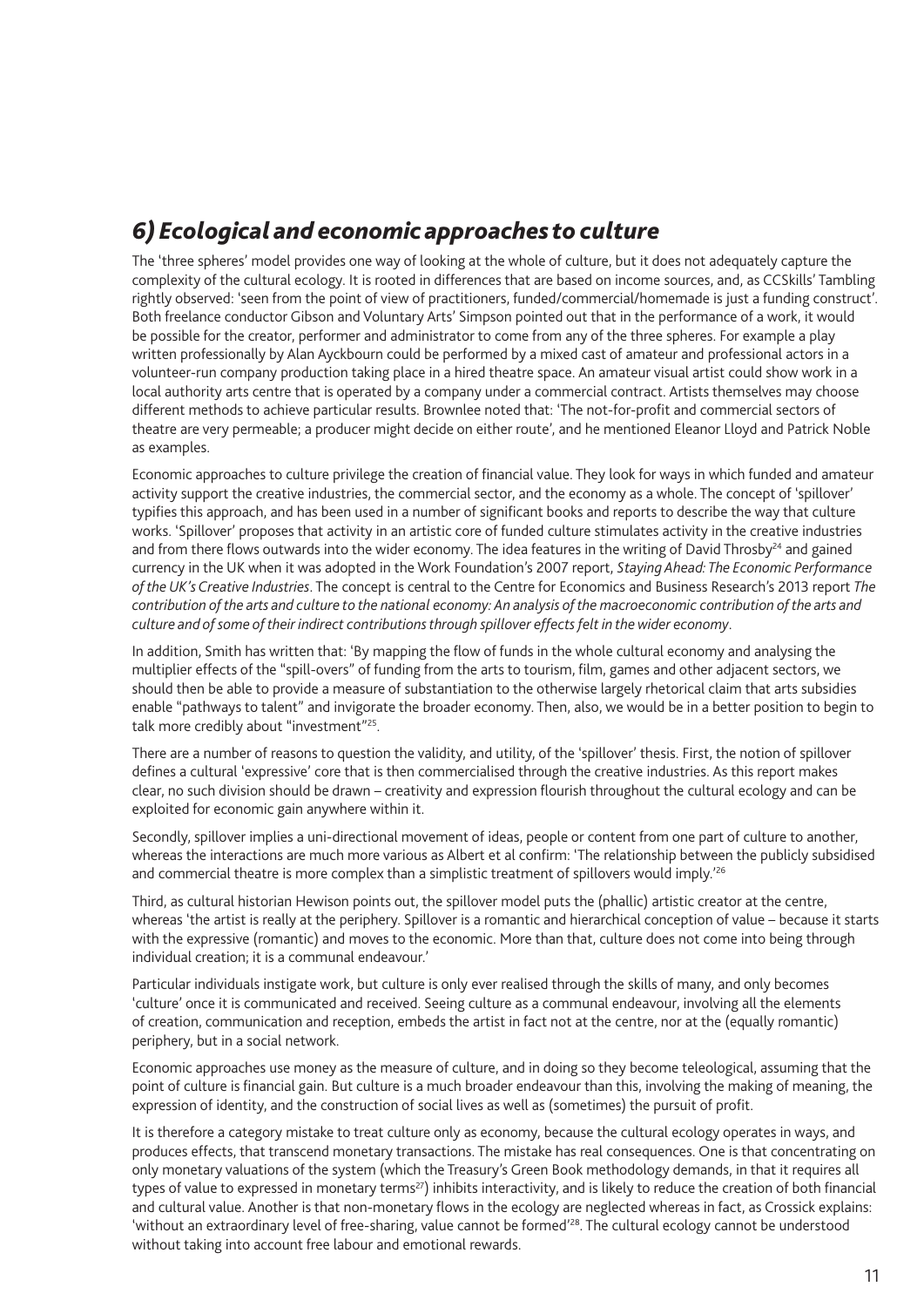Treating culture as an ecology, not only as an economy, changes the viewpoint:

a) In the first place, an ecology is explicitly non-hierarchical: one part does not exist to serve another. In a natural ecosystem, microbes and large mammals are equally important because neither could exist without the other. This research shows that, in a similar manner, all parts of the cultural system are interdependent and, in this sense equal, and equally valuable: all parts are needed to make the whole.

b) The phrase 'the ecology of culture' implies that culture is a communal phenomenon, with disparate elements coming together to produce a whole; where 'audiences' create culture just as much as do 'artists'. Culture is a social process.

c) The concept of ecology helps us to see our position in relation to culture. As with the natural ecosystem, the cultural ecosystem is not separate from us, or related to us, but rather we are embedded in it – it makes us, at the same time as we make it. Culture is a process of constant formation, where our views and decisions are moulded by what we see, read, make, watch and listen to.

d) Thinking about culture as an ecology helps displace mechanical and linear metaphors that have proved damaging in many areas of human endeavour: it is now a truism that pulling on 'the levers of government' and 'setting targets' produce unintended consequences, and thinking of the natural environment as a machine to be managed has resulted in many examples of species depletion. Assumptions that processes are simple and predictable often lead to wrong conclusions.

The use of ecological metaphors and terminology in place of gears, switches and levers, was pioneered by environmentalist writers and thinkers from the late 1960s onwards. The physicist Fritjof Capra explained in 1996: 'The basic tension is one between the parts and the whole. The emphasis on the parts has been called mechanistic, reductionist or atomistic; the emphasis on the whole holistic, organismic or ecological' (Capra 1996.17).

d) Treating culture as an ecology brings the qualitative into consideration as much as the quantitative. The description of approaches to the natural ecology described by the naturalist Denis Owen in *The Science of Ecology* could equally be applied to the cultural ecology:

'Ecology began as a descriptive natural history but nowadays scientists study and describe ecological phenomena in quantitative terms, often to such an extent that scientific magazines devoted to ecology… look more like pages from textbooks in mathematics. The same applies to economics. But economics and ecology are subjects in which intuition also plays an important role, and although both subjects have received rigorous mathematical treatment it could be doubted if this has told us a great deal that we did not know already.' (Owen 1980.2)

e) Ecology deploys many useful concepts that are transferable into the field of culture, such as co-operation and collaboration held in balance; existential threats coming from outside the system; positive and negative feedback loops; predation; self-regulating systems; mutual dependence; dynamism; food-chains; homeostasis; fragility and robustness; global environmental capacity; interactions, linkages; patterns. And as Denis Owen says: 'An extremely important relationship is who eats whom, and another, perhaps equally important, is who breeds with whom<sup>'29</sup> (Owen 1980.1). This was put in a different way by John Newbigin, Chair of Creative England, who asked: 'why aren't there more mergers and acquisitions in the funded arts?'

Cultural endeavour involves the making of meaning and the construction of social lives as well as (sometimes) the pursuit of profit. If culture is treated as an ecology, then the analytical approach becomes one of identifying cultural value, by taking into account the multifaceted and pluralistic value of culture beyond, as well as including, the economic. Culture recovers its organic meaning, its social significance and its moral weight, bringing into play the health of the cultural system, its creative capacity, its ability to generate new meaning, and the social and public goods that it produces, as well as – and certainly not ignoring – its economic return.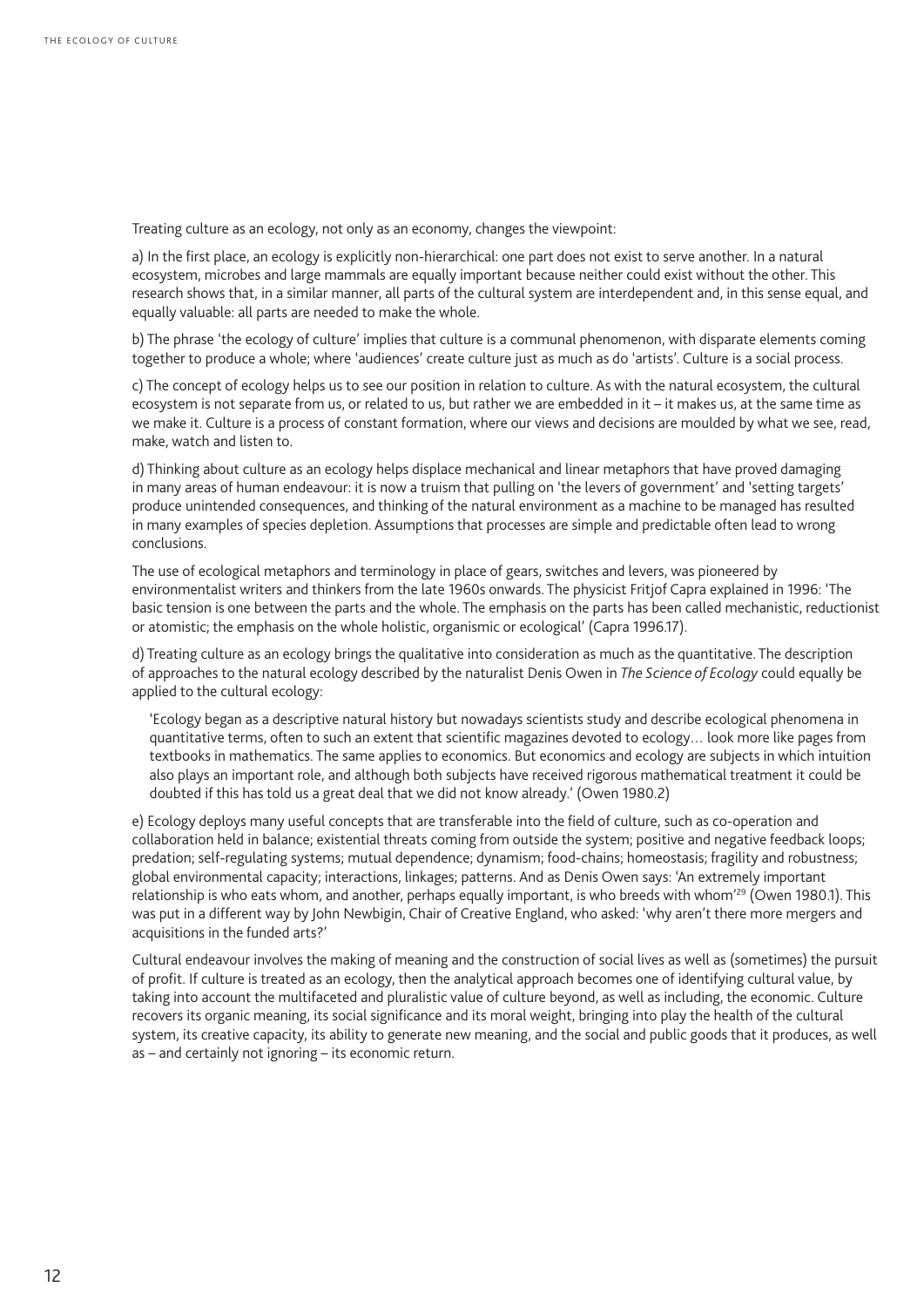### *7) Flows within the cultural ecology*

*'There's a huge amount of interplay between the commercial and the cultural aspects, and just the sheer scale of what's going on, there's so much happening at all levels.'*<sup>30</sup>

**Rosy Greenlees, Executive Director, Crafts Council**

*'There is huge, massive interconnectivity, much more than even eight years ago.'*

**Maria Balshaw, Director, Whitworth Art Gallery and Manchester City Galleries.**

One way of understanding the ecology of culture is to take a 'helicopter view' of culture, looking at how the parts of the system link together, rather than describing the parts in themselves. The interviews for this research were designed to uncover flows between the commercial, funded and homemade parts of culture, and connections emerged principally in four areas: careers; ideas; money and product.

#### a) Careers

*'Many of our most talented and commercially successful artists and producers were trained and nurtured in the public sector, but make much of their living, and occasionally their fortunes, in the private sector.'* 

#### **Smith 2010.7**

*'Careers develop from increased judgement about which shows will have a good public reception: compare Hytner and Mackintosh.'* 

#### **Sargent**

Within the literature relating to careers, Kate Oakley has produced a useful review for Creativity, Culture and Education in 2009, called *Art Works*, that offers 'an overview of the literature surrounding the nature of work in the cultural industries, as it has permeated policy-making, public debate, and practice across many sub-sectors within the arts, and the culture sector more generally; and in more academic writing by scholars and cultural commentators.'

*Creative Career Stories* is a report produced by the Creative Graduates Creative Futures project, a longitudinal study of the early career patterns of arts graduates. It looks at the arts and design world from the perspective of employees and demonstrates the fluidity of the careers of creative graduates: self-employment, portfolio careers.

Career development in theatre is a relatively well-researched area. Albert et al's 2013 report for CCSkills, *Publicly Funded Arts as an R&D Lab for the Creative Industries?: A Survey of Theatre Careers in the UK* reaches conclusions on (*inter alia*) three points that show not only labour mobility, but the way that the movement of people is connected to skills development and career progression:

- 'There is high labour mobility between subsidised and commercial theatre. The flow of work is often not one way.
- Respondents were more likely to say that publicly funded theatre gave greater opportunities for 'presenting challenging work'… and 'providing sufficient time to experiment' than commercial theatre.
- 'According to our sample the subsidised theatre was the primary area in which respondents had experienced their breakthrough moment in the sector… there are strong talent development-related grounds for public subsidy in theatre.'

Matarasso also demonstrates strong flows between the amateur and other sectors: 'Contrary to what some people would wish…the arts are not divided up into two separate and antagonistic worlds: the amateurs and the professionals. It is better understood as a complex ecosystem in which people may play different roles at different times or in different aspects of their careers.' 31

The relationship between careers in theatre and film have been stressed by a number of high-profile actors and directors, such as Judi Dench: 'Being trained in the theatre is a necessity. The health of our film industry depends on the health of our theatre'32, and film director Stephen Frears: ' If you look at *The Queen* it has a theatre cast. All of them have been at the National in the last three or four years. The fact is they would not be Oscar nominees today if it hadn't been for their experience in the theatre<sup>'33</sup>

Not only do careers develop by moving back and forth between homemade, funded and commercial, but they are also constructed from operating in all three spheres in parallel. Khwaja's route to running the London Centre of Contemporary Music (LCCM) included simultaneously being a professional musician, writing novels, writing software, and working for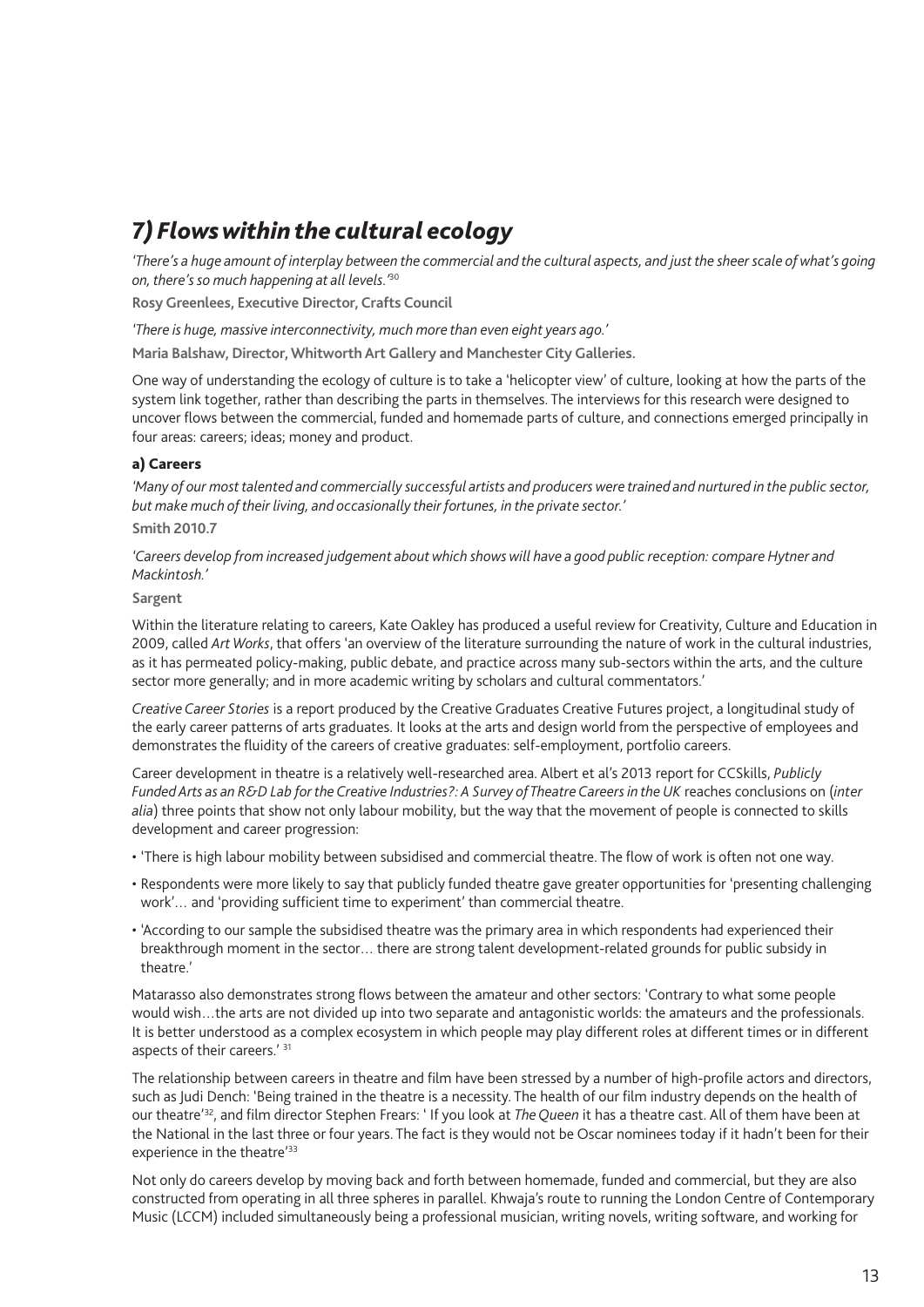arts organisations on a freelance basis: 'There were multiple, multiple things going on…musicians need a huge armoury of skills to apply in different settings.' The networks that he built up during these varied activities have been useful in bringing in teaching talent, financing, and property skills to LCCM.

The career paths of many interviewees showed that they had worked in all three spheres of culture, or that they had combined working in the funded or commercial sector with activity in the homemade sphere. For example Thomson at the Barbican has experienced a rich professional history: two years in publishing literature, then EMI classics; an arts sponsorship consultancy; BBC Radio 3; a local authority councillor and council leader; then the government agency IDEA together with freelance cultural work; the Metropolitan Police; and the Barbican. Throughout all this she played chamber music with her family, and has also served as a Board member of the Association of British Orchestras.

Even when careers have been constructed mainly within one sphere, most people have had a different cultural enthusiasm that they have pursued, and/or they have served on the boards of funded organisations. The Royal Opera House's Alex Beard for example has been an opera enthusiast since his early teens, and served on the Board of Glyndebourne (which only receives public funding for its touring and education work) during the 19 years that he worked at Tate. Smith at Ingenious serves on the Boards of (among others) the Young Vic and St John's Smith Square.

Interviewees also mentioned many cases where professional commercial careers had their origins in small grants from, or workshop projects organised by, the funded sector: Craig David and Thomas Heatherwick were mentioned, but the most astonishing example is J K Rowling who received a grant of £8,000 from the Scottish Arts Council in 1997, when the manuscript for the first Harry Potter book – written while she was receiving state benefits – had just been accepted by Bloomsbury. The publisher advised her to 'get a day job, because there's very little chance of making money in children's books'. The grant allowed her to look after her young daughter and press on with the next Potter book. The books rapidly became an extraordinary publishing phenomenon, transforming Bloomsbury's finances, and spawned a hugely successful film series. The big-screen adaptations were widely credited with driving a renaissance in the British film industry, employing large numbers of technicians and special effects experts. By 2003, just six years after that Arts Council grant, Rowling had become richer than the Queen, according to the Sunday Times Rich List. She is now said to be worth £570m.

Amateur or youth company settings provide a route into both the funded and commercial spheres: interviewees cited Clive Owen, Aneurin Barnard, Lionel Bart, Peter Sidhom and Jack Brymer as examples. Hughes, Gibson and Simpson also said that there is travel in the opposite direction, with professional musicians and actors returning to amateur status.

The transition from one sphere to another is not always as easy as these examples might suggest. Robin Simpson noted that his experience of 'running an amateur orchestra didn't seem to count' when he first wanted a job in professional arts admin.

Nor is transferability uniform: Matarasso notes one amateur cast member saying 'In a dream world I would love to be an actor, but I'm not unrealistic…'34

Career movement is not limited to performers. Henderson said that technical graduates form drama schools have highly transferable skills: 'there is demand for lighting and AV in conferences, trade fairs, cruise ships etc.'

The move from amateur to professional is not confined to the performing arts. Ben Cowell from the National Trust mentioned that NT volunteers have moved into paid conservation work, and many visual artists begin their careers doing work purely for their own enjoyment.

#### b) Ideas

*'Knowledge is increasingly a global, networked activity'*

**Roly Keating, British Library.**

The younger generation of creators who were interviewed were omnivorous in their approach to culture, and good at seeing connections and moving ideas between one part of culture and another. They draw on publicly funded collections and resources to create value in the commercial world, but in a highly eclectic way. As fashion stylist Aimee Croysdill put it: 'Always have your eyes and ears open. Everything you're looking at can lead to something'.' She gave as examples her constant attention to 'Instagram, the street, online magazines like Novembre and musicfashionland…the collections at the V&A, fashion shows at the Barbican.'

Will Taylor, who is the songwriter and vocalist for the band Flyte, also uses the cultural resources of London. He sometimes writes in the V&A library 'and when I get stuck I go for a wander around. My songwriting stepped up tenfold in London; the streets, the National Gallery. The fuel comes from places like the British Museum and the British Library'. He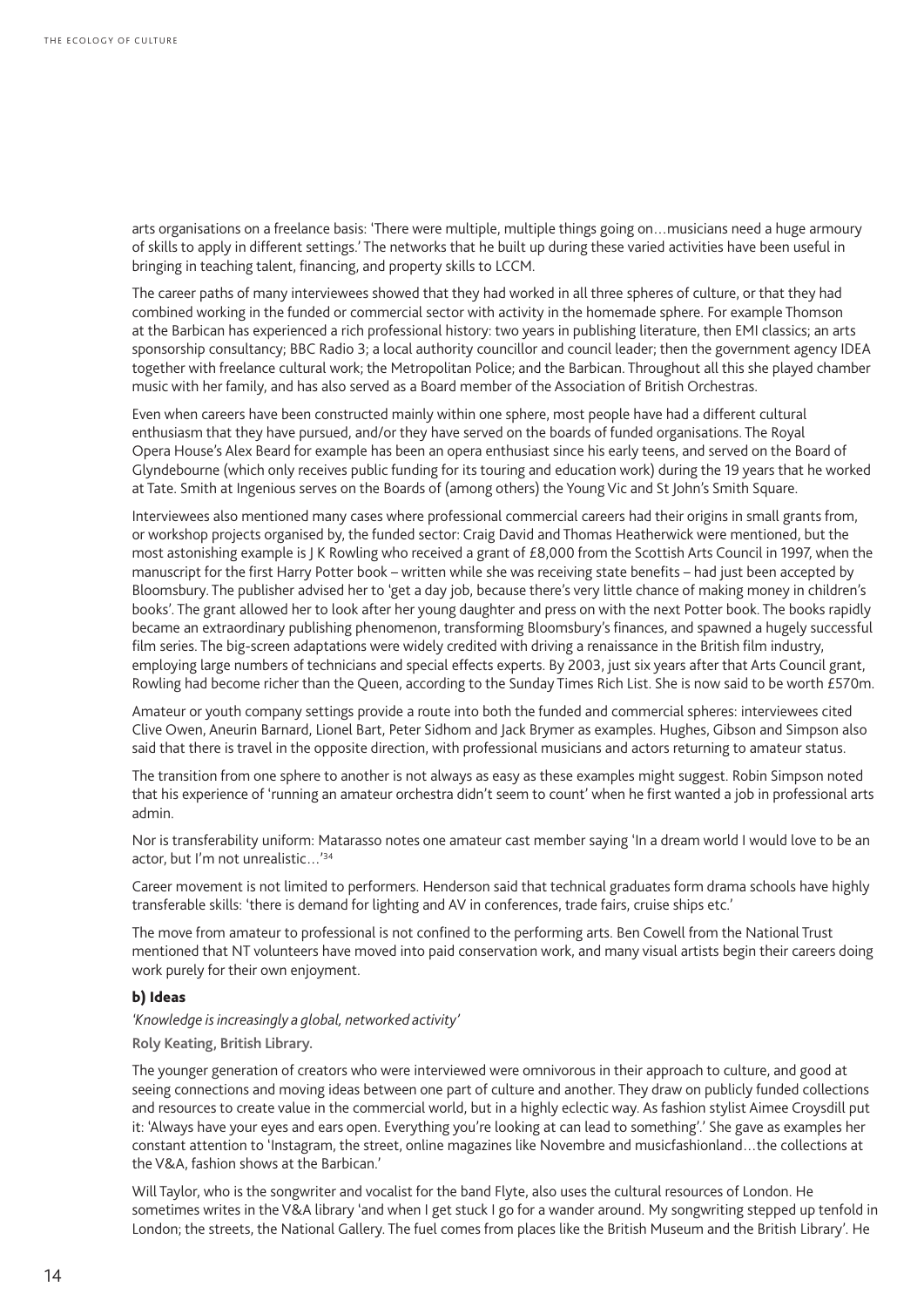also used to visit the BFI 'three or four times a week, I'm a big fan of Mike Leigh and Ken Loach – and it's all either free or cheap'.

Shah, from TV company Juniper Communications notes that in his office one young employee is a developer but also writes for comedians; another writes for bands. Balshaw from the Whitworth Art Gallery mentioned getting ideas from 'the collections, the people in the organisation, the geographical context, the building and academics.'

The conclusion from the interviews is not so much that ideas in themselves travel, but that people working in the cultural and creative sector are constantly on the look out for ideas, and that while inspiration can come from anywhere, it comes mainly from relatively proximate cultural sources. The frequency of talking about cultural forms that then get changed into other cultural forms suggests that creativity is self-reinforcing: fashion designers are more likely to get inspiration from something closely related to their concerns, like a magazine, or a fashion archive, than by something more remote, like a building. But it is the attitude of the people that matters most: they are open and receptive, always scanning their environment for anything that might be useful, tucking things away for future use. This implies that a rich cultural ecology becomes a self-reinforcing phenomenon: the greater the range of source material, the more creativity will result.

Ideas can travel in any direction. The designer Es Devlin, who works with Take That and Kanye West, as well as the Royal Ballet and the Almeida was interviewed by the Financial Times' Peter Aspden: 'I ask her about her still relatively unusual springing back and forth from popular to high cultural forms. "Everything that's alive in my work I attribute to those cross-fertilisations" she says emphatically.'35 The cross-fertilisation applies to the craft and technical aspects of culture. Sebastian Conran said: 'design is about turning science and technology into experience and culture, and craft – making things - is at the root of technology.' At the Royal Opera House, Alex Beard said that leatherworkers from the costume department went on work experience to Mulberry.

#### c) Money

Essentially money in the cultural and creative sectors seeks either one, or a combination of, two things – public goods and economic gain. The term 'public goods' includes several things: artistic excellence, or social goods such as health or well-functioning communities. Public money flows into funded organisations through grants made by local authorities, cultural funding agencies, central government and the lottery. Money flows back to the Treasury though VAT on cultural goods and services, PAYE, and corporation tax on commercial activity.

The private sector supports public goods through sponsorship, and pursues profit - and often artistic excellence - through commercial activity and investment in development. The public sector creates public goods through grant-giving and investment, and seeks to stimulate economic activity through development funding.

Within this overall system, there are many flows of funds between the homemade, funded and commercial worlds. Looked at from the point of view of practitioners rather than funders, a number of trends were apparent:

- everybody is working with a mixed economy model. This manifests itself in a number of ways.
- Some publicly funded institutions, such as Tate and Sage Gateshead operate with (relative to their overall income) very little direct public subsidy. Martinez from Sadler's Wells said that they get only 10 per cent of their income from core public funding. ACE's Russell said that one of their success criteria is to see National Portfolio Organisations raising more funding from non-public sources.
- Some homemade culture only survives because of access to cheap public space or free internet platforms.
- Martin Smith of Ingenious pointed to the TV programme *The Fall* as an example of mixed funding: it was financed by Ingenious; Northern Ireland Screen; European Regional Development Fund; Northern Ireland Development Corporation; and distributed by Netflix.
- Austerity is hitting the amateur world. Gibson said that 'the cost of hiring halls has gone up hugely because of local authority changes. Croydon choir can't afford Fairfield Hall any more.'
- Too little money goes into the early stages of development. As Martin Smith said: 'tiny amounts of money go into incubation'.
- All practitioners are deeply aware of how important money is to the realisation of ambitions of whatever type, and understand the micro-markets in which they operate. Flyte for example explained that in their field there are five ways to make money: record sales (at the bottom of the list); merchandise; touring and gigs; publishing – including being played on the radio, particularly Radio1; and syncing, meaning the use of music for events, films, advertising and on the catwalk.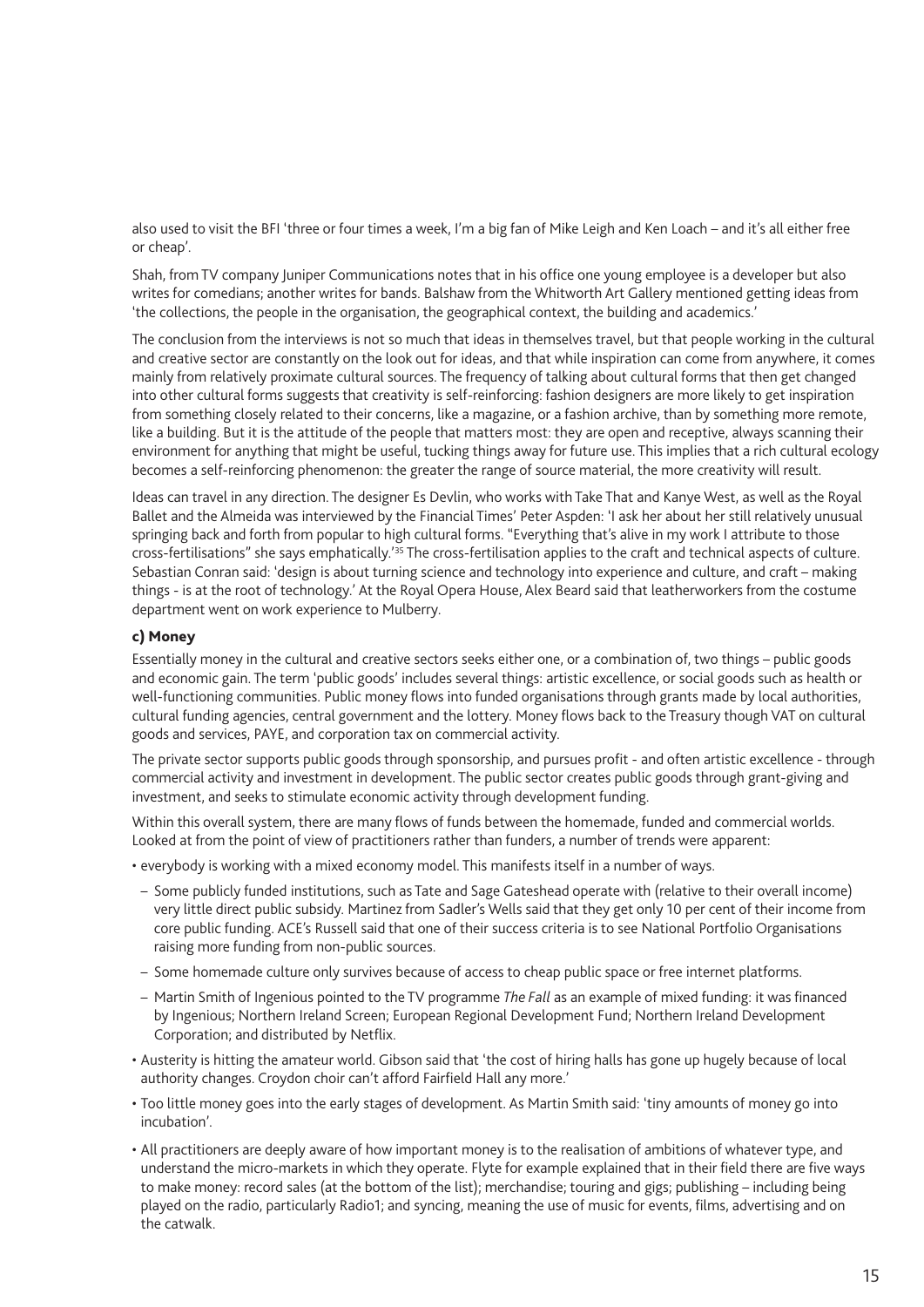- Very rapid changes can come about because of changes in financial conditions. Creative England's Caroline Norbury mentioned the massive boom in special effects companies because of new tax breaks bringing activity from Los Angeles to the UK. Similarly, as Smith said: 'the exchange rate is hugely important. If the dollar were to hit two to the pound UK production would once more fall off a cliff.'
- Public funding is taking a more broad-based approach than it used to. ACE's Russell pointed out that, as well as funding digital activity with the BBC and NESTA, ACE is also funding hybrid commercial activities, such as orchestras, and artistic companies set up on a commercial basis like the dance organisation Akram Khan Company. He also said that Grants for the Arts supports amateur activity.
- Many interviewees talked about taking big personal financial risks when they were setting up their businesses. They also looked for every opportunity to find the money to achieve their goals, whether that meant taking on bank loans and mortgages, or applying to trusts and public funding bodies, seeking backers (sometimes family members), or whatever. Croysdill said that her student loan enabled her to get going while still at University: she emerged not only with a degree, but, having been able to do unpaid work while studying, she had developed a client list in fashion, music and film. Henderson sees his students as being very entrepreneurial: they now think in terms of crowdfunding and partnerships, not only ACE and local authority grants. He also noted that 'the entrepreneurial spirit of the 80s came out of the art schools.'
- Early careers are increasingly being funded by parents, leading to changes in the class make-up of the cultural and creative industries. Not only are 'public schools very heavily involved in the arts across the board' (Henderson), but training actors 'is an expensive business'. Salter notes that: 'For students coming out of art school now it is economically impossible in London unless you have money'. A far higher proportion of successful bands are now emerging from public schools, and Salter said that 'Class is a huge issue in the creative industries'. The journalist Nick Cohen writes grimly that: 'the privileged few are tightening their grip on the arts.' 36

#### d) Product

Both the 2013 CEBR report *The contribution of the arts and culture to the national economy,* and Holden's *Publicly Funded Culture and the Creative Industries* list examples of 'supply-chain links' between arts and culture and commercial creative industries, including

- theatre groups working directly with the BBC and commercial broadcasters, providing content for radio and television programmes
- museums and libraries offering their archives of text, images and footage for re-use by television, film and book production
- newly-written theatrical or operatic work being published commercially in some format
- the arts and culture providing important markets for software designers, advertising agencies, and graphic designers, often commissioning websites and other media campaigns from such specialist businesses
- the arts and culture using architects to design their workspaces or new venues
- theatre and opera groups regularly commissioning composers
- galleries and visual arts venues commissioning specific pieces from artists
- museums and galleries regularly commissioning a variety of artists to provide responses to their collections in the form of music, drama, dance, art or film, as part of exhibitions

The CEBR report concludes that: 'Over a quarter of the arts and culture industry's supply chain is accounted for by the creative industries, representing almost £2.2bn in 2010… The arts and culture industry in the UK is indirectly a significant source of support for jobs in the commercial creative industries.<sup>'37</sup>

Interviewees were able to quote many examples where content or product has directly transferred from one sphere to another. As Kampfner observed: 'In some places the read-across is very clear, for example theatre and film. In other it's less clear – like theatre and video games, but it's there'.

Specific cases of transfer include Tambling mentioning *Jerry Springer, the Opera* starting at Battersea Arts Centre, then appearing at the Edinburgh Festival, then at the National Theatre before a West End run, and finally being shown on TV. *War Horse, Matilda, Les Miserables,* and *The History Boys* provide other well-known examples.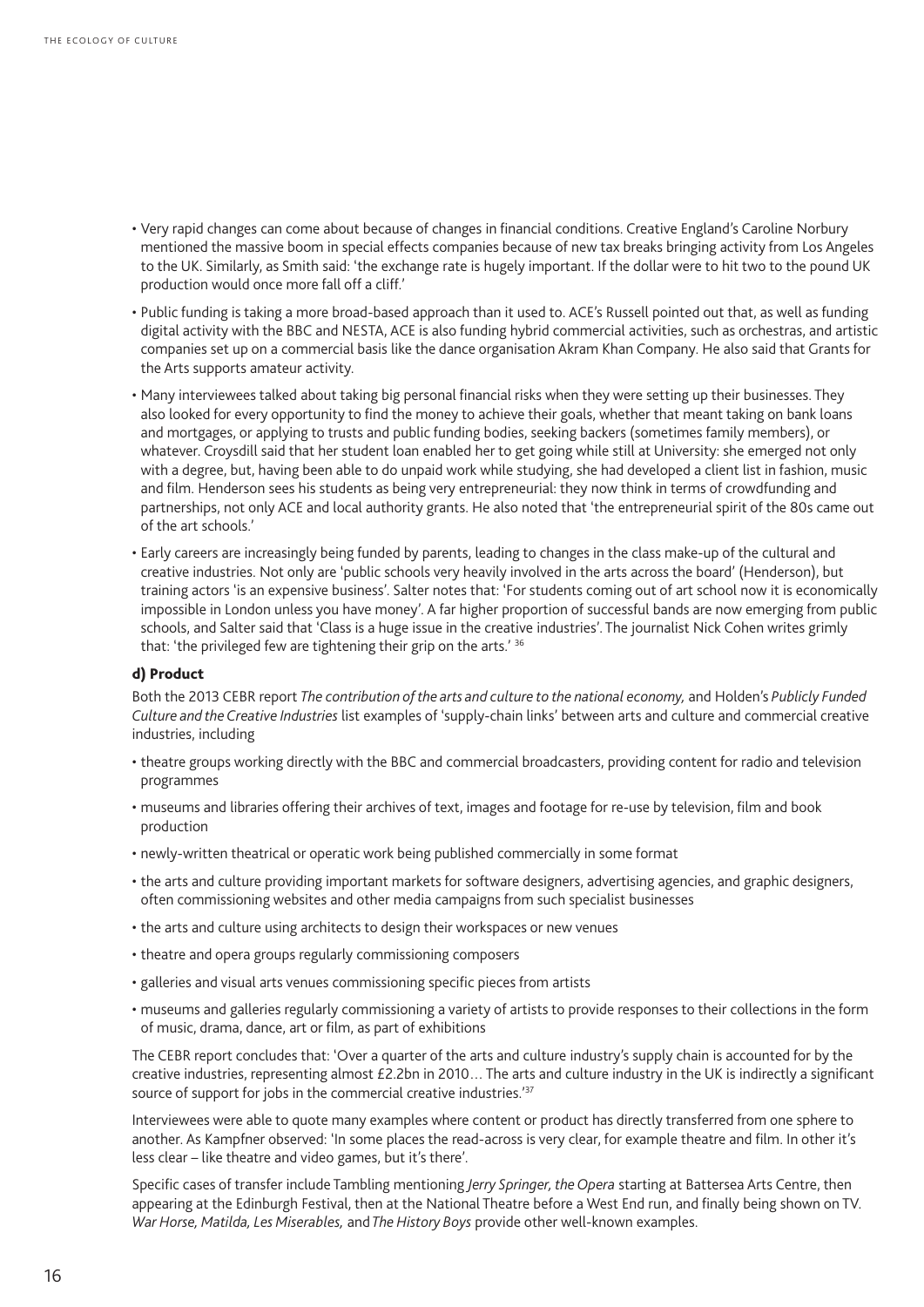Apart from works themselves moving from one part of the ecology to another, works created in one part can be used in another, where cultural products are redeployed in new cultural circumstances. Salter described how one of her paintings had appeared in an advertisement for Rafa cycling wear. Another example from the visual arts is that of Damien Hirst being used in Young's Beer posters<sup>38</sup>. Hughes gave a list of classical orchestral works being re-used in advertising including Hovis (Dvorjak's New World Symphony); Hamlet (Bach's Air on a G String); and Old Spice (Orff's Carmina Burana); melodies from classical music being rebooted as pop: Eric Carmen's *'All by myself'* uses a theme from Rachmaninoff's Piano Concerto No. 2, and there is a disco version of Beethoven's 5th<sup>39</sup> by Walter Murphy and the Big Apple Band. The website songfacts.com lists dozens of pop songs used in advertisements.<sup>40</sup>

Film makes untold use of classical music, and pop music in film is ubiquitous. Classical music has also been used in comedy: Hughes cited the case of the BBC Symphony Orchestra performing with Monty Python on '*Not the Messiah*' by Eric Idle and John Du Prez in a live performance at the Albert Hall which was recorded and released on CD and DVD by Sony.

Interviewees also provided many examples of artists working across artforms, or of work that combined aspects of funded, commercial and homemade. Smith described the connectivity of Damon Albarn, a pop musician with Blur, educated at Goldsmiths, whose career has involved working with fine artists (Michael Craig-Martin designed a Blur album cover), musicians from Michael Nyman and Snoop Dogg to Brian Eno and the Congolese band Tout Puissant Makalo. Albarn has created two operas, *Monkey: Journey to the West* and *Dr Dee* for the Manchester International Festival, that have been staged in several opera houses. He has also acted in films, been in a play on radio 4, and is currently writing a musical for the West End.

Work is also specifically created by professionals for the homemade sphere; for example Howard Goodall has written several community operas<sup>41</sup>, and Gibson maintained that a great deal of choral work written over the last 200 years was written for non-professional choirs. Aesthetic innovation can clearly arise in any part of the ecology, whether private or public: Smith gave the example of James Cameron's film *Avatar* creating 'a new high-quality innovative look that has been influential on other films and video games' (though *Avatar* itself draws on multiple aesthetic and narrative sources<sup>42</sup>).

A rare account of the failure of a transfer from the funded to commercial world is discussed by Jo Crowley from the theatre company 1927 and Peter Wilson from PW Productions, the two main people involved in the proposed West End transfer of 1927's *The Animals and Children Took to the Streets.* Wilson makes this point relating to the ecology: 'I failed fully to understand the web of relationships that support these artists who have created, with financial help from a number of sources with varying attitudes, a piece as original as *The Animals'*. Crowley describes 1927 as 'neither a subsidised institution nor a commercial entity. *The Animals* was created in both the subsidised and independent sectors and was resourced through a complicated jigsaw puzzle of subsidy, the company's independent resource, and in-kind support'.<sup>43</sup>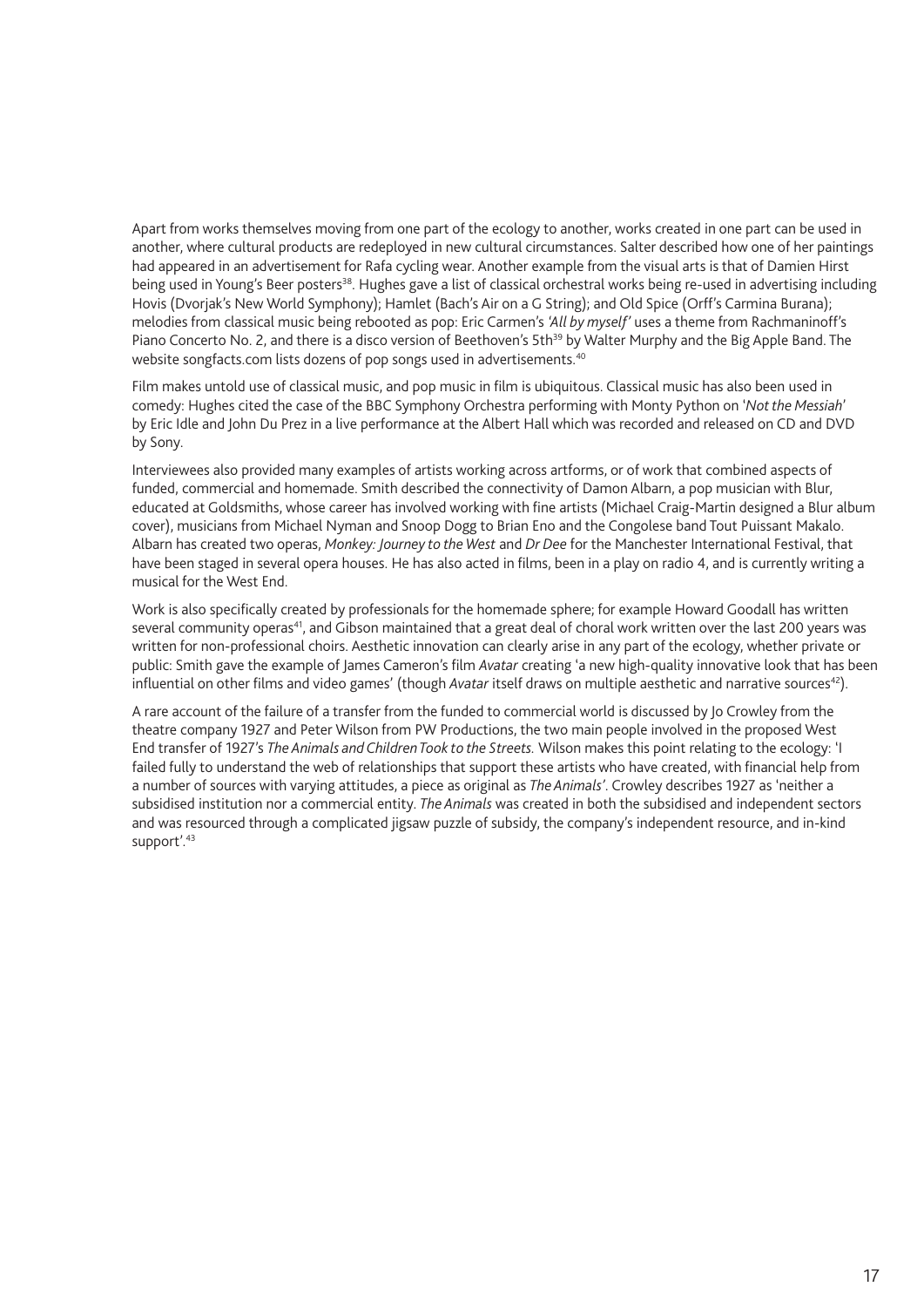# *8) Applying ecological concepts to the field of culture.*

Examining linkages and flows of ideas, product, and people provides one way of examining the cultural ecology, but a different way of thinking is to apply ecological concepts and biological metaphors to culture. Doing this helps create fresh ways of looking at culture. The use of environmentalist concepts such as sustainability, the precautionary principle, and intergenerational equity was explored in Holden (2004), and Knell has used the biological motifs of life and death in two influential papers: *The Art of Dying* and *The Art of Living.* The research for this report revealed that the interviewees, and some of the existing literature, make use of biological metaphors either explicitly or implicitly.

In this section, these biological metaphors are considered individually, but they are inter-related. For example, emergence is the precursor to growth; growth takes place within the context of complex interdependencies that develop through networks; and the evolution of the overall system is a function of the development of its parts. The system itself can, like a natural ecosystem, appear robust in some ways and fragile in others (theatre continues, even though individual companies come and go); and it can simultaneously become more complex, and yet convergent (technology enables new ways of creating visual images, while artists bring performance into the gallery).

It is helpful to think of these biological concepts as a set of life-cycle questions: what conditions bring a form of culture into being? How is that form of culture then sustained? What threatens its existence? How can it be nurtured to grow to its full potential? How can it help other life-forms to emerge? When should it be let go? These questions, or ones like them, could help administrators and policymakers to understand both the state of wellbeing of their specific cultural ecology (for example in a town or region, or across an artform) and what actions they could take to maximise the vitality of the ecosystem. Bill Sharpe, from the International Futures Forum puts it like this:

If we look at the way industrial policy has changed over the past 25 years we can see a shift from picking winners towards maintaining the enabling conditions for successful innovation: healthy markets, liquidity of money providing available funds for investment, business incubators to nurture start-ups, fluid relationships with research centres and universities etc…By analogy cultural policy now needs to start making the same transition…Innovation funding in the arts and cultural domain is still about picking winners; it needs to shift towards providing enabling conditions i.e. a healthy creative ecosystem. (Sharpe 2010.82)

#### a) Emergence

Natural ecologies are fecund, messy, highly competitive places, and so is the contemporary cultural world. Jon Dovey noted that: 'the cultural ecosystem is not democratic'. Some cultural producers and products thrive because they happen to alight upon the right conditions to flourish; others simply wilt. As Tambling said:

'You need to hit the moment as well as be good.'

Public policy and government actions at national and local level attempt to create those 'right conditions', but the 'management' of life and death by the cultural funding system has proved very difficult. John Knell has written two excellent papers on the subject: *The Art of Dying* and *The Art of Living.* Robert Hewison has chronicled how ACE, on its own admission, caused 'huge anger and distress' when in 2007 it culled some of its portfolio (Hewison 2014.114). Similar emotions were aroused by DCMS's refusal to intervene in the closure of public libraries.

The 'birth' part of culture lies in the creative process and several interviewees pointed out that this is still the most fragile part of the ecosystem. Norbury said that: 'Industry relies on creativity but creativity is usually a bit left-field to begin with. Public funding is judged on job-creation and outcomes but those things happen much too late in the process.' Or, as Iggy Pop put it in the 2014 John Peel lecture: 'capital investment never really leads. It follows the action.'44 Experimentation and prototyping need free money and time but that early-risk capital – whether in the form of a 17 year old living on benefits while she writes songs, or a film-maker having time to develop a storyline – often isn't available. Smith commented that 'in indie films the challenged bit of the value chain is in development – writing stories and script development. The private sector doesn't like to invest in it.' Public funding sometimes steps into the breach; in the case of indie film it comes from the BBC, Film 4, or the lottery via the BFI. Alternatively, as Shah pointed out, the bank of mum and dad 'supports the possibility of creativity'.

The uptake of new technology has changed the meaning of the word 'emergence' in the cultural context. Shah said that: 'The barriers to entry have dropped enormously; the digital world is hugely creative, but 95% can't be monetised and the field is quite anarchic.' Balshaw said that young people 'are much more avid and active users and shapers of culture. They reshape, re-circulate pop and high culture, using images and text.'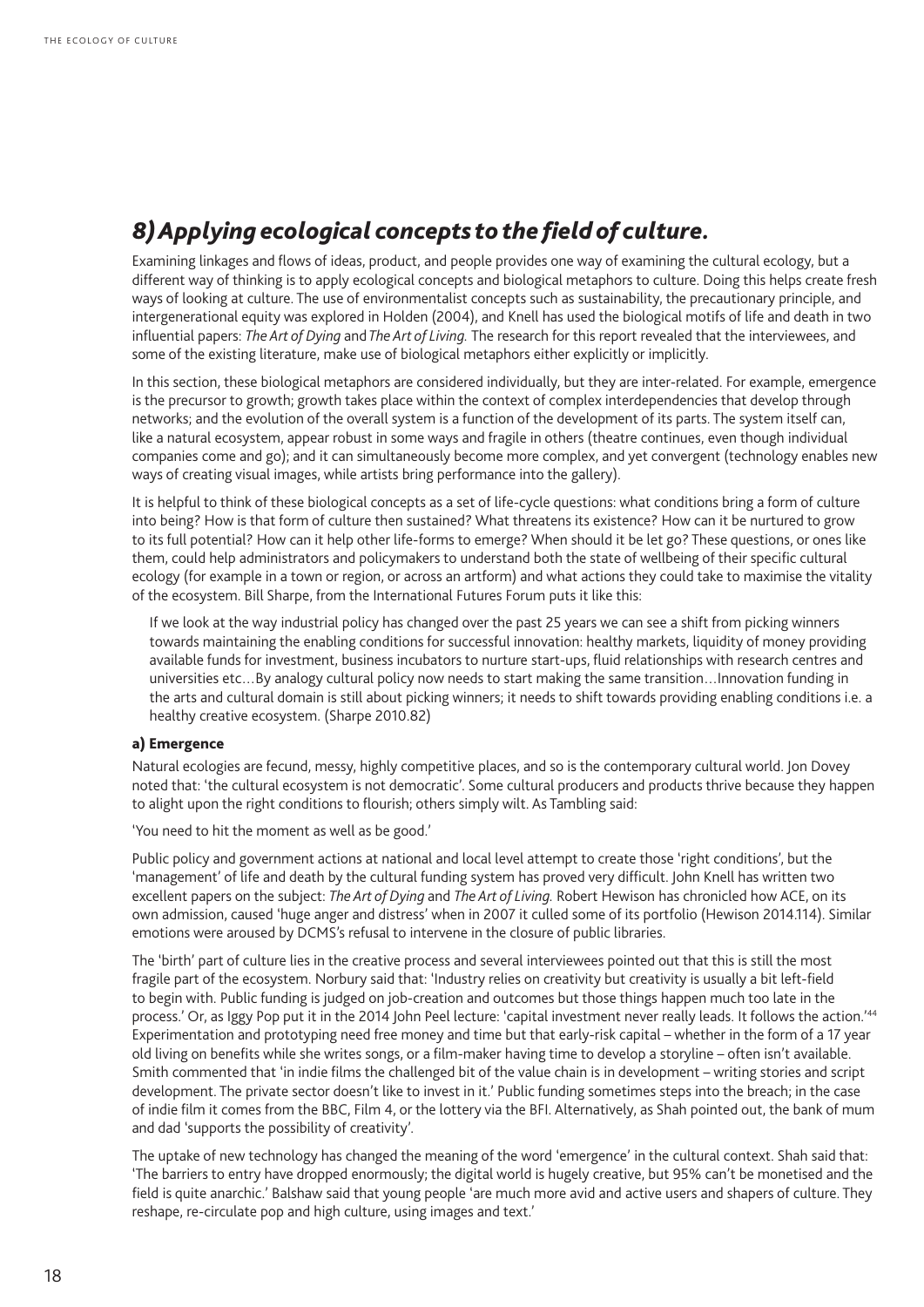Dovey and Reddington from Bristol's Watershed noted that: 'Linear processes and KPI-driven funding models don't fit with the messy reality of the cultural ecosystem. Policies have to cope with *emergence*'. Funders should value the role of the connector in assisting emergent activity: 'Our role is not to sit on the energy, it's to move it on. We push it on.'

#### b) Growth

Emergence is closely related to the idea of growth, where again funding and policy assumptions fall short (a proposition more fully explored in Crossick (2006) and Bakhshi et al (2013)). Policy assumes that growth means single companies growing ever larger, say from 1 person to 60 people, but growth in the cultural sector often does not conform to that model. Activity might instead grow from one person to four small companies of fifteen people each, or ten groups of six associated individual freelancers. Tambling pointed out that in a digital age personal career growth requires constant reskilling rather than a front-loaded education system.

Growth and expansion are not only about creativity, they are also affected by receptivity, and technology has changed this too. Hughes: 'Digital has changed how the BBCSO is received. You can listen, listen again, listen anywhere on a range of platforms; but all of this increases the attraction of the live event.' Balshaw described how the Whitworth gallery sourced an audience for a late opening on a Thursday, which is the same night as evening retail in Manchester. Rather than using print and posters, they used other cultural groups – the example given was videojam<sup>45</sup> – to bring their own followers into the museum using social media.

Growth is inhibited by some gaps in the cultural system. Smith said that the UK has world-class special effects companies, but they cannot recruit enough people in the UK who combine both technical and creative skills. Henderson said that in musical theatre you need to sing and dance and act, but in the UK we train these disciplines separately, so we have to import performers. Khwaja gave the example of his London Centre of Contemporary Music being a new type of institution in music, that educates for a career rather than simply improving technical skills. Knell points to the 'unpalatable truth' that 'current funding behaviours and practices are systematically under-supporting innovation and demand.'46

Virani emphasised the importance of hubs in emergence: in the case of fashion 'everyone wants to be near the London College of Fashion.' In spite of digital connectivity, it is still the case that physical proximity, face-to-face meetings and the vibe of a locality all matter.

#### c) Complex interdependencies

The interviews and literature reveal the complex way in which culture works. One example given in detail is a study of how music venues operate (Behr et al 2014). In conversation, two of the authors described how venues rely on multiple income streams from music, club nights and comedy, giving as an example a club in Glasgow that had Blondie playing from 7 till 10, followed by a club night from 10 onwards.

The British Museum provides another case study, as described by Deputy Director Jonathan Williams. Its activities include providing advice to groups of amateur enthusiasts such as coin clubs; identifying objects for the public; publishing – both with its own imprint, and with commercial publishers (A History of the World in 100 Objects was published by Penguin); partnering with the BBC for programmes on radio and TV; doing 'remote' exhibition tours for cinema audiences; having its own Youtube channel; using social media to publicise its events; being active in academic research, including supporting a PhD on retail in museums; having partnerships with the performing arts, for example with the RSC for 2012's Shakespeare exhibition; and extensive links with museums of all types in the UK and beyond.

#### d) Evolution

The rate of change within the cultural ecology can be speeded up or slowed down by funding and tax decisions, education and other policies. One example of 'speeding up' is free museum entry; visit numbers soared after all national museums abolished their entry charges in 2001. "Slowing down' can be exemplified by funding cuts to theatre in the 1980s and 1990s that caused a decline in productions, audiences and led to a fall in quality<sup>47</sup>. The cultural world has examples of very rapid change – Tower Records, one of the largest retailers of CDs and DVDs went out of business five years after the introduction of i-tunes – and slower, more subtle change, such as the digital republication of out-of-copyright fiction<sup>48</sup>. Tambling asked: 'Did Creative Partnerships Margate lead eventually to Turner Contemporary?'

Jon Dovey said that: 'Producers are the conductors of the rhythm of the ecology', and his organisation, React, takes its time signature from software development: rapid iteration - build; test; refine. React itself learns from its experiences, then advises the next creative endeavour, thereby speeding up the ecology both by shortening learning times within the system and highlighting connective opportunities.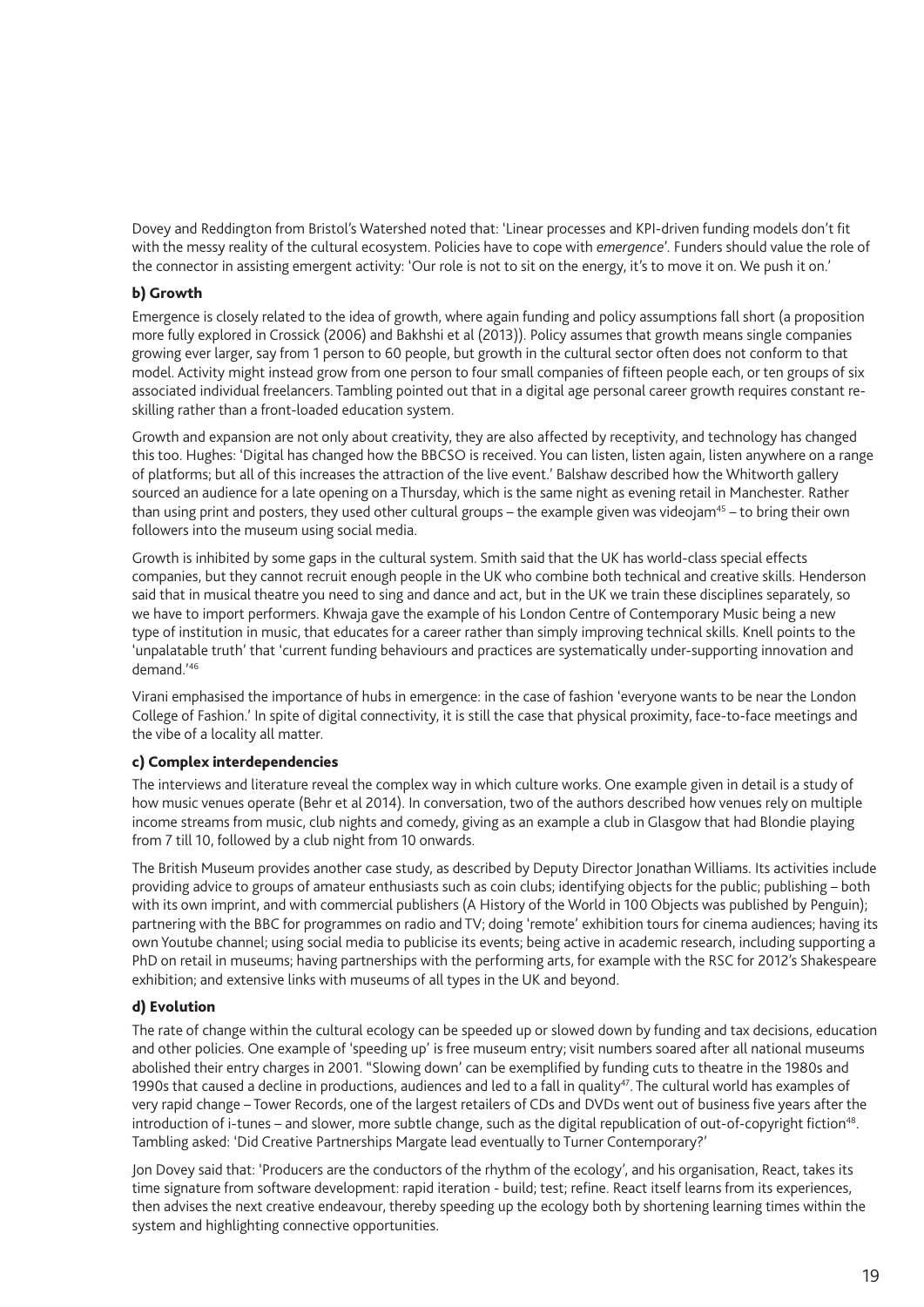Conran pointed out that twentieth century technology was linear, but each advance happened in a shorter time than the one before; for example telex/fax/scanner/mobile phone. But in the twenty-first century speed is exponential – the only thing that holds things up is the physicality within the process: 'the length of time it takes a boat to get from China to California'.

Another aspect of evolution is that the particular ways in which cultural subsectors work is constantly changing, often in response to 'market forces'. Flyte's Taylor said that pre-recession, record labels worked on a 5% success, 95% failure rate; now they have become more cautious, more savvy, so that now: 'It's important to know what not to do – which venues have poor acoustics, what the financial deals are.' The work of Brennan at the University of Edinburgh shows the risk profile of the music business changing, with the division of labour of concert promotion shifting.

Many interviewees commented on the hollowing out of the middle ground – success at the top end, and the small scale, but problems in between in theatre (Brownlee) and visual media (Norbury), music venues (Brennan), and classical music (Gibson).

#### e) Webs and Networks

The ideas of the web and the network are prominent in descriptions of ecologies and environmental systems. The scientist and environmentalist Fritjof Capra, for example, titles one of his books *The Web of Life.* Almost every interviewee had something to say about the power of networks within the cultural ecology. Smith summed it up neatly: 'The network is gold dust'; and so did Shah: 'the most important thing is networks'. Each person's or organisation's networks are unique to them; Smith again: 'At Ingenious we have a network. We know everyone in film, in TV, and in commercial music, and we are the only people who have experience in investing in all three areas.' Professional networks exist formally by type of organisation (such as the Plus Tate network of contemporary art galleries) by profession, by locality, and also informally across groups of friends.

The lines between professional and social networks are blurred, with Khwaja talking about 'a friend of my brother in law'; Shah mentioning 'my children's friends', and the producers at Brickwall socialising with musicians, artists, actors, and writers: 'creatives go with creatives'.

Jonathan Williams pointed out that: 'Institutions don't think of themselves as 'us' or as 'the institution' so much – they think of themselves as part of a network, as a partner.'

As well as networks of people, we need also to think about how inanimate objects are part of the network. The narrative of this report has described the role played by buildings (such as clubs, libraries and museums) that enable culture, but other inanimate objects are important as well: musical instruments, paints, clay. Tracing the network of connection between the physical elements of culture is both an art-historical adventure (where did the pigments in the Book of Kells come from?) and a pressing environmentalist concern (how much oil is consumed when a rock band does a global tour?). The role of machines in the network is increasing. The European Commission's Peter Fatelnig said that 'Today there are four times as many machines as people on the internet, and tomorrow it will be a lot more. This is where the future is. It is the nervous system of the planet.'49 Norbury expanded on the same point: 'the next convergence is the internet of things – not just devices talking to each other, not just about functionality, but about how things are linked creatively, personally and entertainingly.' In other words, culturally.

#### f) Convergence

'Unrelated species living in similar physical environments often are shaped by natural selection to have comparable *characteristics; they are said to evolve convergently. Convergence is a common feature of evolution…Once an interaction evolves between two species, other species within the community may develop traits akin to those integral to the interaction, whereby the new species enters into the interaction.'50*

The academic research done by Virani confirms the importance and vitality of informal networks across fashion and music, an area where two things that were once thought of different have converged. A recent BBC4 TV Programme, *Oh You Pretty Things*, treats music and fashion as two sides of the same coin, and the u-music blog explains in detail the symbiosis of fashion and music:

The arrival of [London Fashion Week](http://www.londonfashionweek.co.uk/) is as good excuse as any to examine the relationship between two of the most cutting edge industries. Universal Music works with several of the big designer houses and many of our artists connect with fashion. Earlier this year [Jake Bugg](http://jakebugg.com/) performed at the first [Burberry-](http://uk.burberry.com/store/)hosted live music event at the label's London flagship store; Bugg is also a fan of the clobber. [Lana del Rey](http://www.lanadelrey.com/) meanwhile has fronted a campaign for H&M and - in the ultimate music and fashion hook-up - the singer has had a [Mulberry handbag](http://www.mulberry.com/shop/womens-bags/totes/del-rey-black-glossy-goat-with-soft-gold) named after her…Ever since the teenage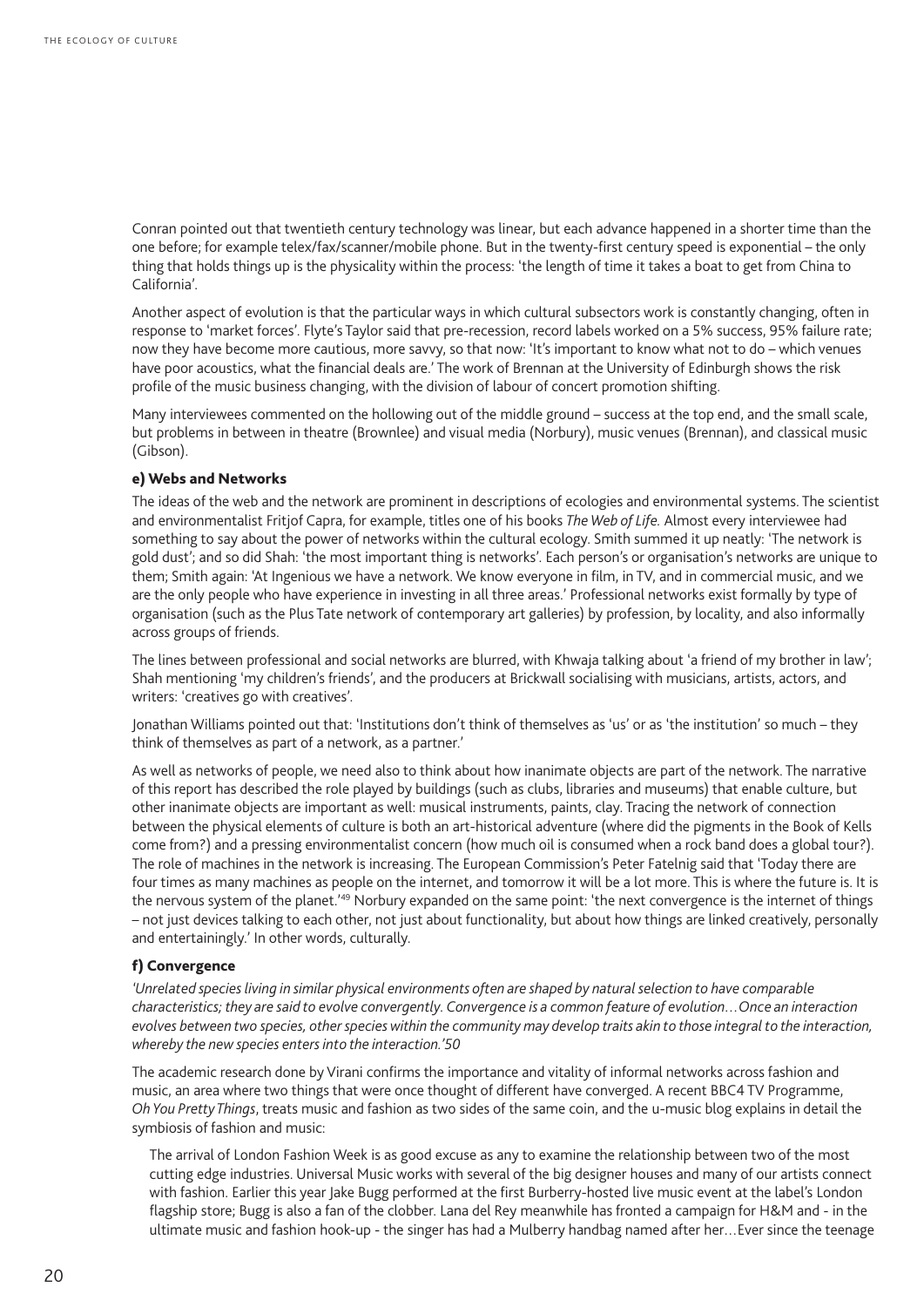Elvis Presley pursued 50s fashion in tandem with his Memphis tailor Bernard Lansky, pop stars have called on clothes and style to help project and boost their image. One look at [Lady Gaga](http://ladygaga.co.uk/)'s meat dress confirms the fusion of style and sound has got even more intense over the last decade with the line between music and fashion becoming blurred.<sup>51</sup>

Many other examples of convergence both within the cultural world and beyond it came up in the interviews. Shah described how movies and gaming are converging.

Salter talked about her collaboration as a visual artist with a composer who uses Western and Japanese instruments. Thomson said that 'business events and arts events at the Barbican used to be completely separate; but now they are more integrated – the arts are now a plus not a minus.' Norbury mentioned Maverick TV, who both produce the TV programme *Embarrassing Bodies* and work with the health sector in Birmingham<sup>52</sup>.

#### g) Systemic Fragility

Many interviewees pointed out places in the ecology that they felt were fragile, or that needed attention. These included:

- Ingenious' Smith: 'The UK has great creative talent and technical talent and facilities and professional infrastructure such as lawyers, but the money is overwhelmingly American.' So are most of the large companies that exploit copyright. As in so many areas of economic life, the UK creates, and the shareholders of non-UK companies reap the financial benefits.
- Creative England's Newbigin: 'A large majority of programmers in tech city are foreign and are here because London is "cool". If it loses its coolness they go.'
- Brickwall's Hoad-Robson: 'There is a trend of speculative litigation around rights; hedge funds are moving in.' The restriction of the use of rights is not only a financial threat, but a threat to creativity as well.
- Brickwall's Walker: 'Government is very unfriendly to the arts. What support do the creative industries get compared to a several billion pound bailout for the banks? It could all unravel very quickly if you lose character, art, music, theatre.'
- Artist Salter: Artists (unless they are very well known) are in a weak position vis-à-vis gallery owners with no contracts; bad terms of trade; late payment. Salter has proposed to the House of Commons Select Committee for Culture that there should be a code of conduct between gallery and artist, and if galleries don't sign up they should be ineligible for purchases from public funds.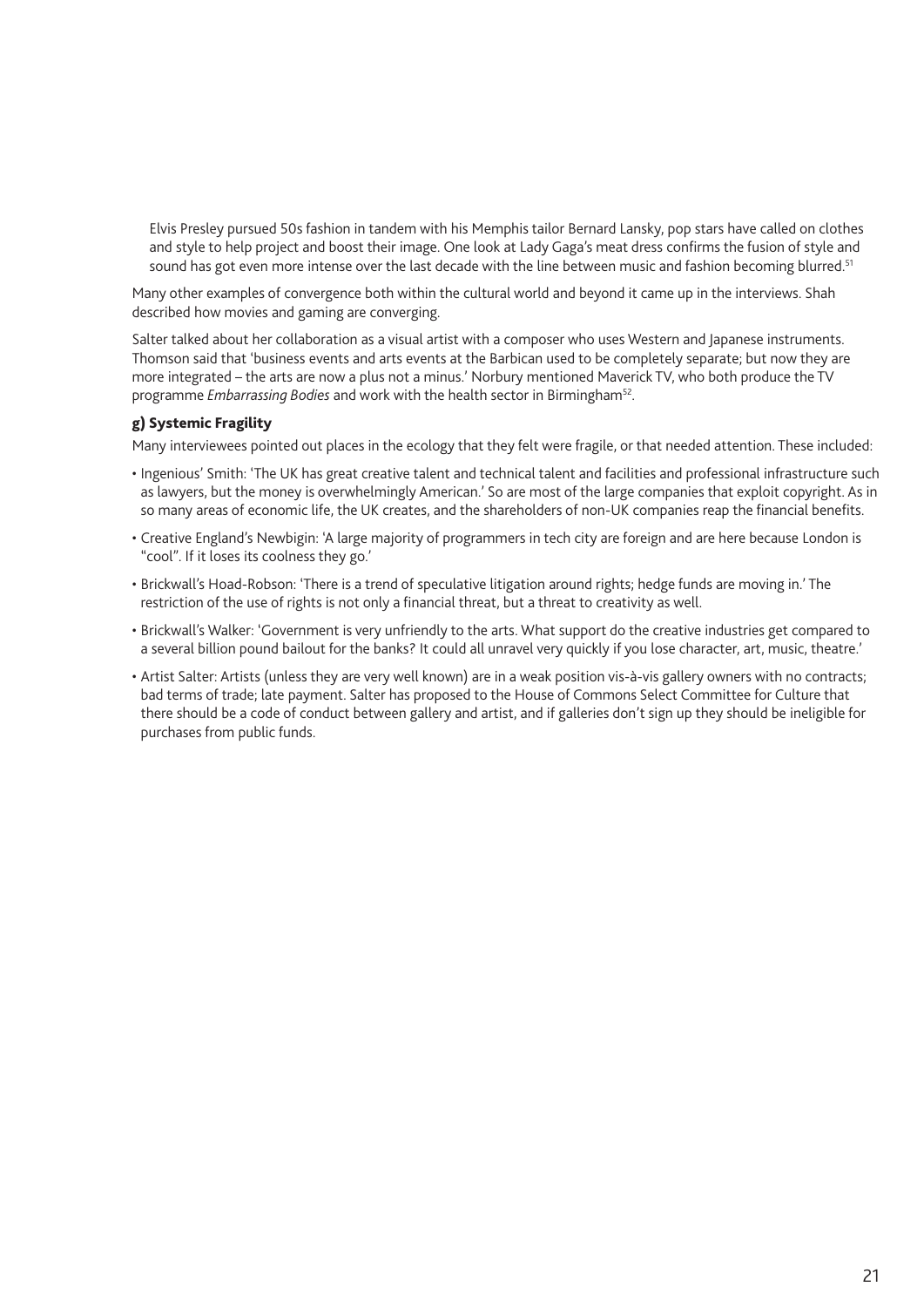### *9) The cultural environment*

The study of ecology involves looking at species within a wider environment. For example a rainforest exists within a greater global biosphere. The rainforest ecology is affected by changes in its internal relationships, such as the ebb and flow of species due to fluctuations in food chains, and is also affected by external shocks, such as climate change. The internal and external are related.

In similar fashion, culture exists within a wider political, social and economic environment with both proximate and remote connections. No account of the ecology of culture can be complete without recognising the broader context in which culture sits. There are clear links for example between festivals, transport policy, and C02 emissions; and between cinemas, tax incentives, copyright law, and acting careers. Some of the more proximate relationships between culture and its environment appear obvious, but need further examination because they in turn affect the internal connections within the sector. Many interviewees mentioned proximate 'environmental' factors in their descriptions of how the ecology of culture works.

The broader context of culture sets up many definitional problems: what are the boundaries of 'culture'? When does the technology through which culture is created and disseminated become so integral that is ceases to be a separate category? How can we imagine cultural events such as festivals existing without the food and drink that helps to define, in cultural terms, what they are - Glyndebourne and Glastonbury have different caterers as well as different music.

There is also the problem that the environmental factors themselves are interlinked in complex ways, so that, for example, changes in technology affect audience expectations and the ways in which media companies operate, which in turn affect the fortunes of production companies and the type of work they are commissioned to make. The cultural phenomenon of the TV series *Sherlock* displays both hi-tech production values and plotlines and global media distribution, all based on nineteenth century literature and classically trained actors. The media and technology 'environment' are inextricably part of the cultural 'product'.

However fuzzy the borders between culture and its context may be, the connections are nonetheless clear, and particularly strong in the following cases. Education policy and practice, which has a direct and important affect on the ecology of culture with both short and long term consequences, was frequently discussed by interviewees. This is an area that has been the subject of intense research, debate and polemic, much of which can be found on the website of the Cultural Learning Alliance:<http://www.culturallearningalliance.org.uk>

The education system creates the 'audiences of the future' as well as the practitioners of the future. It is fundamental to the development of artists and technicians and the entire workforce of the cultural and creative industries, to such a degree that many people think of education as being within the cultural sector. As John Kampfner put it: 'The most important thing is a healthy cultural education sector. What happens now has serious repercussions in 5 to 10 years.' The education system also plays a role as something to kick against – creativity as a reaction to the curriculum, as can be seen in the rock band Flyte's comment that they made music from an early age 'anywhere outside school'.

Many funded arts organisations are themselves set up as educational charities, and they see education as a central and essential part of their mission.

The links between Higher Education and the cultural ecology are so multifarious and strong that HE can make a claim to be part of the cultural sector. Conservatoires, drama schools, and arts management degrees all produce graduates for the cultural and creative sectors, but beyond that all universities produce graduates, particularly in computing and media, who eventually work in the cultural and creative sectors. University museums, orchestras and theatres provide essential infrastructure for local audiences and amateurs as well as students. Student unions act as the first rung of the touring ladder for many emergent bands. Culture is an important part of campus and university life, with student societies being a rich breeding-ground for talent. As Shah said, this is often the place where cultural network formation starts. Higher education and academic publishing also play a role in cultural soft power. On top of that, Salter told me that: 'Arts education is inextricably linked to artists' careers'. Artists benefit economically from HE (and other) teaching, but their education work also enriches their artistic development, with Hughes stressing how education and participatory work feeds the development of musicians' practice. Henderson noted that HE is stepping in to help with some of the problems caused by local authority cuts: RCSSD has taken over running Hampstead Theatre's youth theatre.

It is a truism to say that technology has transformed culture, particularly homemade culture, but as the artist Jeremy Deller comments: 'The cliché about traditional forms of culture is "Oh everything is dying out"….but actually they are not, because the internet has helped a lot of folk practices to share what they do.'<sup>53</sup> Technology has placed the tools of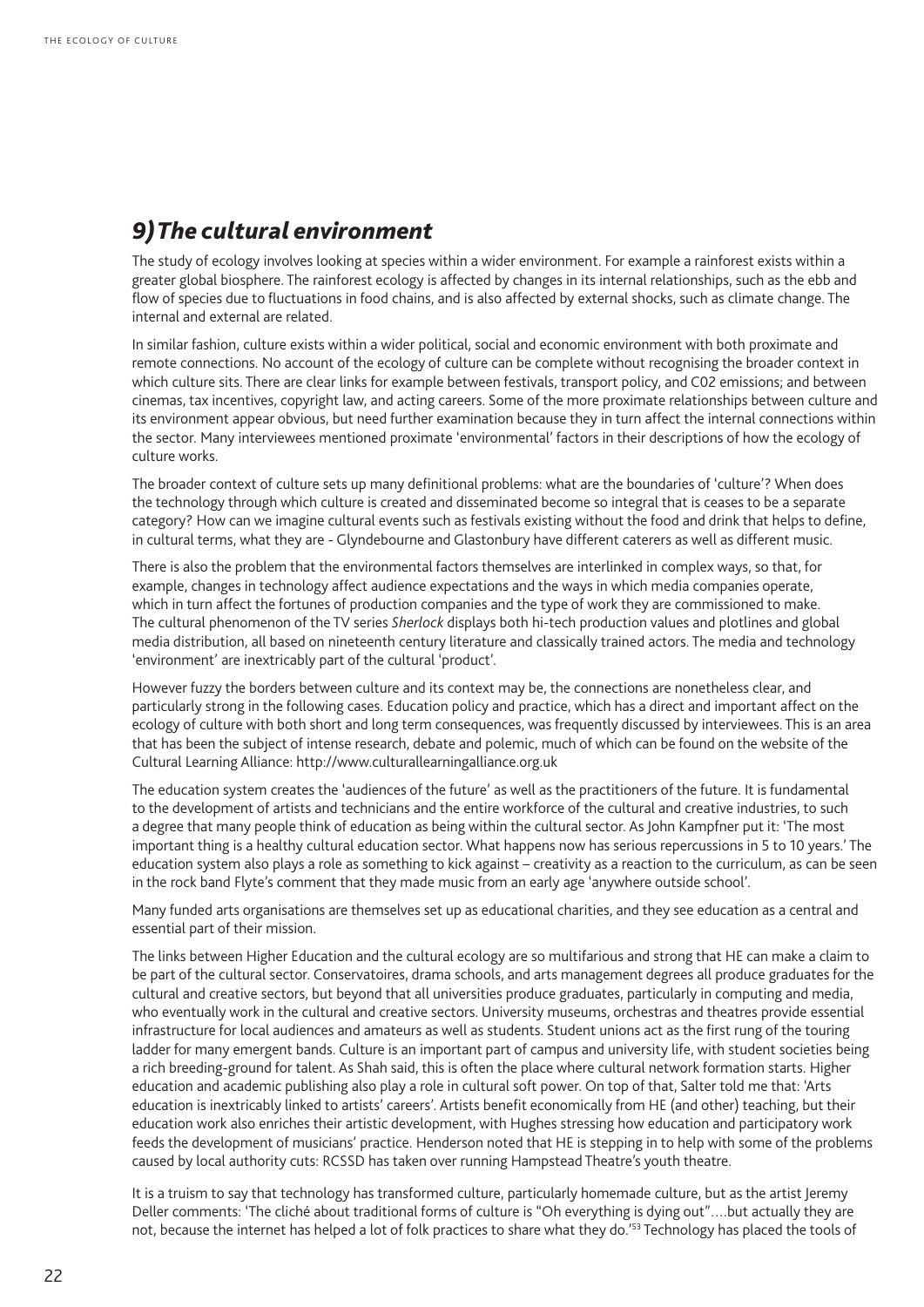cultural production, communication and monetisation in the hands of everyone. As Hoad-Robson said: 'digital changed everything; the technical unionised stuff has gone; small companies can produce big as well as dream big in a digital world, they can edit HD on an I-mac.' Technology is transforming network relationships and how organisations of all types operate. It is destroying and creating business models, and even changing the way we think (see 'Taxonomies' section below). Khwaja noted the convergence between culture and technology in this way: 'The creative imagination is the same mind-set for musicians and software engineers.' But Virani believes that 'the dust is now settling down from the start of the internet. Grand Theft Auto is now traditional – it's an institution in its own right.'

Another important part of the environment of culture is the built infrastructure. Theatres, galleries, concert halls form the backbone, but streets, parks and other public places are also important. 'The public realm' is a physical as well as a metaphorical space. There is a problem with size: the retail units in shopping centres are too large for many independent retailers of craft and art, and small-scale retail space is essential to that part of the sector. Spaces also need to be at affordable rents: the craftsman-carpenter Oliver Rock said: 'It's very difficult to find a workshop in London. In the space that I need to make a table, you could have four people working on laptops'. Salter ascribes the rise of digital art among young artists, at least in part, to the unavailability of studio space: 'Anything involving kit is being lost: printmaking, sculpture, ceramics, metalwork. Courses are being squeezed but also once you've left college and are in early career where do you find space and equipment?' Walker thought that London also has another problem: 'They've got to sort housing out. A "key worker" in Hackney is an illustrator.'

Heritage is part of the ecology of culture, but heritage buildings play an important part in the cultural ecology in broader terms than being culture in their own right. The reinvention of heritage buildings such as has taken place at Tate Modern, the Baltic in Gateshead and Compton Verney in Warwickshire is itself a cultural phenomenon. Many artists and creative industries companies choose to locate in former industrial buildings, partly for aesthetic reasons, but also driven by cost and the fact that these types of building are adaptable and so can provide units of the right scale. Ben Cowell of the National Trust described the use of NT buildings and landscapes as settings in film and TV (Lacock Abbey and Montacute in *Wolf Hall,* Petworth Hall in *Mr Turner*, and Lamb House in *Mapp and Lucia* are three recent examples), and during this research I came across two fashion shoots in London streets using a background of heritage buildings, one a warehouse and the other a church.

Indeed the Church was mentioned several times as a significant force in culture. Churches commission new work, train choristers and musicians, and provide performance and community spaces not only for religious practices but for cultural events like amateur dramatics and choir rehearsals. Music mostly sung in Church can gain broader currency and significance; for example John Tavener's song *The Lamb* was used in Paolo Sorrentino's film *The Great Beauty*. Cultural expression and religion are deeply intertwined, from Gospel choirs and soul singers to organists and cathedrals, to the extent that in some communities, religion and culture are synonymous. Several interviewee's also talked about food as an integral part of many cultural events, from large-scale festivals to village hall am-dram. Just as 'the cultural impulse is collective'54, so too by definition is the sharing of food and eating together. As well as being integral to the social role of many events, food and drink provide earned income for both publicly funded and commercial venues of all sizes: 'Alcohol sales are a significant revenue base for venues', according to Brennan.

Culture would not exist as it does without the broadcasting channels and commissioning power of Sky Arts, Channel 4, and particularly the BBC, which is a hugely important source of work, a patron, a commissioner, a developmental resource and an archive for people in the cultural sector, as well as being a direct provider of culture. The BBC partners with major cultural players, from filming at National Trust properties to broadcasting from the Royal Albert hall. ACE has collaborations with the BBC (the digital collaboration *The Space* is especially noteworthy) and SkyArts. Despite big changes in the operating environment, Shah notes that regulation means that TV hasn't been as disrupted by digital as, for example, music has. Gibson sees TV as a powerful force in the amateur world: 'The effect of Gareth Malone and the like has been very positive on amateur music'. *Strictly Come Dancing* has had an equally positive effect on commercial dance schools.

There are of course many other areas that are symbiotic with culture: comedy, which often uses cultural venues; pubs and clubs, that provide cultural spaces; sport, where football terraces have pop-up choirs of their own; even policing, which is an essential aspect of outdoor events from the Winchester Hat Fair to Manchester International Festival. Although not strictly part of the ecology of culture, all of the elements mentioned in this section play a role in maintaining the existence and promoting the health of the cultural ecology. The ecology of culture cannot be understood if these wider contextual issues are not taken into account.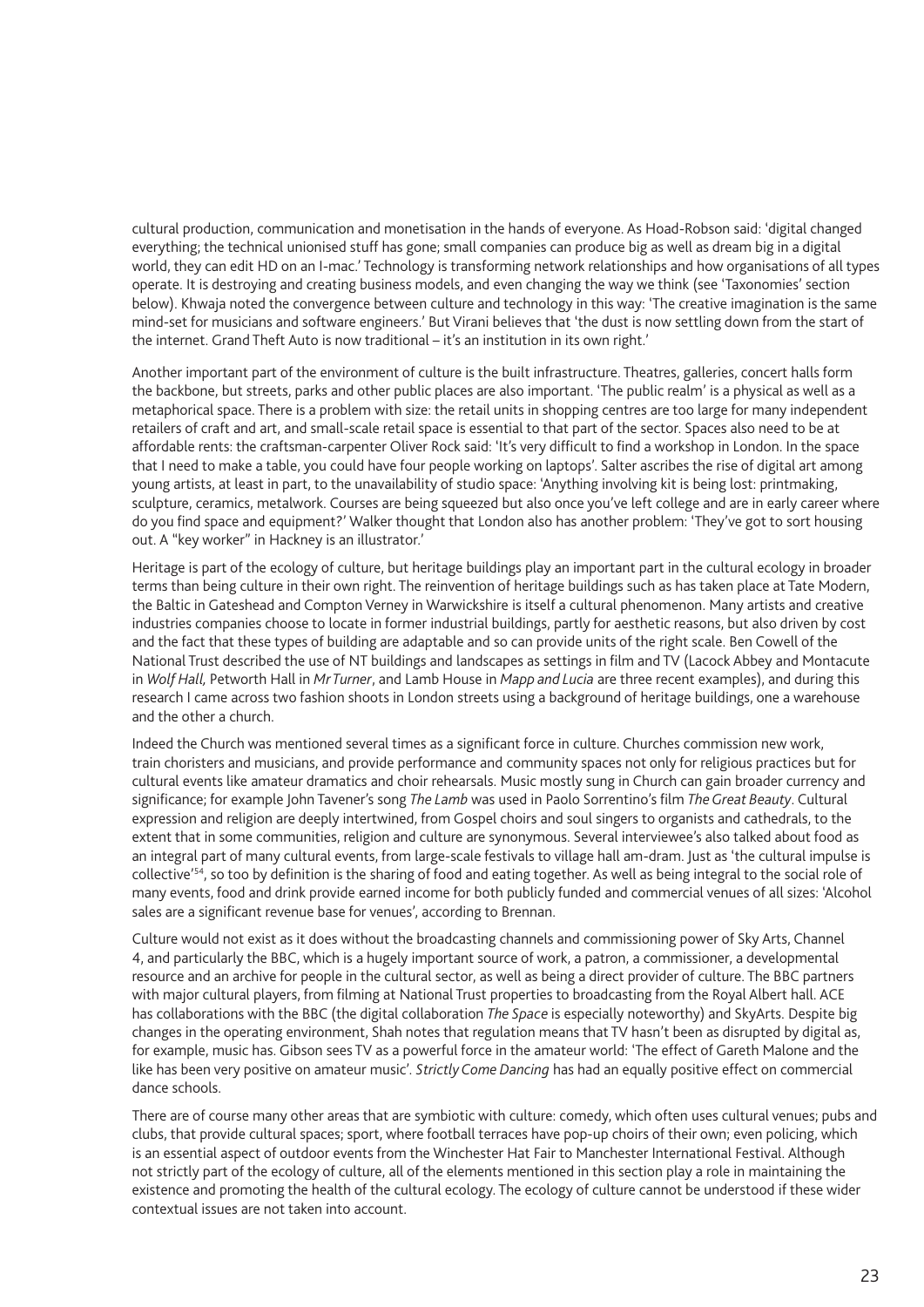### *10) New Overviews of Culture*

This report has used the idea of the ecology of culture to describe culture both in terms of how it is funded and financed, and as a system that functions and regenerates through the flow of ideas, people, product and money. Ecological concepts have been deployed as metaphors to explain culture, and to place culture within its wider, but proximate, environment. In this section, some new ways of describing the cultural landscape are proposed.

#### a) Local Cultural Ecologies.

 *'Culture is like terroir. Bristol is an activist/green/difficult and contrarian place, with creative/tech crossovers such as the BBC Natural History Unit/Hewlett Packard/Toshiba/Ardmann. Bristol has vernacular creativity in music, theatre and graffiti. It has local critical mass and freedom to experiment.'* 

#### **Jon Dovey**

The intimate relationship between culture and place has been explored by many writers, including Charles Landry, who has recently written about the Royal Academy and its immediate locality, and Richard Florida who has explored the connection between cities, culture, and the wider application of creativity. Both these writers have been highly influential in fostering the notion of the 'creative city', with widespread policy and spending consequences on a global scale.

A rich account of how culture works in a specific geographical area was provided by Subnum Harif from Bolton museum and libraries. In that town the main public library is linked to the council-run museum on the floor above, the Octagon theatre across the road, and to the nearby University of Bolton. The town also has heritage sites (Hall i'th Wood and Smithills Hall) and Bolton Little Theatre, whose amateur actors do voice-overs on the museum website and exhibition videos. Most of the cultural organisations in town have voluntary staff as well as, or instead of, professionals. The museum hosted a flashmob during Farnworth Arts Festival. It is a 'learning destination for the Children's University passport scheme' and also helps people get an ArtsAward. The museum works with Bolton hospice, taking museum objects there, and work created in the hospice is shown in the museum. Amateur sewing groups exhibit and have workshops in the museum, and museum staff give lunchtime talks in the lecture theatre. The library and museum hire out spaces; they have an annual Open Art exhibition that anyone in Bolton can enter. They employ local design companies on their website, film and print; work collaboratively with Manchester museums; get commercial sponsorship; and earn income from touring their collections in China.

Polly Hamilton provided an equally compelling description of culture in Blackpool. The Winter Gardens and the Tower (heritage buildings of the first importance) are owned by the council. The Tower is managed by a private sector company (Merlin) and the Winter Gardens are run by a commercial company set up by the council. The venues host ballroom dancing (sometimes televised), music concerts, theatre, comedy, darts nights, bridal fairs, antique fairs, punk conventions, and circus. In addition, there is the Grand Theatre, an ACE-funded National Portfolio Organisation, which presents a balanced programme of performing arts and entertainment, specialising in contemporary dance, and Grundy Art Gallery, another ACE funded National Portfolio Organisation, that shows contemporary art, and sells creative work from designermakers. The Central Library in Blackpool has recently been redesigned and apart from its cultural role (in addition to loans of books music and film, and housing a local archive, it runs an arts and health programme, a dance development programme, craft workshops, adult learning classes, creative writing classes, a literature festival and author visits in collaboration with the Council›s Arts Service) it has a social role, providing community meeting rooms and helping people with various government services. The Arts Service is currently working with the Ministry of Stories in Hoxton to create a storytelling centre, with support from LeftCoast - the ACE-funded Creative People and Places Programme. The Arts service also supports the Fylde Coast Youth Dance Company who appeared at the 2014 Commonwealth Games. On top of that there are many private sector dance schools, clubs and venues. A new c.£22m museum is planned, and the local hinterland has 'a fair few' amateur groups, including the Poulton choir which rehearses in a Church hall and performs at weddings and community events. Most famously of all, Blackpool has its illuminations, with a £400 million economic impact.

These examples from Bolton and Blackpool demonstrate linkages between publicly funded activities, commercial activity and 'homemade culture' – particularly between funded and homemade - at a local level. They suggest that investigations of local ecologies can yield rich results and deserve greater attention. Combining descriptions of activity, infrastructure, history, and demographics on the manageable scale of a particular locality, with data about cultural participation and its objective and subjective effects (such as that contained in Bunting and Knell (2014)), is likely to prove a useful approach to further investigation of the ecology of culture.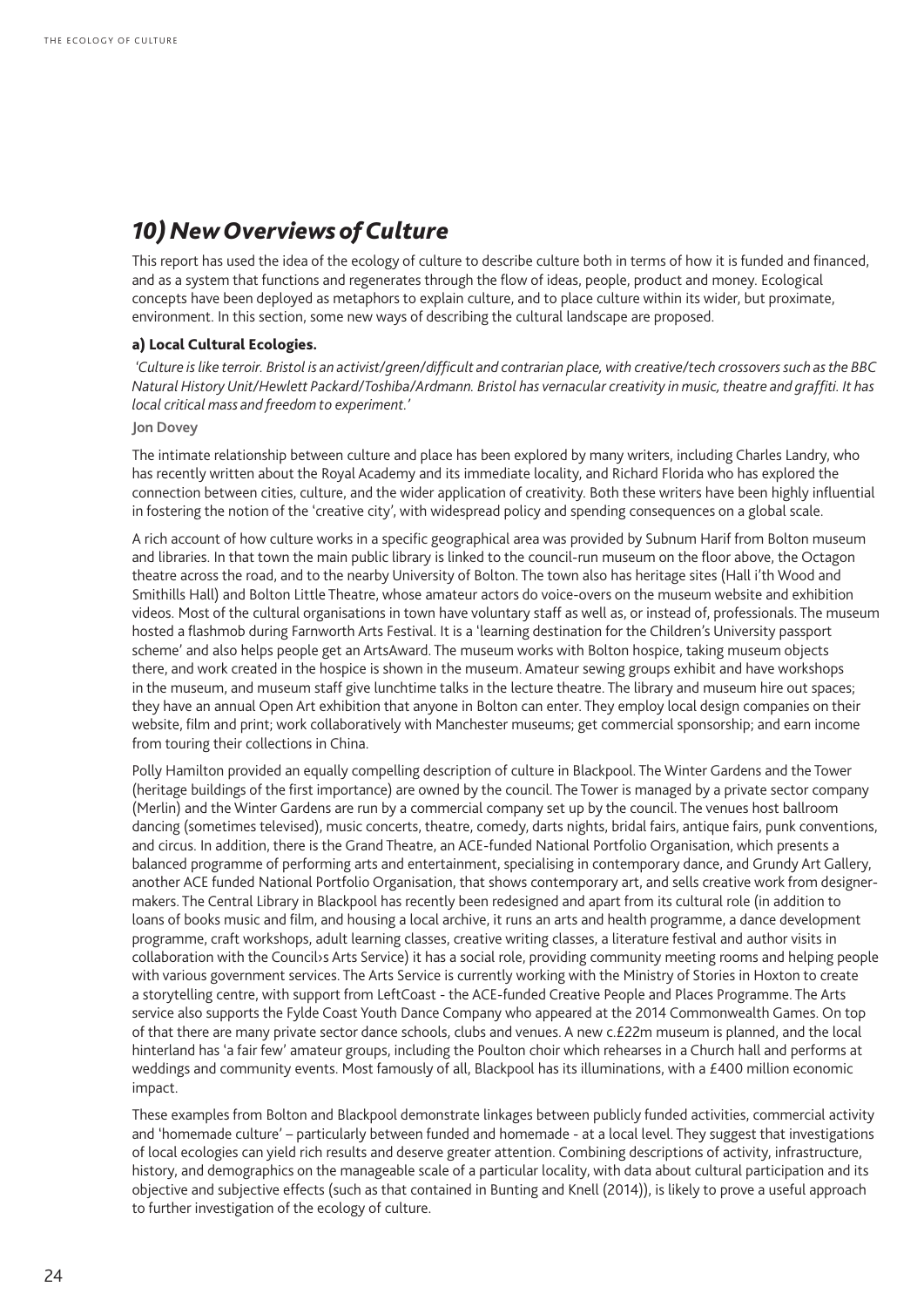#### b) Culture as 'flowerings'

Culture is an endeavour that brings together various elements for a purpose at a particular moment, or for a particular period. These events could be described as 'flowerings', and as such, they are not new. Describing those moments when the elements successfully combine (successfully in the sense that something comes into being, not in the sense of the quality of the result) sheds light on both the complexity of cultural events, the elements that have to be linked in order to produce the result, and the deep roots from which they emerge.

Any cultural performance, object, institution or product can be described using this approach. For example:

- Seventeenth century court 'masques' involved music, costume, dance, set-design and *coups de theatre* (now called SFX). Professional architects, designers, musicians and playwrights were employed but the actors were mostly amateur noblemen and women: 'Court entertainments were far more opulent than those of the public playhouses, but professional actors and writers crossed over between both. Ben Jonson wrote masques for the court as well as drama for the public playhouses'.55
- Cilla Black's appearance at the 1964 Royal Variety Performance combined music and theatre. She wore a dress from Biba that was inspired by a costume worn by Richard Burton in the film *Becket*. High-tech engineering was also part of the mix: there was an Aston Martin DB5 on stage.
- Peter Gornstein, Cinematic and Artistic Director of the computer game *Son of Rome*, describes the combination of elements needed to produce the product. Craft skills are required to build the architectural models for the sets; technical skills are needed for lighting and camera work. In the set design for *Son of Rome* design history skills came into play with the merging of art deco and ancient Rome; this involved understanding classical and renaissance architecture. The game depends on narrative skills to provide a route through the story; and sounds and music are deployed as key elements of the whole.<sup>56</sup>

The most obvious contemporary example of rich concatenation is the Festival – whether in Manchester, Edinburgh or Glastonbury. In every case there is an intense combination of amateur/professional; public/private; creative/technical. The Olympic Opening Ceremony still stands out as the *ne plus ultra* of complex collaborative cultural concatenations.

Beard from the Royal Opera House suggested that one approach to describing culture is to produce network diagrams for particular moments or periods of time, for example the visual arts in the UK 1990-2014 would start with linking Tate; Saatchi; the YBAs; Art schools; White Cube etc; art fairs; journals and magazines; Docklands.

Two publications look at culture from the point of view of combining, or re-combining the raw materials of culture in new ways. Jon Dovey and Constance Fleuriot's *Pervasive Media Cookbook* does so in an explicit, entertaining and revealing way, describing the projects of 'experience designers' in terms of *ingredients*, such as 'a quick and reliable programmer' and 'a database of tweets'; *cooking time*: 4 weeks; and *method.* Also included are 'cook's tips' and 'diners' comments'.

Culture Label's *Remix* provides several case studies of how people have taken existing elements and made new use of them, for example screening film in unusual places, or selling craftwork online instead of in shops.

#### c) New taxonomies of culture

Biological systems are explained using the Linnaean classification of classes, families, genera and species. Many examples of cultural taxonomies can be found on the internet, such as the dozens of sub-genres of metal music to be found on mapofmetal.com, and an entire picture of music on Every Noise at Once<sup>57</sup>. Musicmachinery.com helps people to construct their own maps. Taxonomies encourage thinking about the world in particular ways. Economic taxonomies of culture result in specific policy approaches to funding and research – for example investment in culture to encourage regeneration, with accompanying economic impact studies. Ecological taxonomies encourage a wider grasp of the value of culture beyond the economic.

But new ways of constructing a mental map of culture are emerging. The new taxonomy is coming about because of changes in technology. Technology is no longer a servant of culture, confined to sharpening up marketing and finance departments. Nor is it simply a means of creating new cultural forms such as video art and light shows. Technology is today enabling a new type of navigation through the cultural world, and thereby changing creative possibilities. The hyper-connectivity of the internet means that subjects that were once far apart are now proximate, and this is changing the way that people think about the possibilities that are open to them.

There is an emerging way of constructing a cultural career that exists in parallel with the old model. It is still possible to pursue a career in theatre, film, the visual arts, or literature. The convergence and interaction of these traditional routes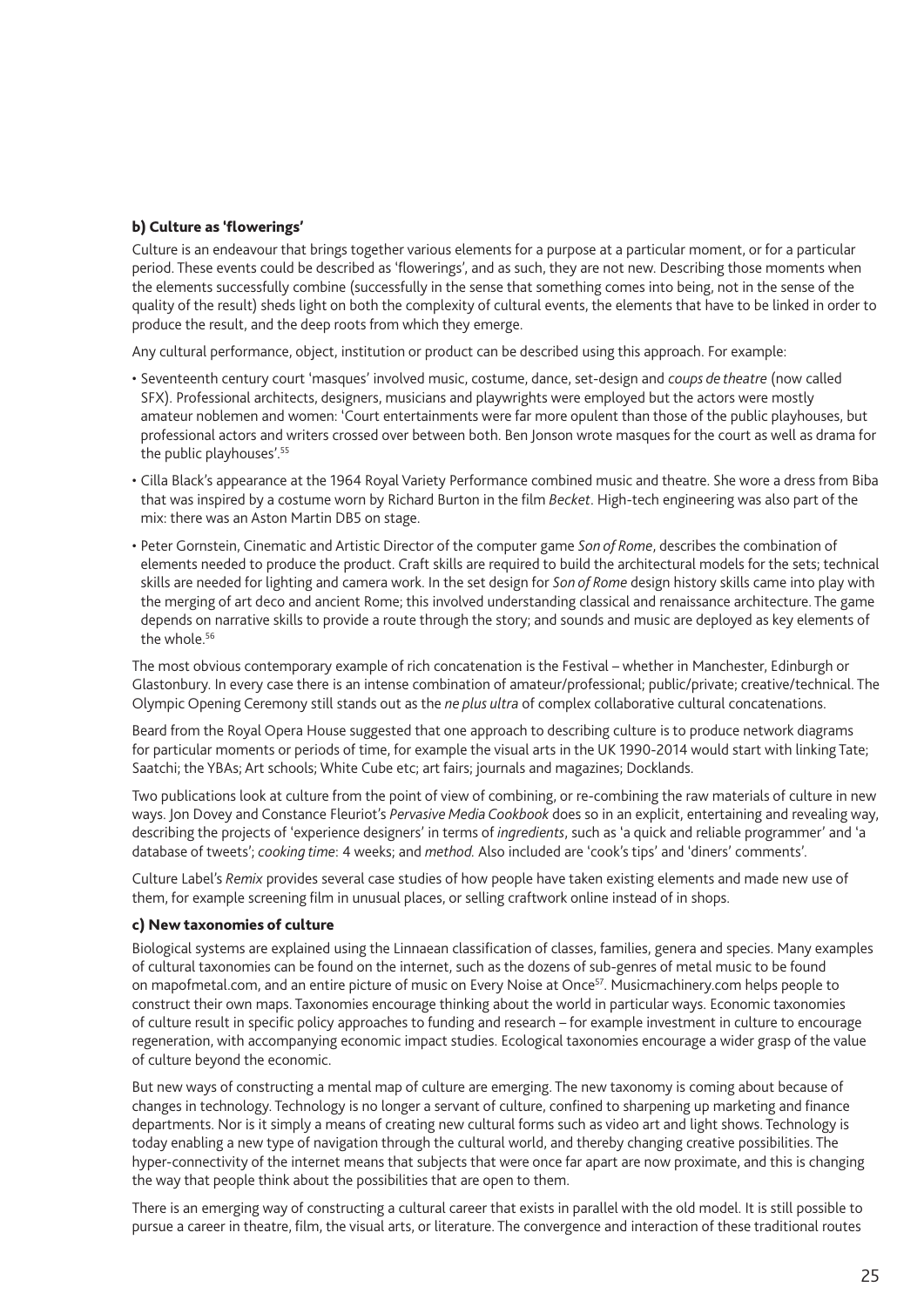has already been described – the way that theatre actors move to film, and the way that fashion and music are converging for example – but there is a radically different pattern emerging, where people move from one creative act to another in non-traditional ways. Whereas a young person used to (and still can) write a song, then another and another, and record and tour their music and have 'a career in music', they might instead write a song, upload it, and decide that they will use the existence of the technology, or of their internet following, to enter some different area of culture. In this way, a fashion-designed hat might be followed by a food venture, based on a constituency of fans who liked the hat and might be willing to try the food. The beginnings of technology-led transfers are stirring: the use of an app being applicable in different contexts for example. We can expect more unusual combinations and what seem like incomprehensible shifts to the older generation. Institutions will have to identify where the groups of followers are and what their leaders (who will move around the network) are thinking and doing.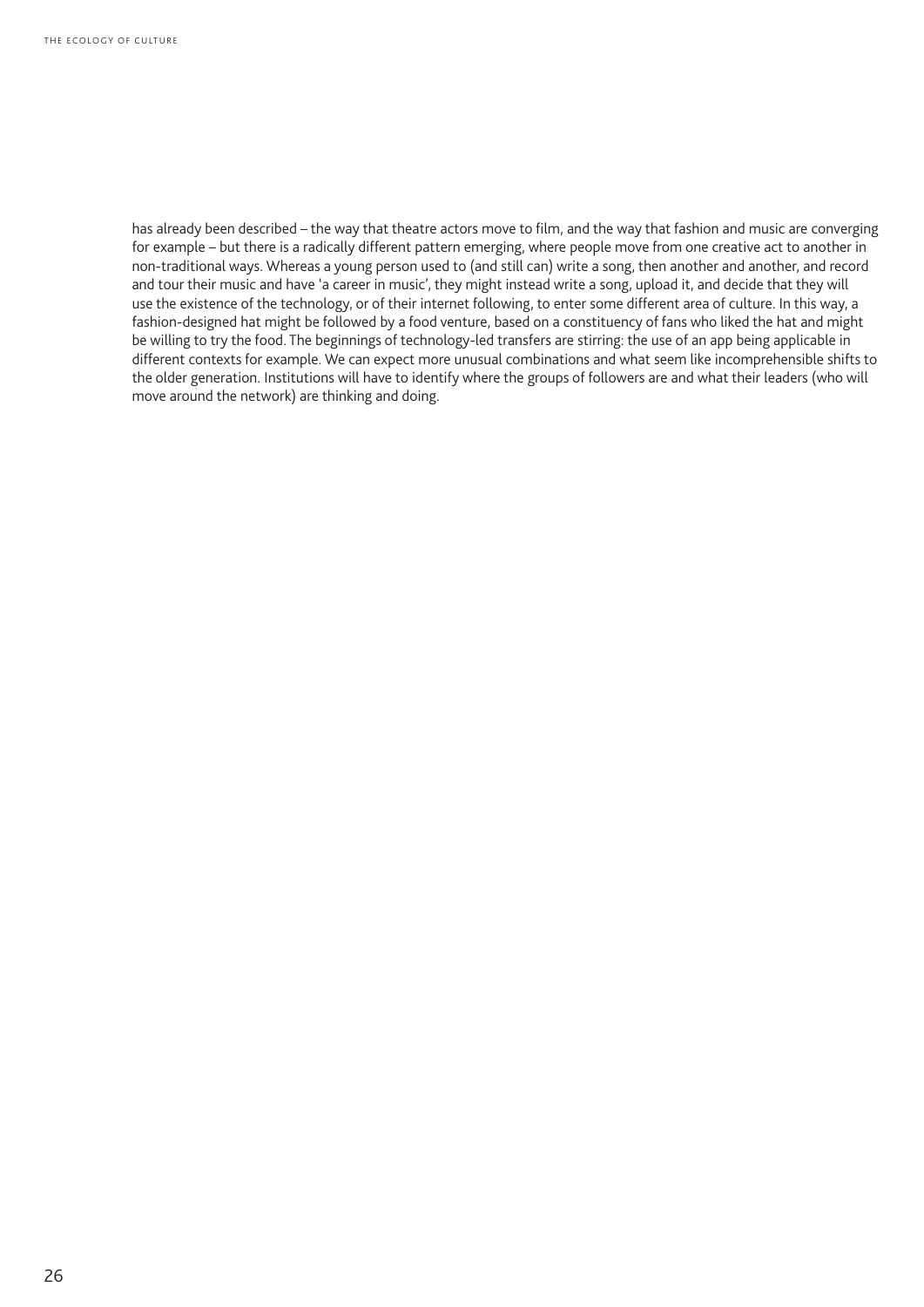# *11) Visual Models of the Cultural Ecology.*

Natural ecologies are visualised in many different ways. Some visualisations look at processes, such as the carbon cycle or the relationship between plants and animals. Others concentrate on functions, for example predator and prey, or host and parasite. Although there is no single methodology, what these visualisations have in common is that they concentrate on dynamic relationships, an approach that can also be used in the visualisation of the cultural ecology.

Network diagrams can be helpful in visualising specific cultural events or phenomena, or in showing the linkages between people or organisations in a locality or across an artform. However, they are of less use when it comes to looking at the cultural ecology as a whole, because the network connections would become so dense, so extensive, and so various in quality as to lose meaning.

Here, three examples are offered as first attempts to develop simple ways in which to visualise the cultural ecology: one looks at culture as a regenerative cycle, the next as culture as a local network, and the third concentrates on the roles played by different 'actors' within the cultural system.

#### a) Cultural ecology as a cycle of regeneration

 A regenerative, cyclical model of culture has been proposed by the creative consultant Andrew Missingham. He calls it 'the creativity filter', where creativity becomes funded culture, which in turn becomes heritage, which then acts as a stimulus for further creativity.<sup>58</sup> This helpful model can be built on because the cycle of regeneration within culture is both more complex, and more generally applicable. A modified version of Missingham's cycle of creativity works both for specific cultural productions and for wider 'movements'. It can be applied to all types of culture, and mixes of culture, not only to funded culture:



Within the cultural ecosystem there is a constant cycle of regeneration. The first step is creativity, which often occurs at the margins of society and can be transgressive of current accepted norms. Most creative work stops there. Step two, if it happens, is that the creativity is curated – choices are made about what to take up and what to ignore, about what works and what doesn't. In the collection phase the creativity is taken up more widely, and people buy or experience – in other words collect. In the next phase the creativity is conserved, and once conserved may be re-used to create something else. Keating from the British Library saw one role of libraries being to 'stimulate new IP' from their collections and holdings. IP exists on a continuum, and when public institutions making content free for re-use this 'is not generosity but part of our purpose.'

Applying this 'cycle of regeneration' model to the phenomenon of punk, an original creative and transgressive movement (which also drew on existing cultural forms) came into being from the work of a small number of art school students, fashion designers and musicians. In the curation phase, Fanzines (an example of homemade culture) were produced and record companies (commercial culture) decided which bands to sign and promote. A wider public then began to collect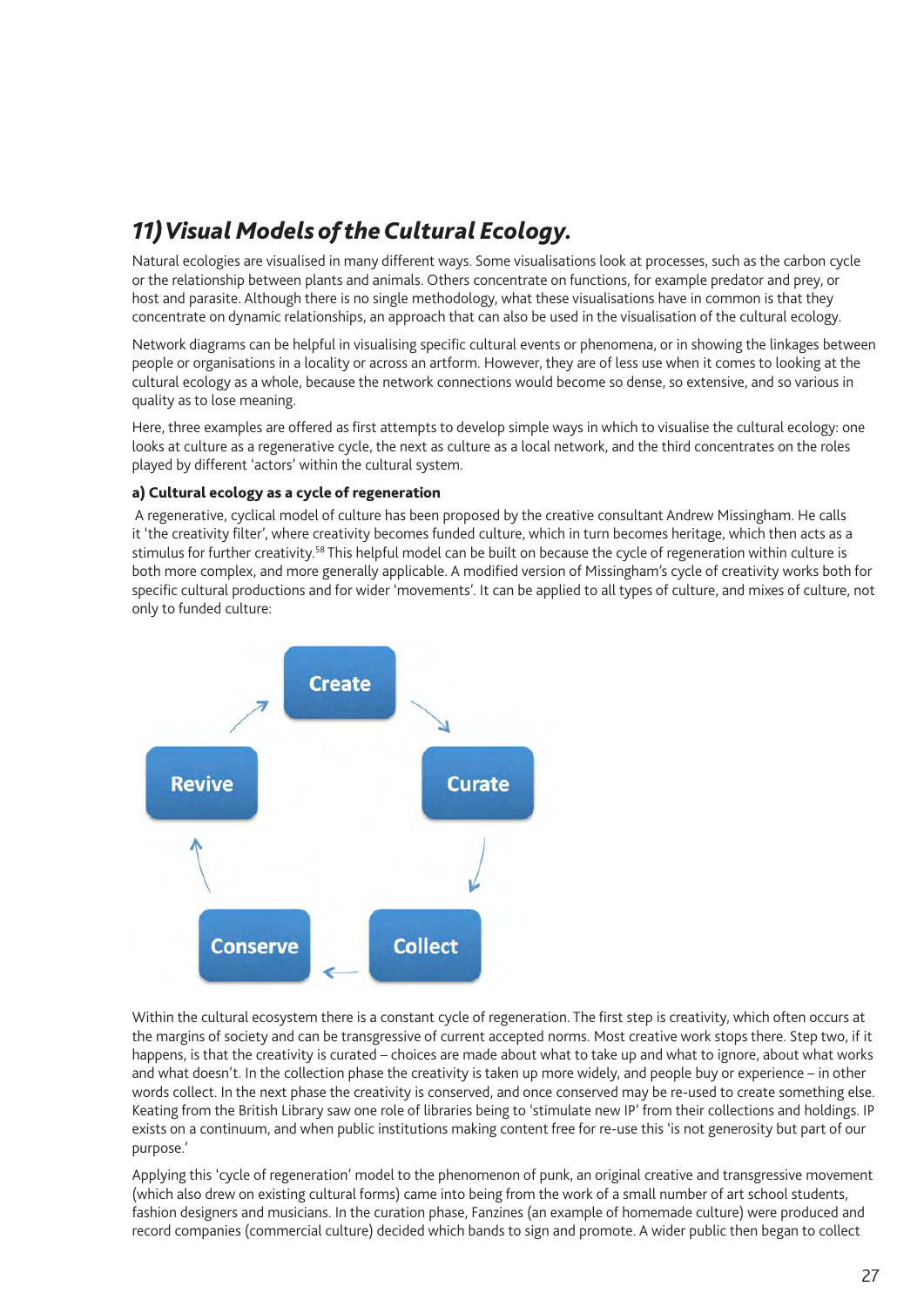clothes, concerts, records, artwork, and magazines. In the conservation phase, Vivienne Westwood's creations went into the V&A fashion collection (funded culture), and in Blackpool an annual punk gathering takes place (a combination of homemade, funded and commercial). In the revival phase, Versace used punk ideas and motifs to create 'that dress' worn by Liz Hurley at the 1994 premiere of the film *Four Weddings and a Funeral*. The dress was subsequently shown in the V&A's Versace show in 2002, influenced the designer Christopher Kane<sup>59</sup>, and was worn again by Lady Gaga in 2012.

#### b) Network diagrams

The idea of network mapping has arisen in several places in this report as a way of explaining cultural phenomena and events (for example in Deller's artwork and in Beard's suggestion of mapping the emergence of the YBAs). A network map of the whole cultural ecology was rejected at the start of this report as being both impossible to achieve, and too unwieldy to interpret. However, just as in the natural world smaller scale ecologies - either geographically limited or reduced in scope to the interaction of particular species – can be mapped in detail, the same can happen in culture.

Even relatively crude network mapping, such as that undertaken at the level of one cultural organisation, the Royal Shakespeare Company, by Hewison et al in 2010 can show the increase or decrease of connectivity within a system, as these two maps of social networks on 2007 and 2009 show (Hewison et al 2010.88):

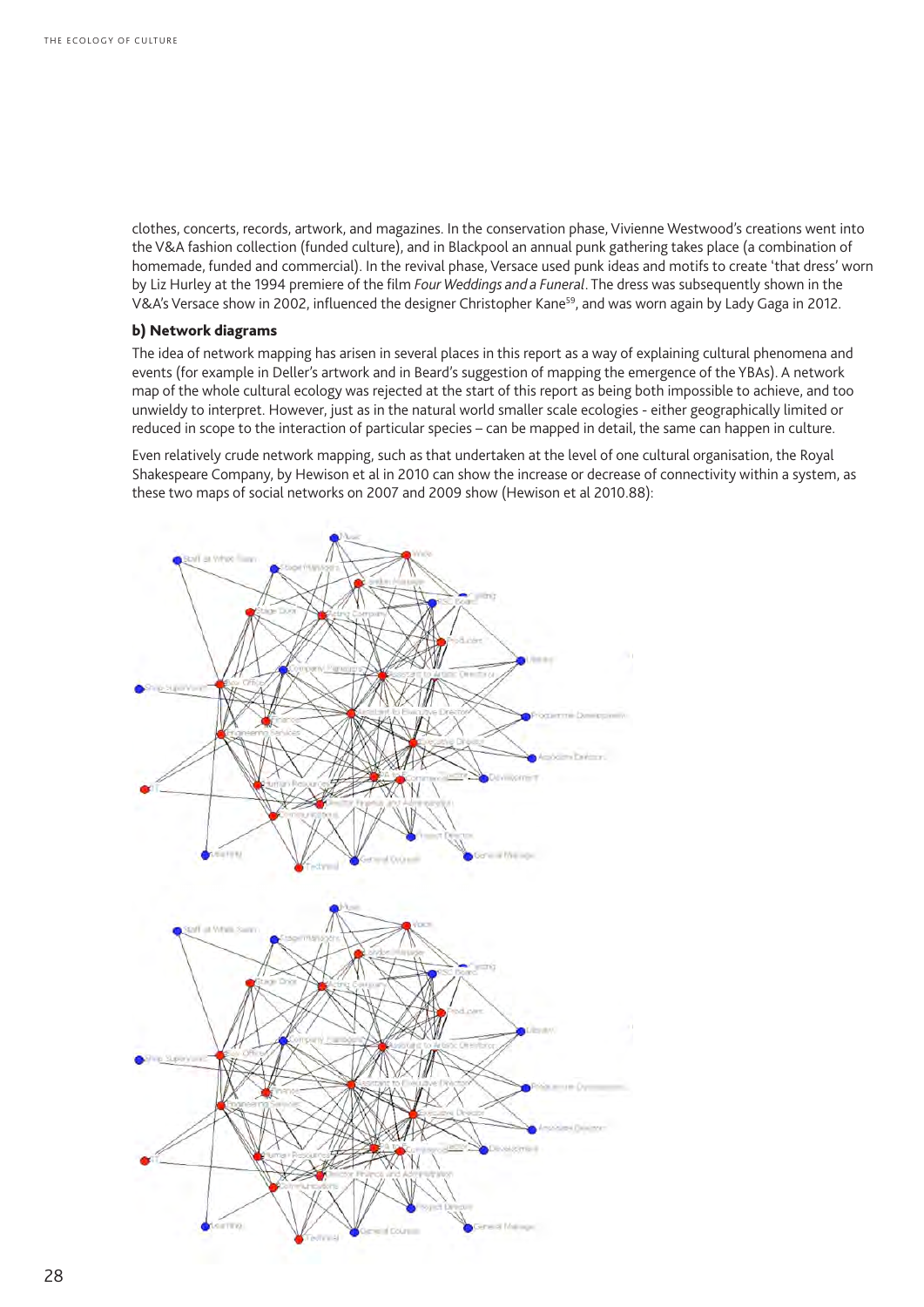Network mapping could be used on the supply side of culture, to show relationships and different types of interaction between organisations, individual artists and so on. On a local scale, or in terms of a sector or sub-sector, such a diagram would show the level of interconnectivity – which organisations are most connected, and which are isolated. Specific maps could show interactions at a level of detail, such as who shares information, or undertakes co-productions. Network mapping has already been used in examining specific artform networks. A good example is the work done on the evaluation of the Turning Point network of visual arts organisations by Annabel Jackson in 2011 (Jackson 2011).

Networks could also operate on the demand side, tracing individual's cultural lives in terms of where they go, and what forms of culture they become involved with and consume.

Network mapping sets up issues of its own, such as where to draw the boundaries; the crossover between local and artform or sectoral networks; over-simplification; and capturing the quality of the network. Many of these problematic issues can be dealt with once the point of mapping the ecology, and the specific questions that need to be addressed in such an exercise, are clear.

#### c) Cultural ecology as interacting roles

In the interviews for this report, it became apparent that many interviewees were describing the roles that they or their organisations play within the ecology of culture.

There are four types of role apparent in the cultural ecology. Organisations and people can be Guardians, Connectors, Platforms and Nomads. Although they may be active in more than one of these roles, they tend to have a dominant activity. Culture needs all four roles to be undertaken in order to come into being and to function. Visualising the cultural ecology in this way has the advantage of cutting across the traditional public/private or funded/commercial distinctions; the roles exist across different funding models.



#### Guardians

Look after tangible and intangible cultural assets. Paradigmatic examples include museums, libraries, archives, heritage bodies, and also scholars and conservators. Thus the British Library's Roly Keating spoke about the British Library, as a copyright library, being 'a backstop to the national research collection on any topic for all adult citizens and the academic community,' adding that 'persistent investment in research has served the UK and the international community very well.'

Performing arts companies are also Guardians. As Alex Beard said: 'The ROH are custodians of the repertoire, we add to it, make sure it has a future; provide a public service and perform at the highest level.' The RSC's latest annual report says that 'Our job is to give the best possible experience of Shakespeare to the widest possible audience.'60 Many of these publicly funded guardians are extraordinarily creative and inventive in the way that they display and interpret objects and texts. They have a bias towards free use and do their utmost to make the resources that they look after available to scholars, artists and members of the public. Many invest heavily in learning and education.

However, as Bill Ivey points out in his book *arts inc*, cultural assets are often owned by corporations, so Disney, Sony, Penguin and music publisher Schotts are also guardians. Corporations take a different view of cultural freedom, and generally want people who use their content to pay for it. Although that is normal commercial practice, it means that some guardians can shut down culture by pricing it beyond reach or by refusing access. Sometimes they have a policy of enlightened self-interest in allowing free re-use; sometimes they are heavy-handed and punitively litigious. But their role as guardians remains: if Disney destroyed *Fantasia* it would be an act of cultural vandalism akin to a library burning a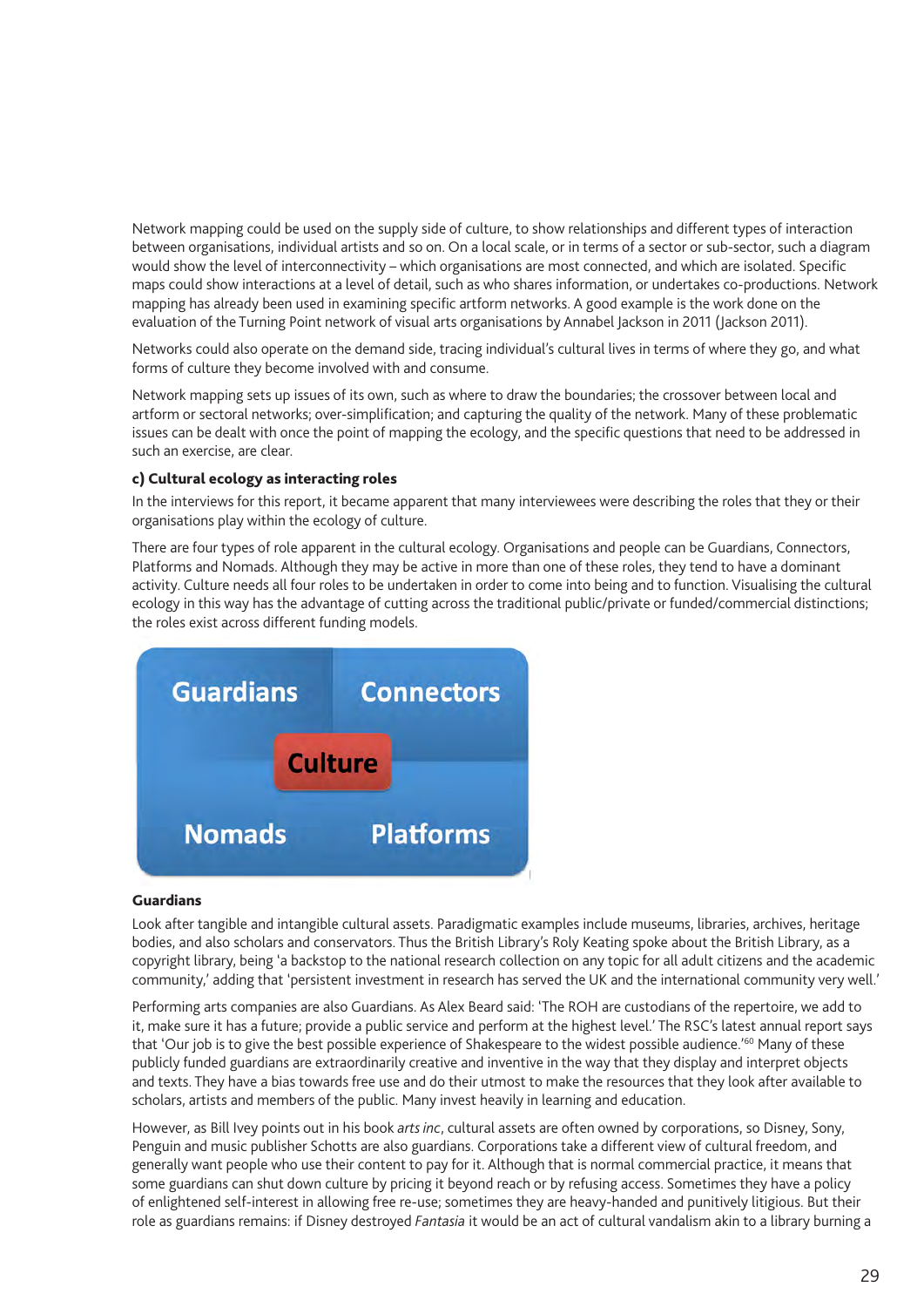manuscript. Individuals too can be guardians: conservators, country house owners, collectors, archivists, and members of preservation societies all fall into this category.

As described in section 7, the cultural ecology is more robust and self-regenerative when it has the widest range of cultural stimulus. It follows that the role of guardians and the health of the cultural commons is crucial to the vitality of the cultural ecology.

#### **Connectors**

Put people and resources together, and move energy around the ecology. Producers and impresarios have traditionally undertaken this role, gathering together money, artists, technicians, venues, musicians, and whatever else it takes to make a cultural event happen. These connectors have to have an intimate knowledge of the micro-operations of their field and they need strong and eclectic networks. Examples of connectors interviewed for this report are Ingenious, Brickwall and Watershed, but a typology of connectors would include amateur arts administrators, critics and bloggers who connect the audience to the content, and volunteer heritage organizers as well as commercial producers and curators.

Tom Fleming's 2008 report for the UK Film Council, *Crossing Boundaries: The role of cross-art-form and media venues in the age of 'clicks' not 'bricks'*, looks at how six publicly-funded, cinema-led arts centres have played a role in the cultural and creative lives of their cities and regions, and he makes this point about their role as connectors: 'The venues' contribution to new models of creative infrastructure is perhaps their least understood and publicised role. This study shows that the venues offer and curate those porous, connected and flexible spaces which are vital to a rich creative ecology and dynamic creative economy. They operate as critical brokers, commissioners and connectors, generously linking activity, both physically and digitally, in a way that gives them a role akin to that of a curator: making experiences, using facilities, mixing collaborators and content in a way that virtually no other part of the cultural infrastructure can. The venues go some of the way to ensuring that in each of the cities there is an organisation which consistently seeks to build new and strong relationships, to cross boundaries, introduce new ideas, and ensure that those with the ideas have the platform upon which they can be expressed.' 61

He continues: 'The venues operate as vital, dynamic, cross-boundary spaces where different disciplines and sectors, such as science and art, can collide and collaborate. This is critical to their role in the creative economy. Research into the drivers of success and productivity for places and the economy shows that vital are spaces which encourage interaction between individuals from sectors that don't normally mix. This study shows that the venues' active facilitation and brokering of new forms of knowledge transfer and exchange is making a real impact.'

Claire Reddington of Watershed argues that connectors are not given due weight: 'the thing that needs funding is the nodes in the system'. Recent unpublished research by this author suggests a growing role for the connector, with more producers/ impresarios/ organisers/independent curators putting together shows for building-based organisations, running festivals, or creating pop-ups and one-offs and street art.

As Kate Tyndall puts it in her book *the producers: alchemists of the impossible*, which gives a richly articulated and detailed description of the role of producers across the funded and commercial sectors (many of her chosen examples have worked in both): 'the producer leads in navigating between a bold vision of an idea, and how feasibly - and brilliantly - to deliver it, how to give the idea life and locate it in the world.' *62* Her work concentrates on individuals and describes how 'the job these people do involves an all-encompassing interwoven set of responsibilities necessary to make great ideas and projects happen…they must …build and hold together the frameworks of relationships and of meaning that will attract the necessary support and finance, and engage those for whom it is intended.'

The connector role is increasingly being undertaken by large-scale and some smaller-scale guardians. As Balshaw explained 'the museum has an official function of display, but also now acts as a hub, connector and gathering space'.

#### Platforms

The main types of platforms are venues, galleries, community halls, streets, clubs and pubs, and websites that host cultural content. They exist across all funding models and can be owned and run by charities, local authorities, voluntary groups, large and small commercial organisations, and individual business owners.

Venues act as platforms for the work of others either by programming work or being available for hire. Programming ranges from the huge number of events and performances happening every day at the Southbank, to a pub owner providing an open mike for performance poets. Hires can be as large as a promoter booking the Albert Hall, or as small as a sing-a-long in a village hall. Platforms can provide spaces in multiple ways for many purposes. Thomson explained that the Barbican rents its stages to the RSC, curates and commissions both visual arts and performance, charges for the use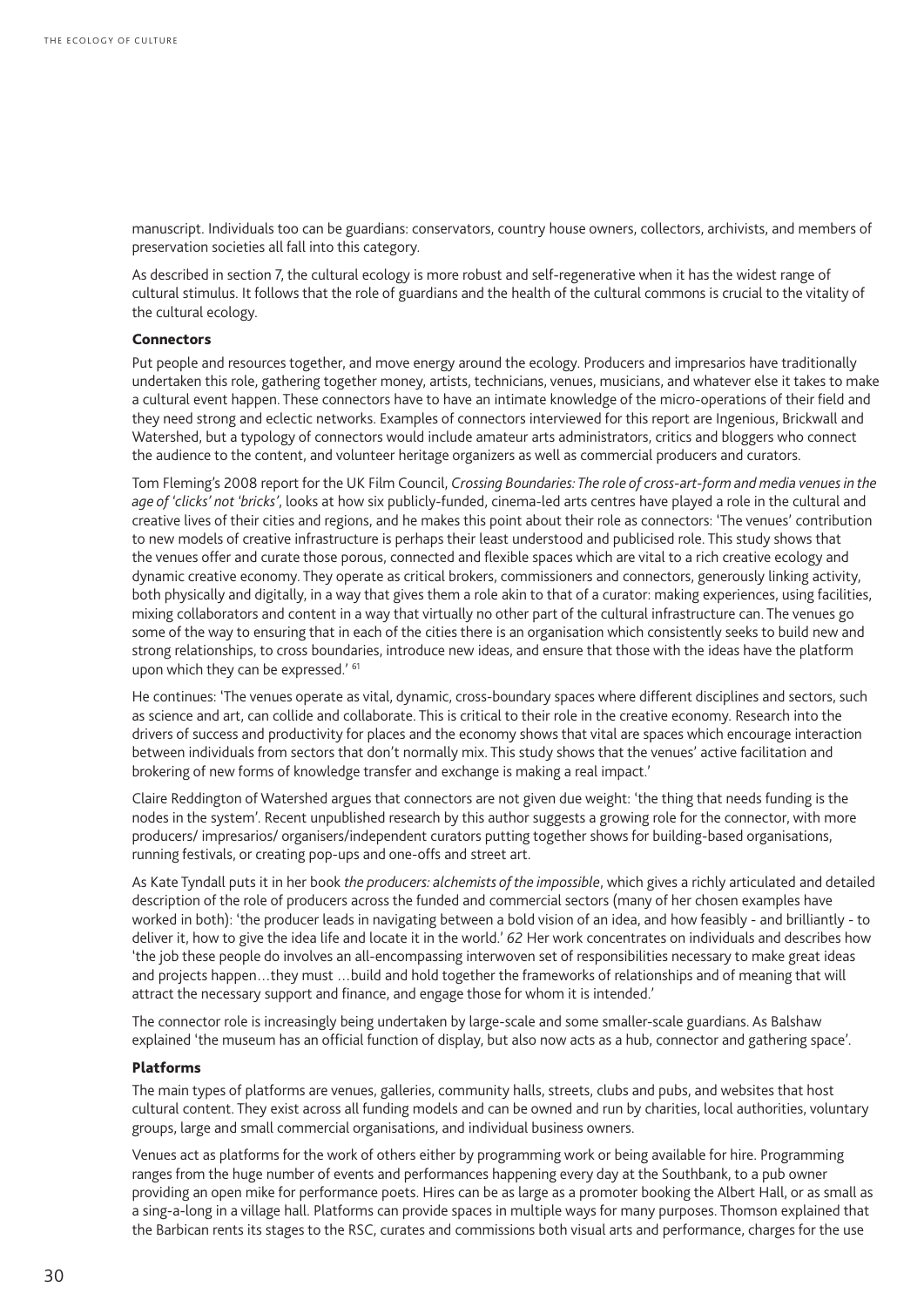of the buildings in fashion shoots, film and TV, partners with the Guildhall School of Music to provide platforms for young musicians.

Like Guardians, Platforms can also act as Connectors: 'The Barbican and workspace innovators The Trampery have joined forces to create Fish Island Labs, a unique new centre to kickstart the careers of a new generation of emerging talent spanning technology and the arts.'<sup>63</sup>

Venues provide physical platforms in their buildings, but public spaces are also important platforms, with examples such as the Winchester Hat Fair taking place on the streets of that town, or the many buskers found in Edinburgh during the festival.

The cultural ecology has been transformed by the relatively recent emergence of digital platforms. Websites such as Youtube, Instagram, 53millionartists.com, and Tumblr are intensely democratic cultural spaces because anyone can upload their work for free. This has led to an upsurge of creative activity, critical comment, and the sharing of personal curations of culture

#### Nomads

The cultural ecology has interconnected guardians, connectors and platforms, but all of them exist because of the fourth role, that of nomads. Most of the population range freely across the cultural world, visiting venues, listening to the radio, borrowing books from the library, seeing films and TV shows. They are the demand-side of culture, an often neglected but essential part of the ecology – the viewers, listeners, readers and purchasers whose enjoyment of culture drive its production. Helen Charman from the Design Museum believes that 'nomad' is a good word to describe how people interact with culture these days, describing how people 'graze across the landscape'.

Nomads are consumers of culture, but the category also includes producers such as individual visual artists who show their work in different galleries or upload work onto the internet; technicians, actors and musicians who move from one show to another; touring theatre companies and rock bands. All of these people engage with other parts of the ecology to perform, sell, buy, share, and enjoy culture. They will draw on the collections of the guardians for creative stimulus, put their work on real or virtual platforms, and be in touch with agents and producers to help them get employment, gigs, or other kinds of work.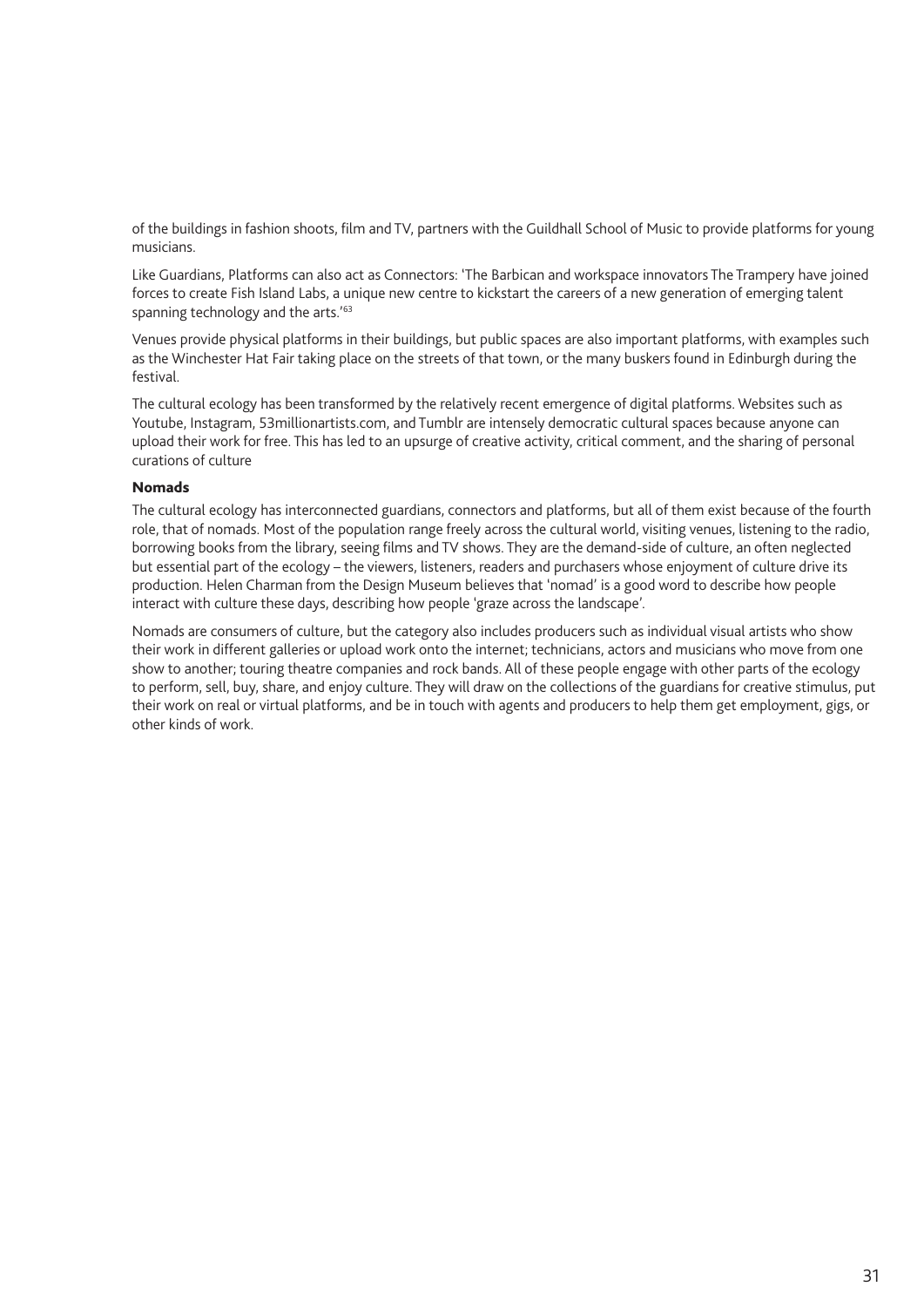### *12) What next? Future approaches to cultural ecology*



Topological model of a network: http://vizproto.wikispaces.asu.edu/CMA\_Brainstorm

The ecology of culture is an intricate web of connections, both internally – with movement of ideas, people, products and money around the whole system – and externally into a wide range of other fields. The effectiveness and efficiency of the ecology depends on the number and strength of the internal and external connections. Both economic and cultural value are created through a high degree of interaction and the quality of those relationships. The cultural ecology also depends on the benignity of the environment within which it functions. Just as with a natural ecosystem, the cultural ecology will be more fecund and productive when it has a great number of species interacting with each other: in the opposite case the result will be a cultural desert.

How then can understanding the cultural ecology be taken forward?

From the information and viewpoints collected during the course of this research a number of suggestions can be made:

#### Look at local and specific ecologies.

This report has concentrated on the word 'ecology' in the singular, but within the broad sweep of culture there exist smaller ecologies that can be more readily understood because of their scale and/or their specificity. This can be seen in the examples of Bolton and Blackpool, or by looking at the world of theatre, or, as in the case of the work of Behr et al, concentrating on venues. Although each local ecology will be different (because it will have different cultural assets and activities) there is merit in analyzing how they operate, and how they integrate with the localised infrastructure, investment and economy. Understanding and analyzing local cultural ecologies would be of great help to local authorities and help them to see where their investment is best deployed. The anlaysis of the ecologies would be best achieved through the following actions:

#### Map small-scale networks.

Looking at the number and density of connections between the various parts of the system, and understanding whether they are increasing or decreasing in number and quality, provides a useful measure of judging the health of an ecology and a means of assessing whether it is likely to be resilient. Mapping local networks is a relatively simple process – and a relatively crude one. It needs to be undertaken at regular intervals to show how relationships are changing, and it is important to examine the quality of relationships as well as their simple existence. In particular, more work should be done on how different parts of the cultural ecology learn from each other. Bakhshi pointed out that analysing and understanding cultural ecologies should become more achievable as big data becomes available: 'Big data analysis at city and local level will be useful knowledge – big data is clearly an important element in understanding any large system, and social media throw up new opportunities to gather big data.'

#### Analyse roles, not business models.

Network analysis can be further enhanced by categorizing the organisations and people who are connected in the ecology according to their roles as guardians, connectors, platforms and nomads, as suggested in section 11. The development of the ecology may be being held back by a lack of connectors, for example, or the absence of a type of platform. Connectors can also act as an early warning system because they are connected to different parts of the ecology and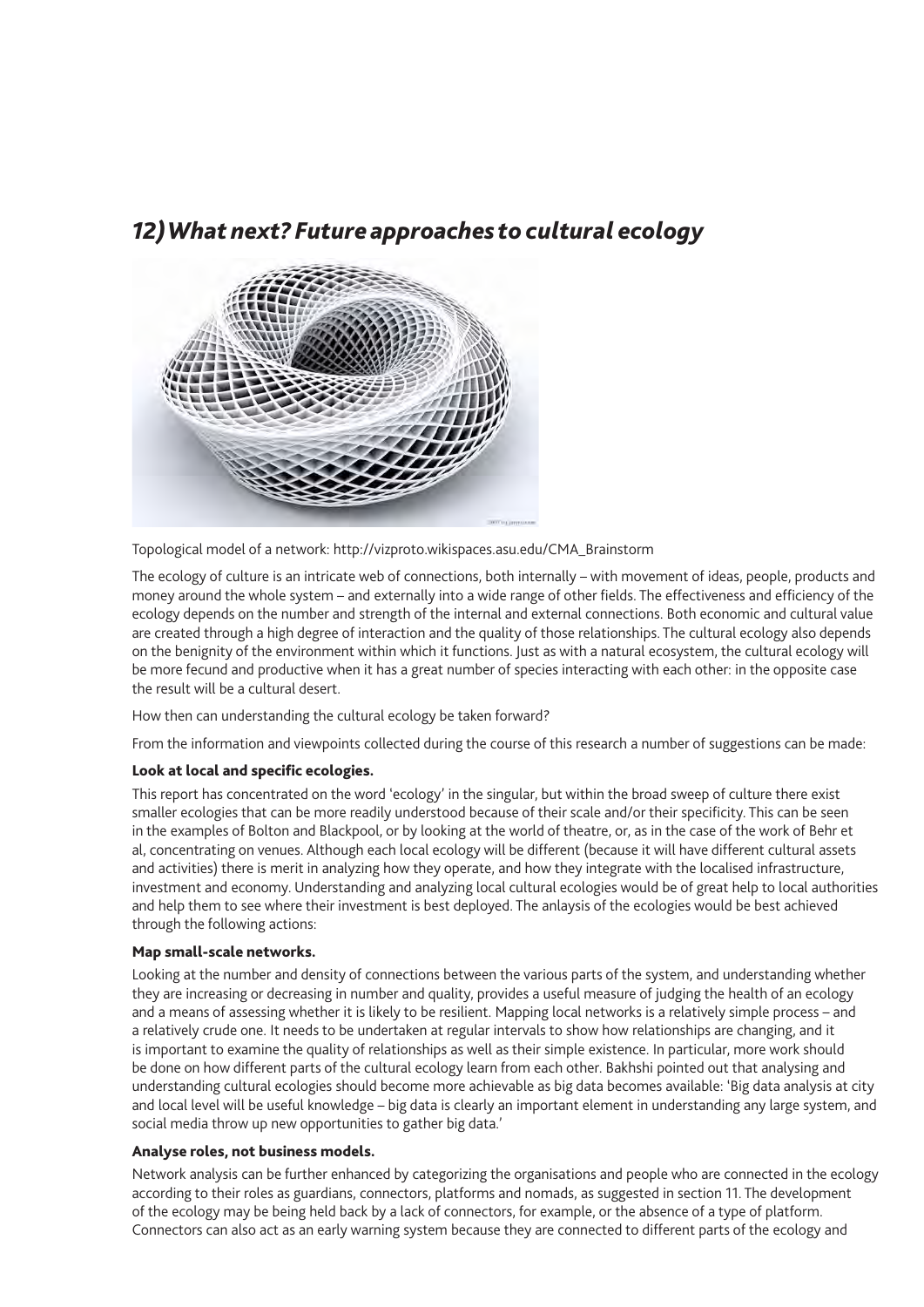can spot potential problems and weaknesses. Seeing the full range of cultural roles across different types of funding models helps understand how the cultural ecology appears from the point of view of its users rather than its funders or administrators.

#### Measure Vital Signs.

Section 8 suggested using ecological concepts in the field of culture. This idea can be extended to the question of how to assess the health of the cultural ecology. A number of measures are used within natural ecosystems to determine the resilience of those systems. Signs of deterioration include: species depletion; invasive species; pathological growth. Signs of ecosystem health include the existence of top predators; balanced populations of species; increasing complexity and fecundity.

Translated into cultural terms this would suggest measurement of systemic heath should concentrate on:

a) the variety and number of different types of cultural actors; whether they are increasing or decreasing; whether new forms are emerging. In other words, we should be measuring the number and variety of theatres, concert halls, clubs, cinemas etc, and looking at what they are doing. Signs of ill-health include, for example, that there are many cinemas around the country but few films shown, and that public libraries are closing; one sign of health is that festivals continue to grow in scale.

b) supply-chain analysis; large scale complex events, such as the Olympic opening ceremony and the Manchester International festival are akin to 'top predators': they need a complex and rich network of support systems in order to exist. This can be thought of in terms of supply chains – will these type of events be able to continue to draw on a supply or artists, technicians, and will there be an audience for what they do?

c) increasing complexity; a healthy ecology should be generative. New artists, audiences and artforms should be appearing. The ecology should be getting more complex not only in terms of the numbers of people involved but in the diversity of their involvement. Variety is source of ecological strength: it is better for the health of the ecology, for example, that the theatre sector in a big city has a variety of sizes of venue and a wide range of different types of performance being staged, rather than offering a collection of long-running musicals, even if they attract big audiences. The health of the ecology cannot be judged in terms only of audience numbers or financial turnover.

Local cultural ecologies could choose their own measures of 'vital signs' to determine the robustness of their own cultural infrastructures, and the cultural opportunities that they are creating for cultural professionals, amateurs and volunteers, and audiences. Data collection would include quantitative measures of Audience numbers as a percentage of population;

Opportunities to engage and participate;

Numbers of professional and amateur artists, performers and technicians;

Economic activity relating to culture;

Social impact studies;

The number and type of public and private sector guardians, platforms and connectors;

The range of artforms and variety of cultural opportunities in a given locality;

Cultural infrastructure both public and private;

Cultural educational opportunities in schools, FE, HE and adult learning.;

And qualitative measures of:

Audience experience;

Critical response to the work on offer;

The nature of the relationships amongst and between the various cultural actors: institutions and organizations; their users, participants and audiences; funders; local government; national funders; foundations and trusts.

Some of these qualitative and quantitative measurements are already being gathered under the DCMS' Taking Part survey, and in work being done by specific local authorities. New measures of qualitative assessment are being developed, as for example in the case of the Manchester Metrics Project (Bunting and Knell 2014).

There is much work-in-progress, and this report is only a first step in developing approaches to the assessment and evaluation of the ecology of culture. The project could be taken forward by using the tools and approaches offered herein to investigate the detail of local and artform ecologies.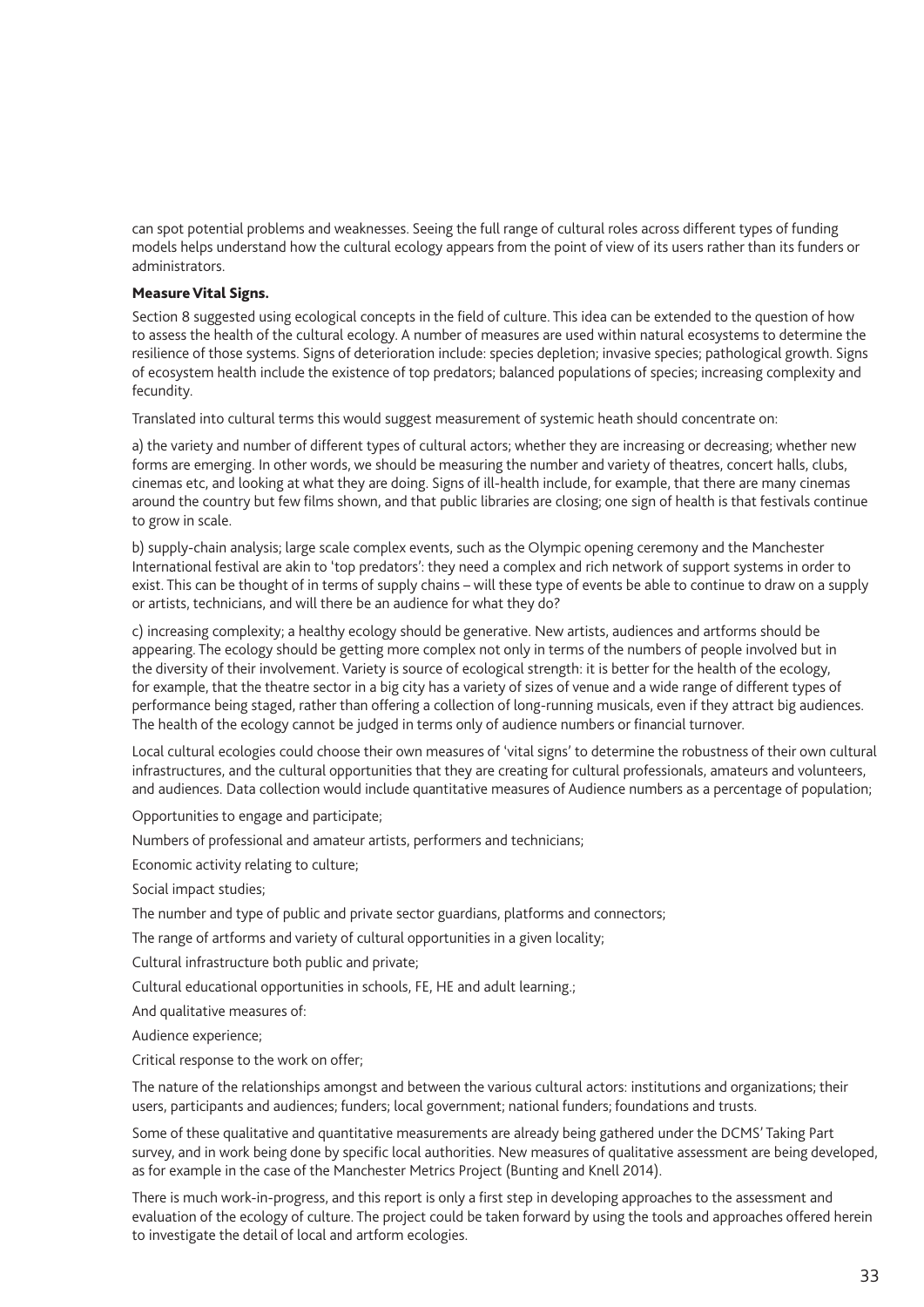### *13. Bibliography*

Albert, A., et al, 2013. *Publicly Funded Arts as an R&D Lab for the Creative Industries? A Survey of Theatre Careers in the UK*. Purfleet: Creative & Cultural Skills.

Arts & Business, 2010. *A Private Sector Policy for the Arts*. London: Arts & Business.

Arts Council England, 2014. *This England: How Arts Council England uses its investment to shape a national cultural ecology*. Manchester: Arts Council England.

Aspden, P., 2014. Designs for (cultural) life. *Financial Times*. 31 May/1 Jun, Life & Arts, p.11.

Bachmann, G., et al., 2012. *Cultural Value Networks*. Bristol: Digital Cultures Research Centre, University of the West of England, at: http://www.dcrc.org.uk/research/cultural-value-networks-summary-report/

BAFTA, 2012. *The BAFTA Career Pathways Survey: Career Pathways in Film, Television and Games*. London: BAFTA.

Bakhshi, H., Desai, R., Freeman, A., 2010. *Not Rocket Science: A Roadmap for Arts and Cultural R&D*. London: Mission Models Money.

Bakhshi, H., Hargreaves, I., Mateos-Garcia, J., 2013. *A Manifesto for the Creative Economy*. London: Nesta.

Bakhshi, H., Lee, N., Mateos-Garcia, J., 2013. *Capital of culture? An econometric analysis of the relationship between arts and cultural clusters, wages and the creative economy in English cities.* In: Rushton, M., ed., 2013. *Creative Communities: Art Works in Economic Development*. Washington: Brookings Institution Press.

Bakhshi, H., Throsby, D., 2010. *Culture of Innovation: An economic analysis of innovation in arts and cultural organisations*. London: Nesta.

Ball, L. et al., 2010. *Creative Career Stories*. Brighton: Institute for Employment Studies.

Bang Larsen, L. (ed.) 2014. *Networks,* London: Whitechapel Gallery.

Bauman, Z., 2011. *Culture in a Liquid Modern World*. Cambridge: Polity.

BBC, 2010. *The Economic Impact of the BBC: 2009/10*. London: BBC

BBC, 2013. *The Economic Impact of the BBC: 2011/12*. London: BBC.

Behr, A., Brennan, M., Cloonan, M., 2014. *The Cultural Value of Live Music from the Pub to the Stadium: Getting Beyond the Numbers*. London: Arts & Humanities Research Council.

Beyers, W., et al., 2004. *The Economic Impact of Seattle's Music Industry.* Seattle: City of Seattle, Office of Economic Development.

Beyers, W., Fowler, C., Andreoli, D., 2008. *The Economic Impact of Music in Seattle and King County.* Seattle: Mayor's Office of Film and Music.

Blau, J., 1989. *The Shape of Culture*. Cambridge: Cambridge University Press.

BOP Consulting, 2012. *Measuring the economic benefits of arts and culture: Practical guidance on research methodologies for arts and cultural organizations*. London: Arts Council England.

Bunting, C, and Knell, J. 2014 *Measuring Quality in the Cultural Sector. The Manchester Metrics pilot: Findings and Lessons Learned,* London, Arts Council England.

Capra, F., 1997. *The Web of Life: A New System of Mind and Matter*. London: Flamingo.

Carnwath, J., Brown, A., 2014. *Understanding the value and impacts of cultural experiences: a literature review*. Manchester: Arts Council England.

Caves, R., 2000. *Creative Industries: Contracts between Art and Commerce*. Harvard University Press.

Centre for Economics and Business Research, 2013. *The contribution of the arts and culture to the national economy: An analysis of the macroeconomic contribution of the arts and culture and of some of their indirect contributions through spillover effects felt in the wider economy*. London: Arts Council England.

Cogo-Fawcett, R., 2003. *Relationships between commercial and subsidised theatre*. London: Arts Council England.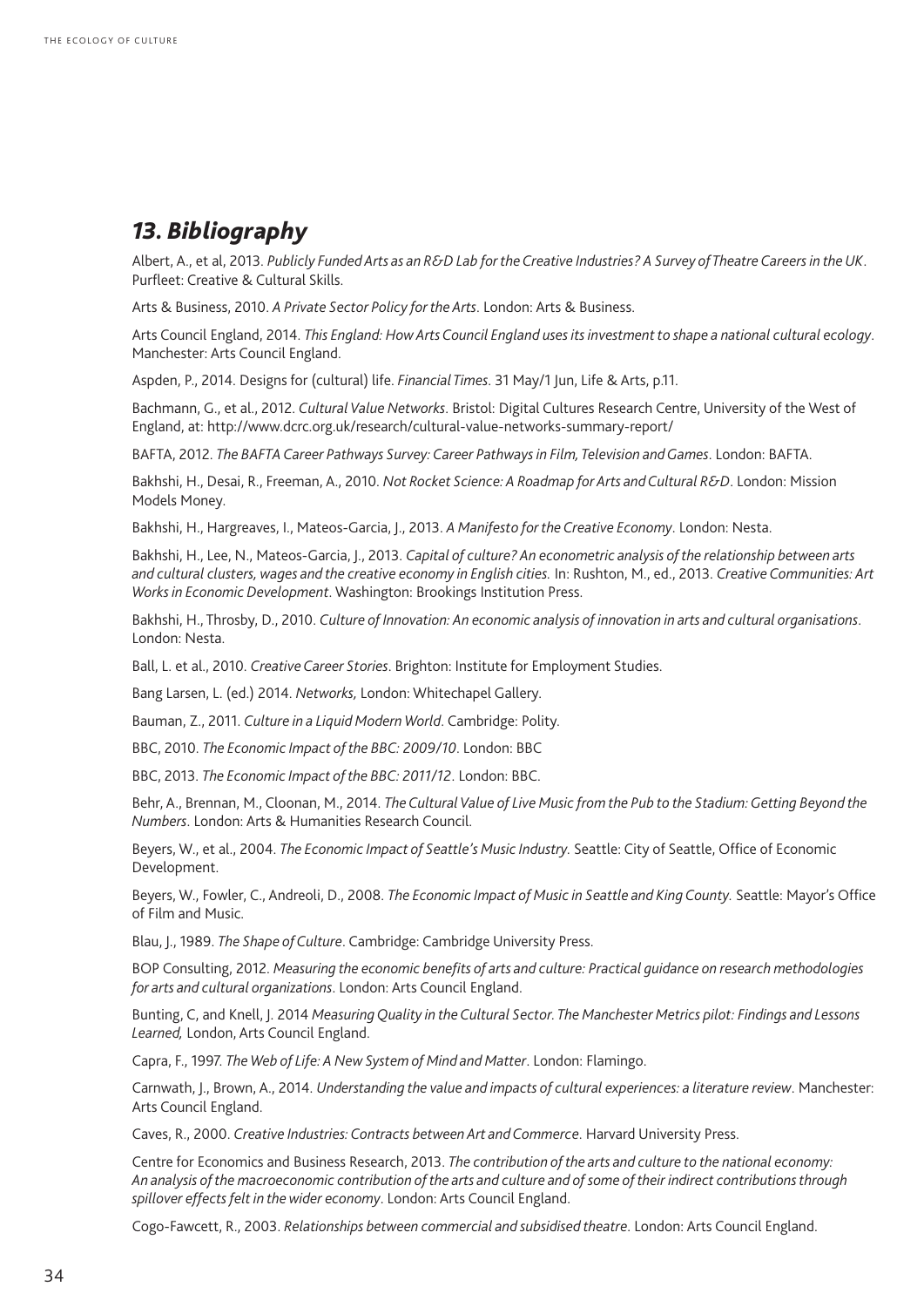Cronshaw, S., and Tullin, P., 2009. *Intelligent Naivety*. London: Culture Label.

Crossick, G., 2006. *Knowledge transfer without widgets: the challenge of the creative economy*. London: Goldsmiths, University of London.

Culture Label, 2014. *Cultural Innovation and Entrepreneurship in London*. London: City of London Corporation.

Deloitte, 2010. *The Economic Impact of the BBC: 2008/09*. London: Deloitte.

Department for Culture, Media and Sport, 1998. *Creative Industries Mapping Documents*. London: Department for Culture, Media and Sport.

Department for Culture, Media and Sport, 2006. *Developing Entrepreneurship for the Creative Industries*. London: Department for Culture, Media and Sport.

DeNatale, D., Wassall. G., 2007. *The Creative Economy: A New Definition.* Boston: New England Foundation for the Arts.

Dobson, A., ed., 1991. *The Green Reader*. London: Andre Deutsch.

Dodd, F., Graves, A., Taws, K., 2008. *Our Creative Talent: the voluntary and amateur arts in England*. London: Department for Culture, Media and Sport.

Dovey, J., Fleuriot, C., 2014. *The Pervasive Media Cookbook*. Bristol: DCRC Press.

The Embassy of the Kingdom of the Netherlands, Ahmadali, A., 2011. *Creative Cuts: Best-practice research on culture and creative industries in the United Kingdom, September 2010 – March 2011*. London: the Embassy of the Kingdom of the Netherlands.

Fleming, T., 2008. *Crossing Boundaries: The role of cross-art-form and media venues in the age of 'clicks' not 'bricks'*. London: UK Film Council.

Fleming, T., Erskine, A., 2011. *Supporting growth in the arts economy*. London: Arts Council England.

Flew, T., 2012. *The Creative Industries, Culture and Policy*. London: Sage.

Gardiner, L., 2011. *Making the Leap: From Labour of Love to Earning a Living*. Newcastle upon Tyne: Voluntary Arts England.

Hartley, J., ed., 2005. *Creative Industries*. Oxford: Blackwell.

Henley, D., 2012. *Cultural Education in England: An independent review*. London: Department for Culture, Media and Sport.

Hesmondhalgh, D., 2013. *The Cultural Industries, 3rd edition*. London: Sage.

Hewison, R, Holden, J, Jones, S., 2010 *AllTogether,* London: Demos

Hewison, R., 2014. *Cultural Capital: the rise and fall of creative Britain.* London: Verso.

Higgs, P., Cunningham, S. Bakhshi, H., 2008. *Beyond the Creative Industries: Mapping the Creative Economy in the UK*. London: Nesta.

Holden, J., 2004. *Capturing Cultural Value: How culture has become a tool of government policy*. London: Demos.

Holden, J., 2006. *Cultural Value and the Crisis of Legitimacy: Why culture needs a democratic mandate*. London: Demos.

Holden, J., 2007. *Publicly-funded culture and the creative industries*. London: Arts Council England.

Holden, J., 2007, *Useful and Suggestive: Creative Industries and the V&A*. London: Victoria & Albert Museum.

Holden, J., 2008. *Democratic Culture*. London: Demos.

Hutchison, R., Feist, A., 1991. *Amateur Arts in the UK*. London: Policy Studies Institute.

Hutter, M., and Throsby, D., eds., 2008. *Beyond Price: Value in Culture, Economics and the Arts*. Cambridge: Cambridge University Press.

Ivey, B., 2008. *Arts, Inc.: How Greed and Neglect have destroyed our cultural rights*. Berkeley: University of California Press.

Jackson, A., 2011. *Turning Point Network: Final evaluation report,* London, Arts Council England.

Jones, S., 2010. *Culture Shock*. London: Demos.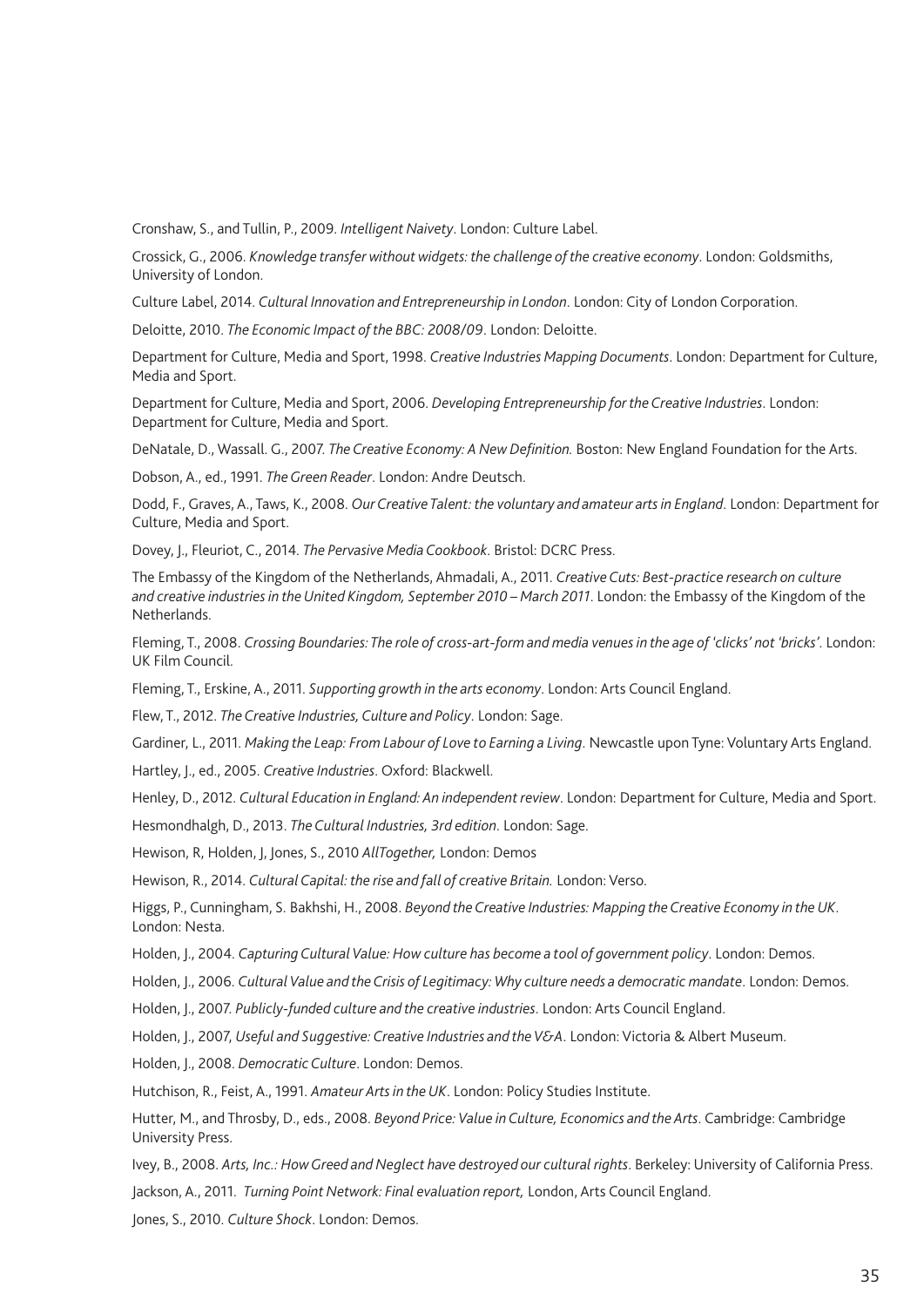Joss, T., 2008. *New Flow: A Better Future for Artists, Citizens and the State*. London: Mission Models Money.

Julier, G., and Moor, L. *Design and Creativity: Policy, management and practice,* London: Bloomsbury.

KEA, 2006. *The Economy of Culture in Europe*. Brussels: European Commission, Directorate-General for Education and Culture.

Knell, J., 2005. *The Art of Dying*. London: Mission Models Money.

Knell, J., 2007. *The Art of Living*. London: Mission Models Money.

Knell, J., 2007A. *Western Australia's Cultural Ecology: A Very Relaxed Sort of Crisis*. London: Intelligence Agency.

Knell, J., Taylor, M., 2011. *Arts Funding, Austerity and the Big Society: Remaking the case for the arts*. London: Royal Society of Arts.

Kreidler, J., Eng, M., 2005. *Cultural Dynamics Map: Exploring the Arts Ecosystem in the United States.*

Landry, C., 2013. *Culture & Commerce: The Royal Academy & Mayfair*. Stroud: Comedia.

Latour, B (2005) 'Network, a Concept not a Thing out There' in Bang Larsen, L. (ed.) 2014. *Networks,* London: Whitechapel Gallery pp 68-73.

Leadbeater, C., 2004. *Britain's Creativity Challenge*. Leeds: Creative & Cultural Skills.

Leadbeater, C., Oakley, K., 1999. *The Independents: Britain's new cultural entrepreneurs*. London: Demos.

Local Government Association, 2013. *Driving growth through local government evidence in the arts*. London: Local Government Association.

Markusen, A., 2006. *Crossover: How Artists build careers across Commercial, Nonprofit and Community Work*. Minneapolis: University of Minnesota.

Markusen, A., and Gadwa, A., 2010. *Creative Placemaking.* Washington DC: Mayors' Institute on City Design and the National Endowment for the Arts.

Markusen, A., et al., 2011. *California's Arts and Cultural Ecology*. San Francisco: James Irvine Foundation.

Matarasso, F., 1997. *Use or Ornament? The social impact of participation in the arts*. Stroud: Comedia.

Matarasso, F., 2012. *Where We Dream: West Bromwich Operatic Society and the Fine Art of Musical Theatre*. West Bromwich: Multistory.

Matarasso, F., and Landry, C., 1999. *Balancing Act: twenty-one strategic dilemmas in cultural policy*. Strasbourg: Council of Europe.

McMaster, B., 2008. *Supporting Excellence in the Arts: From Measurement to Judgement.* London: Department for Culture, Media and Sport.

Mermiri, T., 2010. *Private Investment in Culture Survey 2008/09 – the arts in the new normal*'. London: Arts & Business.

Millard, R., 2001. *The Tastemakers: UK Art Now*. London: Thames & Hudson.

Mowlah, A., et al., 2014. *The value of arts and culture to people and society – an evidence review*. Manchester: Arts Council England.

Myerscough, J., 1988. *The Economic Importance of the Arts in Britain*. London: Policy Studies Institute.

Myrone, M., McMillan, J., 2014. *British Folk Art*. London: Tate.

Oakley, K., 2009. *'Art Works' – cultural labour markets: a literature review*. London: Creativity, Culture and Education.

Oakley, K., Sperry, B., Pratt, A., 2008. *The Art of Innovation: How fine arts graduates contribute to innovation*. London: Nesta.

O'Brien, D., 2011. *Measuring the value of culture*. London: Department of Media, Culture and Sport.

O'Brien, D., 2014 *Cultural Policy: Management, Value and Modernity*, London, Routledge.

Owen, D., 1980. *What is Ecology?* Oxford: Oxford University Press.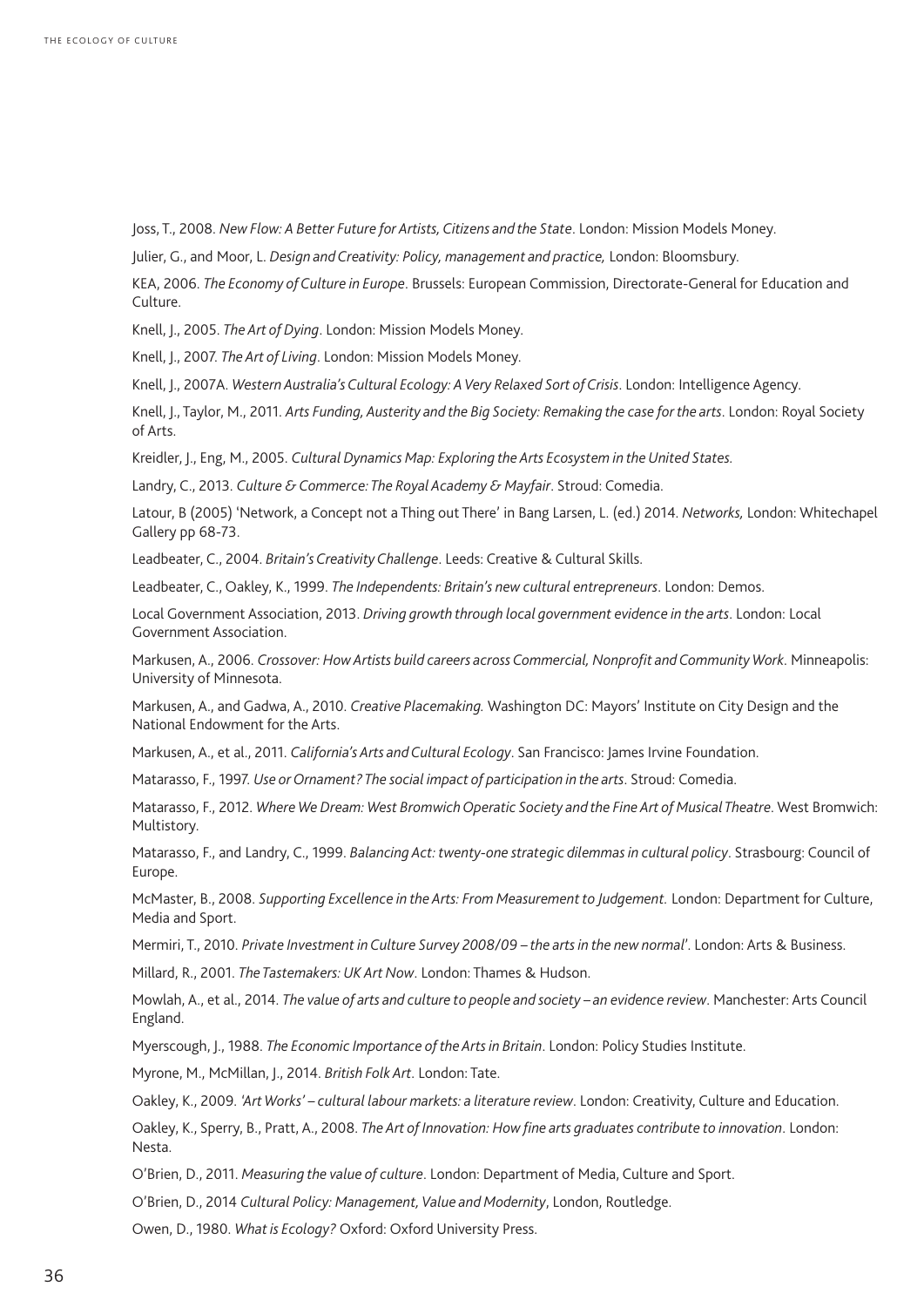Potts, J., Cunningham, S., 2008. Four Models of the Creative Industries. *International Journal of Cultural Policy*. 14 (3), pp.233-247.

Pung, C., Clarke, A., Patten, L., 2004. *Measuring the economic impact of the British Library*, London: British Library, available at http://www.bl.uk/aboutus/stratpolprog/increasingvalue/publicvalue/confpres/pungelwesmarks.pdf

Robinson, M. *Just how big is the arts ecology? at* http://thinkingpractice.blogspot.co.uk/2010/07/just-how-big-is-artsecology.html, accessed 15/10/2014

Sharpe, B., 2010. *Economies of Life: Patterns of health and wealth*. Axminster: Triarchy Press.

Shellard, D., 2004. *Economic impact study of UK theatre*. London: Arts Council England.

Smith, M., 2010. *Arts funding in a cooler climate: Subsidy, commerce and the mixed economy of culture in the UK*. London: Arts & Business.

Throsby, D., 2001. *Economics and Culture*. Cambridge: Cambridge University Press.

Throsby, D., 2010. *The Economics of Cultural Policy*. Cambridge: Cambridge University Press.

Tullin, P., 2012. *REMIX*. London: Culture Label.

Tullin, P. 2012A *Why cultural entrepreneurship is a win-win scenario for the sector* at [http://www.theguardian.com/culture](http://www.theguardian.com/culture-professionals-network/culture-professionals-blog/2012/sep/24/cultural-entrepreneurship-technology-remix-ebook)[professionals-network/culture-professionals-blog/2012/sep/24/cultural-entrepreneurship-technology-remix-ebook,](http://www.theguardian.com/culture-professionals-network/culture-professionals-blog/2012/sep/24/cultural-entrepreneurship-technology-remix-ebook) accessed 15/10/2014

Tyndall, K. n.d. *the producers: alchemists of the impossible,* London: Arts Council England and Jerwood Foundation.

UK Creative overview website at <http://www.thecreativeindustries.co.uk/uk-creative-overview>, accessed 15/10/2014

United Nations Commission on Trade and Development, 2010. *Creative Economy: A Feasible Development Option*. Geneva: United Nations Commission on Trade and Development.

Vaizey, E., 2011. *The Creative Ecology*. 10 February, State of the Arts conference, London.

White, A., 2014. *Innovation Population*. London: Nesta.

Work Foundation, 2007. *Staying Ahead: the economic performance of the UK's creative industries*. London: Work Foundation.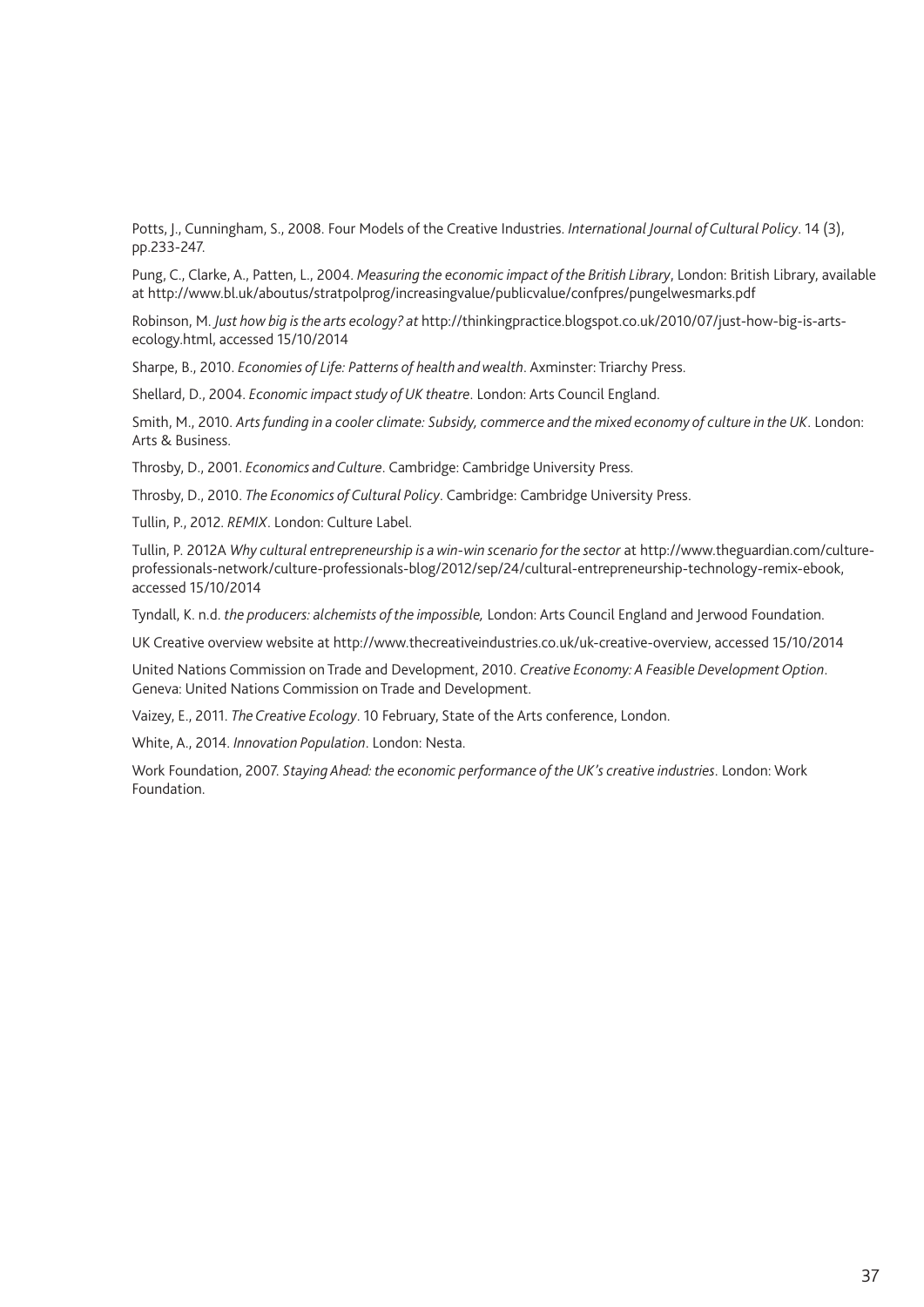#### Appendix: People interviewed

In the following table interviewees are shown in alphabetical (surname) order and have been categorised according to my own assessment of their role in relation to publicly funded, commercial and homemade culture.

| <b>SECTOR</b>           | <b>NAME</b>                                | ORGANISATION                                                 | <b>DESCRIPTION</b>                                                                                                 | <b>CULTURAL SPECIALISM</b>                                          |
|-------------------------|--------------------------------------------|--------------------------------------------------------------|--------------------------------------------------------------------------------------------------------------------|---------------------------------------------------------------------|
| Public/commercial       | Hasan Bakhshi                              | <b>NESTA</b>                                                 | 'An innovation charity with<br>a mission to help people and<br>organisations bring great ideas<br>to life'         | Creative industries,<br>digital.                                    |
| Public                  | Maria <b>Balshaw</b>                       | Whitworth Art<br>Gallery and<br>Manchester City<br>Galleries | Major regional galleries;<br>Whitworth a University gallery,<br>Manchester City Galleries local<br>authority owned | Visual arts                                                         |
| Public                  | Alex Beard                                 | Royal Opera<br>House                                         | Major cultural organisation                                                                                        | Opera                                                               |
| Academic                | Matt Brennan<br>and Adam Behr              | The University of<br>Edinburgh                               | University academic                                                                                                | Music and music<br>venues.                                          |
| Public/commercial       | David <b>Brownlee</b>                      | Society of<br><b>London Theatres</b>                         | Membership organisation<br>representing funded and<br>commercial theatres                                          | Theatre - funded and<br>commercial                                  |
| Commercial              | Sebastian<br>Conran                        | Sebastain Conran<br>Associates                               | Private sector design company                                                                                      | Product Design and<br>development                                   |
| Public                  | <b>Ben Cowell</b>                          | <b>National Trust</b>                                        | Membership organisation and<br>statutory body                                                                      | Heritage                                                            |
| Commercial              | Aimee Croysdill                            | Individual                                                   | Freelance fashion stylist; clients<br>include actors and musicians                                                 | Fashion                                                             |
| Public/commercial       | Jon Dovey<br>and Clare<br>Reddington       | Watershed                                                    | Community interest company,<br>subsidiary of Watershed Arts<br>Trust, a media centre in Bristol                    | Cultural broker in art,<br>design and creative<br>technology        |
| Homemade/<br>Commercial | David Gibson                               | Freelance<br>conductor                                       | Individual                                                                                                         | Classical music;<br>amateur choirs                                  |
| Public                  | Polly Hamilton                             | <b>Blackpool Council</b>                                     | Local authority                                                                                                    | All artforms, museums,<br>library, venues,<br>illuminations.        |
| Public                  | Subnum Harif                               | <b>Bolton Museum</b><br>and Libraries                        | Local Authority                                                                                                    | Museum and Library;<br>Local Authority arts                         |
| Education               | Gavin<br>Henderson                         | Royal Central<br>School of Speech<br>and Drama               | College of Higher Education,                                                                                       | Performing and<br>Creative arts                                     |
| Academic/public         | Robert Hewison                             | Individual                                                   | Cultural historian                                                                                                 | All artforms -<br>particularly theatre,<br>heritage and visual arts |
| Commercial              | Matthew Hoad-<br>Robson and Alex<br>Walker | <b>Brickwall</b>                                             | Independent film production<br>company making short films for<br>public and private clients                        | Film                                                                |
| Public                  | Paul Hughes                                | <b>BBC Symphony</b><br>Orchestra                             | Orchestra, part of the BBC                                                                                         | Classical music                                                     |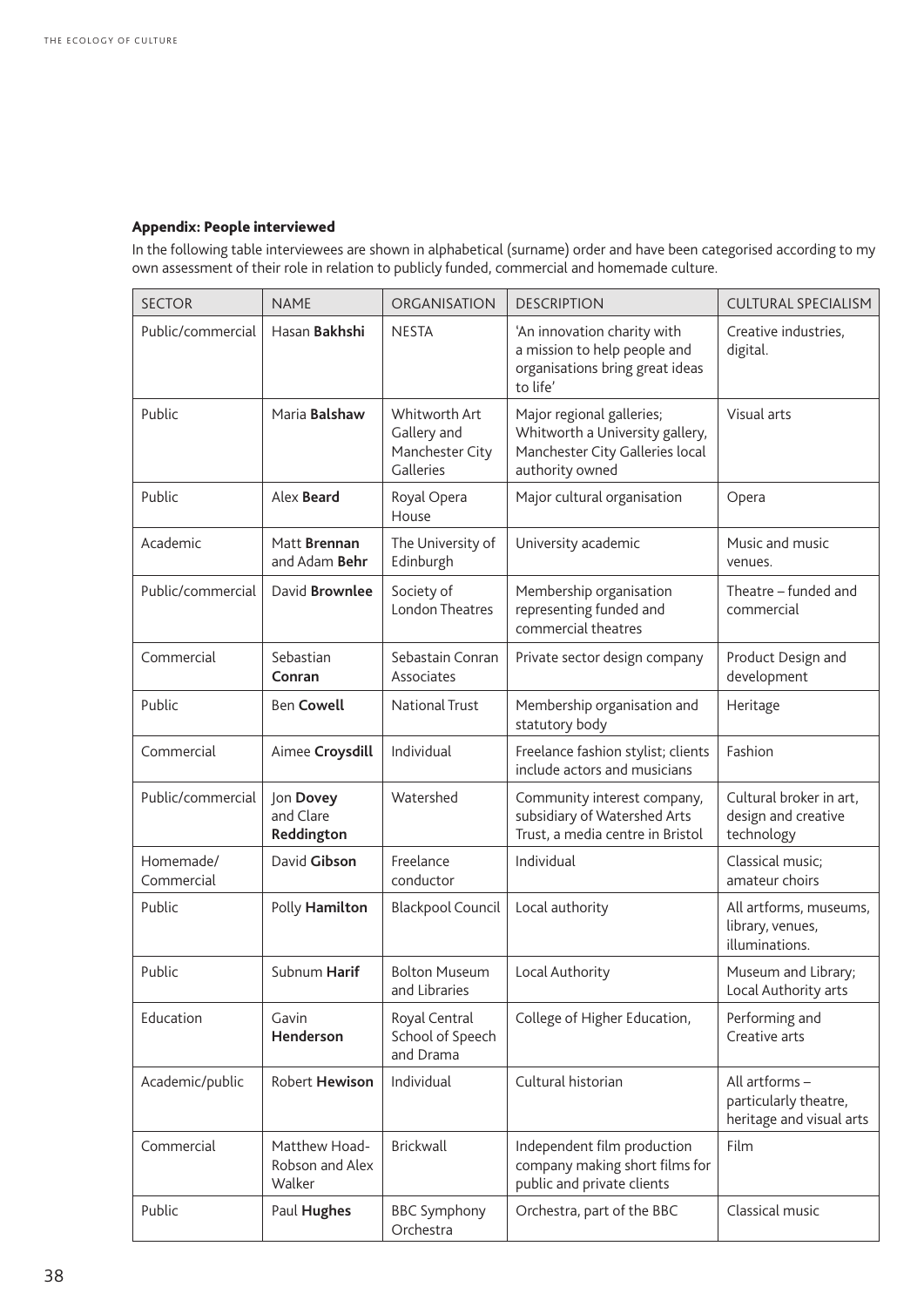| <b>SECTOR</b>                      | <b>NAME</b>                  | ORGANISATION                              | <b>DESCRIPTION</b>                                                                                                | <b>CULTURAL SPECIALISM</b>                                       |
|------------------------------------|------------------------------|-------------------------------------------|-------------------------------------------------------------------------------------------------------------------|------------------------------------------------------------------|
| Public                             | Samuel Jones                 | Tate                                      | Major visual arts galleries                                                                                       | Visual arts                                                      |
| Public/<br>commercial/<br>homemade | John Kampfner                | Creative<br>Industries<br>Federation      | Independent membership<br>organisation                                                                            | Arts, cultural and<br>creative industries                        |
| Public                             | Roly Keating                 | <b>British Library</b>                    | National Library                                                                                                  | Library and Archive                                              |
| Education/<br>commercial           | Darius Khwaja                | London Centre<br>of Contemporary<br>Music | Independent college offering<br>degree courses                                                                    | Contemporary music                                               |
| Public                             | Eva Martinez                 | Sadler's Wells                            | Major Venue                                                                                                       | Dance                                                            |
| Public/commercial                  | Caroline<br>Norbury          | Creative England                          | Not-for-profit company<br>working with public and private<br>partner to invest in and develop<br>creative sector. | Film, TV, video gaming,<br>moving image                          |
| Public                             | <b>Richard Russell</b>       | ACE                                       | Arts funding and development<br>agency                                                                            | All artforms; museums,<br>libraries, archives                    |
| Public/commercial                  | Rebecca Salter               | Individual                                | Visual artist and Royal<br>Academician                                                                            | Visual arts                                                      |
| Public                             | Anthony<br>Sargent           | Sage Gateshead                            | Major Venue, significant<br>education and learning<br>programmes                                                  | Music                                                            |
| Commercial                         | Samir Shah                   | Juniper<br>Communications                 | Private sector Production<br>company                                                                              | <b>TV</b>                                                        |
| Homemade                           | Robin Simpson                | <b>Voluntary Arts</b>                     | Charity promoting 'active<br>participation in cultural<br>activities across the UK'                               | All artforms                                                     |
| Commercial                         | Martin Smith                 | Ingenious Group                           | Major financial services<br>group involved in media and<br>entertainment                                          | Film and TV; Festivals                                           |
| Public/commercial                  | Pauline<br><b>Tambling</b>   | CCSkills                                  | <b>Skills Training Agency</b>                                                                                     | Creative and Cultural<br>Industries                              |
| Commercial                         | Will Taylor and<br>Nick Hill | Indie Band Flyte                          | Musicians and songwriters<br>from Indie Band Flyte, recently<br>signed to a major label                           | Popular music                                                    |
| Public                             | Leonora<br><b>Thomson</b>    | Barbican                                  | Largest multi-artform venue<br>in Europe, owned, funded and<br>run by the City of London<br>Corporation.          | Arts centre: Music;<br>visual arts; library;<br>theatre; cinema. |
| Academic                           | <b>Tarek Virani</b>          | QMC                                       | University academic                                                                                               | Creative industries                                              |
| Public                             | Erica Whyman                 | Royal<br>Shakespeare<br>Company           | Major theatre company                                                                                             | Theatre                                                          |
| Public                             | Jonathan<br><b>Williams</b>  | <b>British Museum</b>                     | National Museum                                                                                                   | Museum                                                           |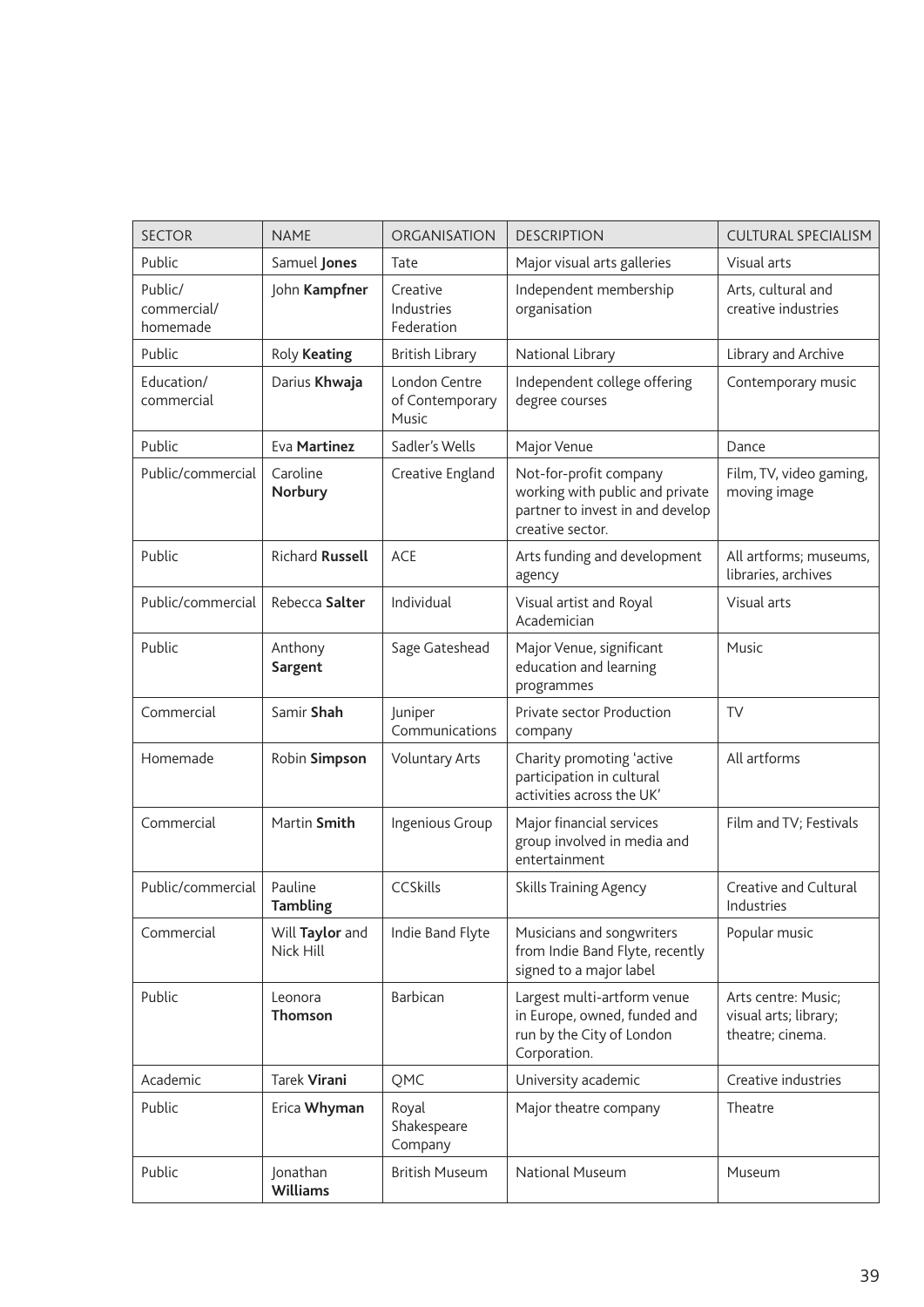#### Endnotes

1 https://www.youtube.com/watch?v=Gmz-IVSI92E

2 'The Creative Industries do not Exist (but may have to be invented)', speech at My Creativity Conference, Amsterdam, November 2014.

- 3 Markussen 2011.10
- 4 Markussen 2011.10

5 A relatively small number of publications were key works in that endeavour: Bachmann et al (2012), Bakhshi et al (2010); CEBR (2013); Crossick (2006); Dovey (2014); Fleming (2008); Hewison (2014); Holden (2007); Joss (2008); Matarasso (2012); Oakley (2009); Sharpe (2010); Smith (2010); Throsby (2010); and Tullin (2012).

- 6 CEBR 2013.96
- 7 Latour, B., 2005.72
- 8 see the work of Bruno Latour and Michel Callon on actor-network theory.
- 9 Markussen 2011.10
- 10 Bachmann et al 2012.8
- 11 [http://www.bbc.co.uk/programmes/b04k9h4w,](http://www.bbc.co.uk/programmes/b04k9h4w) accessed 29/09/2014
- 12 http://www.bbc.co.uk/symphonyorchestra/events/by/date/2015/3

13 http://www.missionmodelsmoney.org.uk/sites/default/files/23974477-Not-Rocket-Science-Hasan-Bakhshi-etal-2010\_0.pdf

- 14 Albert et al 2013.3
- 15 see Dodd et al 2008
- 16 http://www.theguardian.com/music/2007/jan/16/folk.craigtaylor
- 17 http://bsw.org.uk/about\_us.asp
- 18 For more on brass bands, see the website 4barsrest: http://www.4barsrest.com/default.asp
- 19 Matarasso 2012.79
- 20 Matarasso 2012.53.

21 https://www.gov.uk/government/uploads/system/uploads/attachment\_data/file/271008/Creative\_Industries\_ Economic\_Estimates\_-\_January\_2014.pdf

- 22 Smith 2010.7
- 23 http://creativeindustriesfederation.com/mission.html
- 24 Throsby 2010. 26-28 and 92ff
- 25 Smith 2010.7
- 26 Albert et al 2012.25
- 27 Hewison 2014 137-138
- 28 Crossick 2006.9
- 29 Owen 1980.1
- 30 https://www.youtube.com/watch?v=Gmz-IVSI92E
- 31 Matarasso 2012.76
- 32 http://news.bbc.co.uk/1/hi/entertainment/6368307.stm
- 33 Financial Times, 16 February 2007.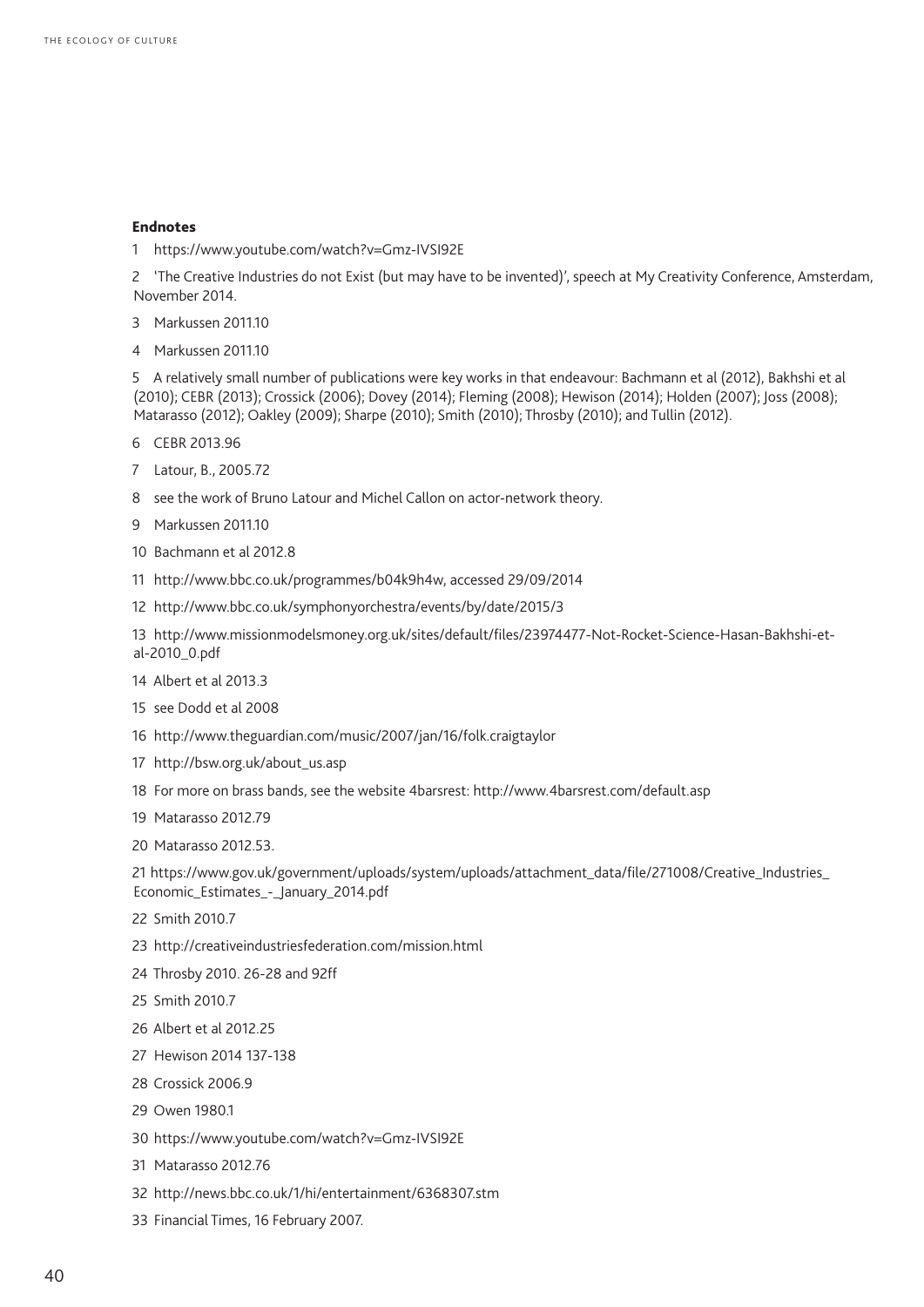34 Matarasso 2012.78

- 35 Aspden 2014.
- 36 Cohen, the Observer 13 September 13.
- 37 CEBR 2013.65
- 38 Millard 2001.34
- 39 http://www.youtube.com/watch?v=VAQKFNrL-o0
- 40 http://www.songfacts.com/category-songs\_used\_in\_commercials.php
- 41 http://www.howardgoodall.co.uk/works/musicals/silas-marner
- 42 http://avatar.wikia.com/wiki/Influences\_on\_the\_Avatar\_series

43 Their different perspectives can be found here, and should be read in full as they reveal the high degree of complexity involved: [http://www.theguardian.com/culture-professionals-network/culture-professionals-blog/2014/jun/12/](http://www.theguardian.com/culture-professionals-network/culture-professionals-blog/2014/jun/12/connecting-commercial-subsidised-theatre-1927) [connecting-commercial-subsidised-theatre-1927](http://www.theguardian.com/culture-professionals-network/culture-professionals-blog/2014/jun/12/connecting-commercial-subsidised-theatre-1927)

- 44 John Peel Lecture, broadcast on Radio 6 music, 13/10/2014
- 45 http://videojam.co.uk/project/17072014-video-jam-at-manchester-art-gallery/
- 46 Knell 2007.33
- 47 Hewison 2014.199-204
- 48 for example at https://www.gutenberg.org
- 49 https://www.youtube.com/watch?v=tmTQDwlmsv4
- 50 http://www.britannica.com/EBchecked/topic/129392/community-ecology/70635/Convergence
- 51 http://umusic.co.uk/umusic-blog/musicandfashion
- 52 http://www.mavericktv.co.uk/about-us/
- 53 *Financial Times* Life & Arts section July 5/6 2014 p14
- 54 Throsby 2001.13
- 55 http://www.vam.ac.uk/content/articles/0-9/17th-century-theatre/
- 56 http://www.nationalgallery.org.uk/channel/building-the-picture/
- 57 http://www.furia.com/misc/genremaps/engenremap.html
- 58 http://amissingham.com/2012/05/22/the-creativity-filter/
- 59 http://fashion.telegraph.co.uk/news-features/TMG6239709/Milan-Fashion-Week-Versus.html
- 60 http://www.rsc.org.uk/about-us/our-work/annualreport.aspx
- 61 Fleming 2008.9
- 62 Tyndall n.d. 1
- 63 http://www.barbican.org.uk/fishisland/